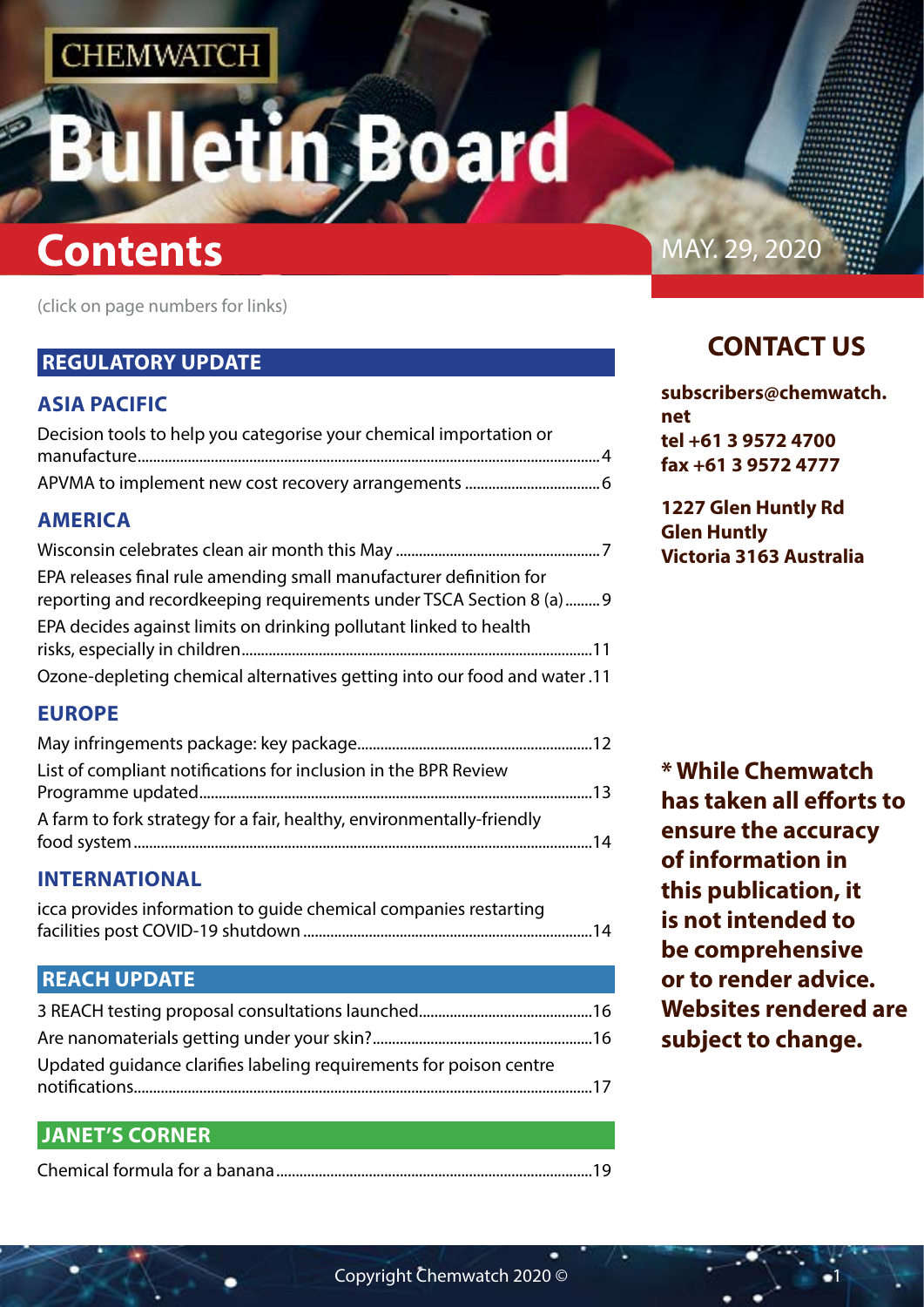# **Bulletin Board**

# **Contents** MAY. 29, 2020 **Contents** MAY. 29, 2020

| nk to section)77 |
|------------------|
| 77               |
| 77               |
| 77               |
| 77               |



### **[TECHNICAL NOTES](#page-38-0)**

| (Note: Open your Web Browser and click on Heading to link to section)77 |  |
|-------------------------------------------------------------------------|--|
|                                                                         |  |
|                                                                         |  |
|                                                                         |  |
|                                                                         |  |

| <b>HAZARD ALERT</b> |  |
|---------------------|--|
|                     |  |

#### **[GOSSIP](#page-11-0)**

| Oldest Homo sapiens in Europe—and a cave bear pendant—                   | .23 |
|--------------------------------------------------------------------------|-----|
| Robots that can sniff out chemical weapons and pollution are             |     |
|                                                                          | .25 |
| he end of plastic? New plant-based bottles will degrade in a year        | 27  |
|                                                                          | .29 |
| Neuroscientists think they've found a previously unknown form of         |     |
|                                                                          | .30 |
|                                                                          |     |
|                                                                          | .36 |
| Seeds of hope: on a mission to protect Tasmania's ancient pencil pines41 |     |
|                                                                          |     |
| Is environmental activism bad for business? History suggests not 45      |     |

### **[CURIOSITIES](#page-24-0)**

| Most farmers in the Great Plains don't grow fruits and vegetables.                                                     | 48  |
|------------------------------------------------------------------------------------------------------------------------|-----|
| EU to halve pesticides by 2030 to protect bees, biodiversity: draft53                                                  |     |
| How accurate are the results from self-testing for covid-19 at home?54                                                 |     |
| The surprising link between our consumer habits and deadly<br>diseases ranging from Malaria to the Novel Coronavirus56 |     |
|                                                                                                                        |     |
| Can't eat gluten? Pesticides and nonstick pans might have                                                              | .63 |
| Plastic recycling is broken. Why does Big Plastic want cities to get                                                   | .65 |
| Traditional indigenous beliefs are a powerful tool for                                                                 | 68  |
| How renewable energy could emerge on top after the pandemic 71                                                         |     |
| Saber-toothed anchovies roamed the oceans 45 million years ago 76                                                      |     |

# **CHEMWATCH Bulletin Board**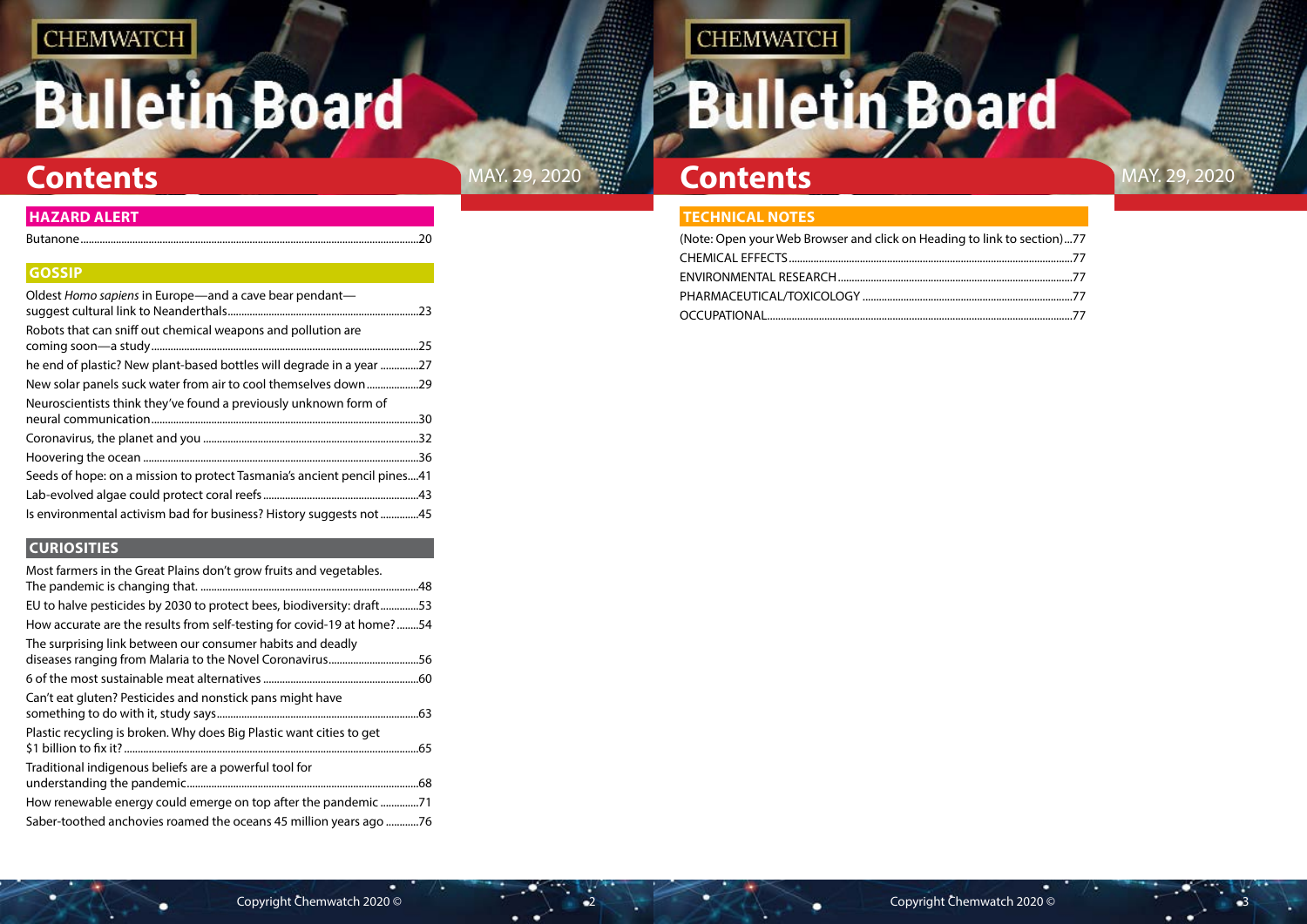# <span id="page-2-0"></span>**Bulletin Board**

### **You can use some or all of these tools – it's up to you – but we recommend that you start from step 1.**

# MAY. 29, 2020 **May. Regulatory Update** MAY. 29, 2020

**CHEMWATCH** 

#### **Step 4: Work out the human health risk of your introduction**

Step 4.1: Introductions that are always medium to high risk for human health

• [Decision tool – Work out if your introduction is medium to high risk for](https://www.nicnas.gov.au/media/components/decision-trees/decision-tool-work-out-if-your-introduction-is-medium-to-high-risk-for-human-health)  [human health](https://www.nicnas.gov.au/media/components/decision-trees/decision-tool-work-out-if-your-introduction-is-medium-to-high-risk-for-human-health)

Step 4.2: Introductions that can be low risk for human health

• [Decision tool – Work out if your introduction is low risk for human](https://www.nicnas.gov.au/media/components/decision-trees/decision-tool-work-out-if-your-introduction-is-low-risk-for-human-health)  [health](https://www.nicnas.gov.au/media/components/decision-trees/decision-tool-work-out-if-your-introduction-is-low-risk-for-human-health)

Step 4.3: Work out your human health exposure band

- [Decision tool Work out your human health categorisation volume](https://www.nicnas.gov.au/media/components/decision-trees/decision-tool-work-out-your-human-health-categorisation-volume)
- Decision tool Work out your human health exposure band **(coming soon)**

Step 4.4 and 4.5: Work out your human health hazard characteristics

- [Decision tool Hazard characteristics for human health exposure band](https://www.nicnas.gov.au/media/components/decision-trees/decision-tool-hazard-characteristics-for-human-health-exposure-band-1)  [1](https://www.nicnas.gov.au/media/components/decision-trees/decision-tool-hazard-characteristics-for-human-health-exposure-band-1): use this tool if your introduction is in human health exposure band 1.
- [Decision tool Hazard characteristics for human health exposure band](https://www.nicnas.gov.au/media/components/decision-trees/decision-tool-hazard-characteristics-for-human-health-exposure-band-2)  [2](https://www.nicnas.gov.au/media/components/decision-trees/decision-tool-hazard-characteristics-for-human-health-exposure-band-2): use this tool if your introduction is in human health exposure band 2.
- Decision tool Hazard characteristics for human health exposure band 3 **(coming soon)**: use this tool if your introduction is in human health exposure band 3.
- Decision tool Hazard characteristics for human health exposure band 4 **(coming soon)**: use this tool if your introduction is in human health exposure band 4.

#### **Step 5: Work out the environment risk of your introduction**

Step 5.1: Introductions that are always medium to high risk to the environment

• [Decision tool – Work out if your introduction is medium to high risk to](https://www.nicnas.gov.au/media/components/decision-trees/decision-tool-work-out-if-your-introduction-is-medium-to-high-risk-to-the-environment)  [the environment](https://www.nicnas.gov.au/media/components/decision-trees/decision-tool-work-out-if-your-introduction-is-medium-to-high-risk-to-the-environment)

Step 5.2: Introductions that can be low risk to the environment

• [Decision tool – Work out if your introduction is low risk to the](https://www.nicnas.gov.au/media/components/decision-trees/decision-tool-work-out-if-your-introduction-is-low-risk-to-the-environment)  [environment](https://www.nicnas.gov.au/media/components/decision-trees/decision-tool-work-out-if-your-introduction-is-low-risk-to-the-environment)

Step 5.3: Work out your environment exposure band



- 
- 
- 
- 

- 
- 

### **ASIA PACIFIC**

### **Decision tools to help you categorise your chemical importation or manufacture**

#### *2020-05-18*

These decision tools are designed to help you categorise your chemical importation or manufacture (introduction) when used in conjunction with our Categorisation Guidelines.

#### How do these work?

These are self-guided tools that you can use as you work through the steps towards categorising your introduction as either **exempted**, **reported** or **assessed**. You can use some or all of these tools – it's up to you – but we recommend that you start from step 1. You may not need to complete them all to reach an outcome. Depending on your answers, they'll tell you to complete another tool or give you an outcome, or both. You'll need to refer to the [Categorisation Guidelines](https://www.nicnas.gov.au/New-scheme-1-July-2020/Key-information-about-the-new-scheme) to help you answer some of the questions.

#### Before you start

Have you checked whether your chemical is in our Inventory? If your chemical is on our Inventory AND your introduction meets any terms of the Inventory listing, your introduction is categorised as a 'listed' introduction. [Read about listed introductions.](https://www.nicnas.gov.au/New-scheme-1-July-2020/overview-of-AICIS)

Decision tools to help you categorise your chemical introduction

#### **Step 1: Introductions that cannot be exempted or reported**

• [Decision tool – Work out if your introduction cannot be exempted or](https://www.nicnas.gov.au/media/components/decision-trees/decision-tool-work-out-if-your-introduction-cannot-be-exempted-or-reported)  [reported](https://www.nicnas.gov.au/media/components/decision-trees/decision-tool-work-out-if-your-introduction-cannot-be-exempted-or-reported)

#### **Step 2: Introductions that are automatically categorised as exempted**

- [Decision tool Work out if your introduction is automatically](https://www.nicnas.gov.au/media/components/decision-trees/decision-tool-work-out-if-your-introduction-is-automatically-categorised-as-exempted)  [categorised as exempted](https://www.nicnas.gov.au/media/components/decision-trees/decision-tool-work-out-if-your-introduction-is-automatically-categorised-as-exempted)
- Decision tool Work out if your polymer is a Polymer of Low Concern (PLC) **(coming soon)**: while we work on this tool, please read our [guidance on PLCs](https://www.nicnas.gov.au/media/components/landing-tiles/categorise-your-chemical-introduction/polymer-of-low-concern-plc-criteria).

### **Step 3: Introductions that are automatically categorised as reported**

• [Decision tool – Work out if your introduction is automatically](https://www.nicnas.gov.au/media/components/decision-trees/decision-tool-work-out-if-your-introduction-is-automatically-categorised-as-reported)  [categorised as reported](https://www.nicnas.gov.au/media/components/decision-trees/decision-tool-work-out-if-your-introduction-is-automatically-categorised-as-reported)

# **Regulatory Update**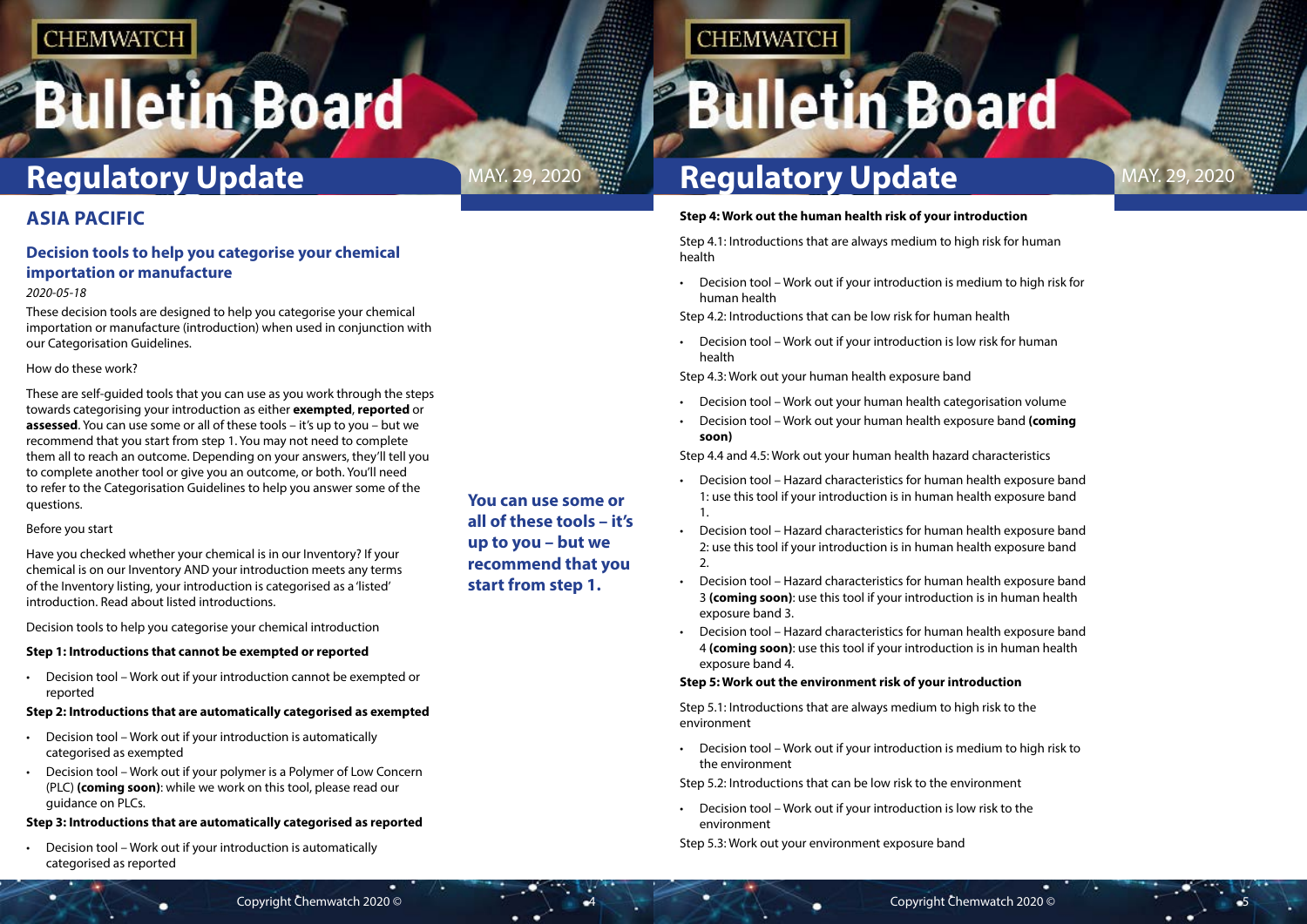# <span id="page-3-0"></span>**Bulletin Board**

# **Regulatory Update**



**Since its enactment 50 years ago, the combined emissions of six common pollutants have fallen by 73%.**

### **The revised CRIS replaces the current fee structure.**

### **AMERICA**

**CHEMWATCH** 

#### **Wisconsin celebrates clean air month this May** *2020-05-17*

When you take a breath outside in Wisconsin, you are breathing the cleanest air the state has seen in 50 years. Not only is May Clean Air Month, but this year is also the 50th anniversary of the Clean Air Act.

Passed in 1970, the Clean Air Act is a landmark piece of environmental legislation largely responsible for the quality of the air we breathe today. Since its enactment 50 years ago, the combined emissions of six common pollutants have fallen by 73%. The Clean Air Act is one of the most comprehensive air quality laws in the world.

"Clean Air Month gives DNR the opportunity to shine a light on the accomplishments the state's air has seen. Fifty years ago today, the air was nowhere near as clean or clear as it is today," said Gail Good, the DNR's Air Program Director. "Today's positive air quality story is a direct result of a combination of federal regulation, state enforcement and action, and voluntary actions by businesses and citizens."

The DNR is responsible for ensuring the regulations in the Clean Air Act are followed throughout the state. The Air Program continuously works at this process and improving the quality, consistency and efficiency of the air permitting and compliance process, air quality planning and monitoring as well as communications. Program efforts also address climate change and implement Governor Tony Evers' Executive Order #52, which calls for the development of strategies to mitigate and adapt to the effects of climate change.

Recent Air Program efforts include:

**Mobile Air Monitoring Lab (MAML)** – The Air Program deployed the MAML for the first time in 2019. The state-of-the-art mobile lab has extensive monitoring capabilities including a 10 meter meterological tower, a suite of continuous criteria pollutant analyzers and a volatile organic compound (VOC) instrument. MAML monitoring data is captured with a goal of informing primary pollutant contribution to ozone formation. . The mobility of the lab allows the program to place it in strategic locations during Wisconsin's ozone season. From May through October of 2019, the MAML spent time monitoring ozone in Kenosha and Milwaukee counties. The MAML will spend 2020 monitoring ozone in Sheboygan County.

- [Decision tool Work out your environment categorisation volume](https://www.nicnas.gov.au/media/components/decision-trees/decision-tool-work-out-your-environment-categorisation-volume)
- [Decision tool Work out your environment exposure band](https://www.nicnas.gov.au/media/components/decision-trees/decision-tool-work-out-your-environment-exposure-band)

Step 5.4 and 5.5: Work out your environment hazard characteristics

- [Decision tool Hazard characteristics for environment exposure band](https://www.nicnas.gov.au/media/components/decision-trees/decision-tool-hazard-characteristics-for-environment-exposure-band-1)  [1](https://www.nicnas.gov.au/media/components/decision-trees/decision-tool-hazard-characteristics-for-environment-exposure-band-1): use this tool if your introduction is in environment exposure band 1
- [Decision tool Hazard characteristics for environment exposure band](https://www.nicnas.gov.au/media/components/decision-trees/decision-tool-hazard-characteristics-for-environment-exposure-band-2)  [2](https://www.nicnas.gov.au/media/components/decision-trees/decision-tool-hazard-characteristics-for-environment-exposure-band-2): use this tool if your introduction is in environment exposure band 2.
- Decision tool Hazard characteristics for environment exposure band 3 **(coming soon)**: use this tool if your introduction is in environment exposure band 3.
- Decision tool Hazard characteristics for environment exposure band 4 **(coming soon)**: use this tool if your introduction is in environment exposure band 4.

#### **Step 6: Complete your categorisation**

• [Decision tool – Work out your introduction category](https://www.nicnas.gov.au/media/components/decision-trees/decision-tool-work-out-your-introduction-category)

NICNAS, 18 May 2020

https://www.nicnas.gov.au/media/components/landing-tiles/categoriseyour-chemical-introduction/decision-tools-to-help-you-categorise-yourchemical-importation-or-manufacture

### **APVMA to implement new cost recovery arrangements**

#### *2020-05-18*

The Australian Pesticides and Veterinary Medicines Authority (APVMA) will implement revised cost recovery arrangements, as outlined in our Cost [Recovery Implementation Statement](https://apvma.gov.au/node/67671) (CRIS), on 1 July 2020.

The revised CRIS replaces the current fee structure.

Our revised cost recovery arrangements take into account stakeholder feedback received during CRIS consultation, and include a staged increase in the registration renewal fee, and an increase in some Item and Module application fees.

Further information about the APVMA's [revised cost recovery](https://apvma.gov.au/node/4161)  [arrangements](https://apvma.gov.au/node/4161) is available on our website.

APVMA, 18 May 2020

<https://apvma.gov.au/node/67676>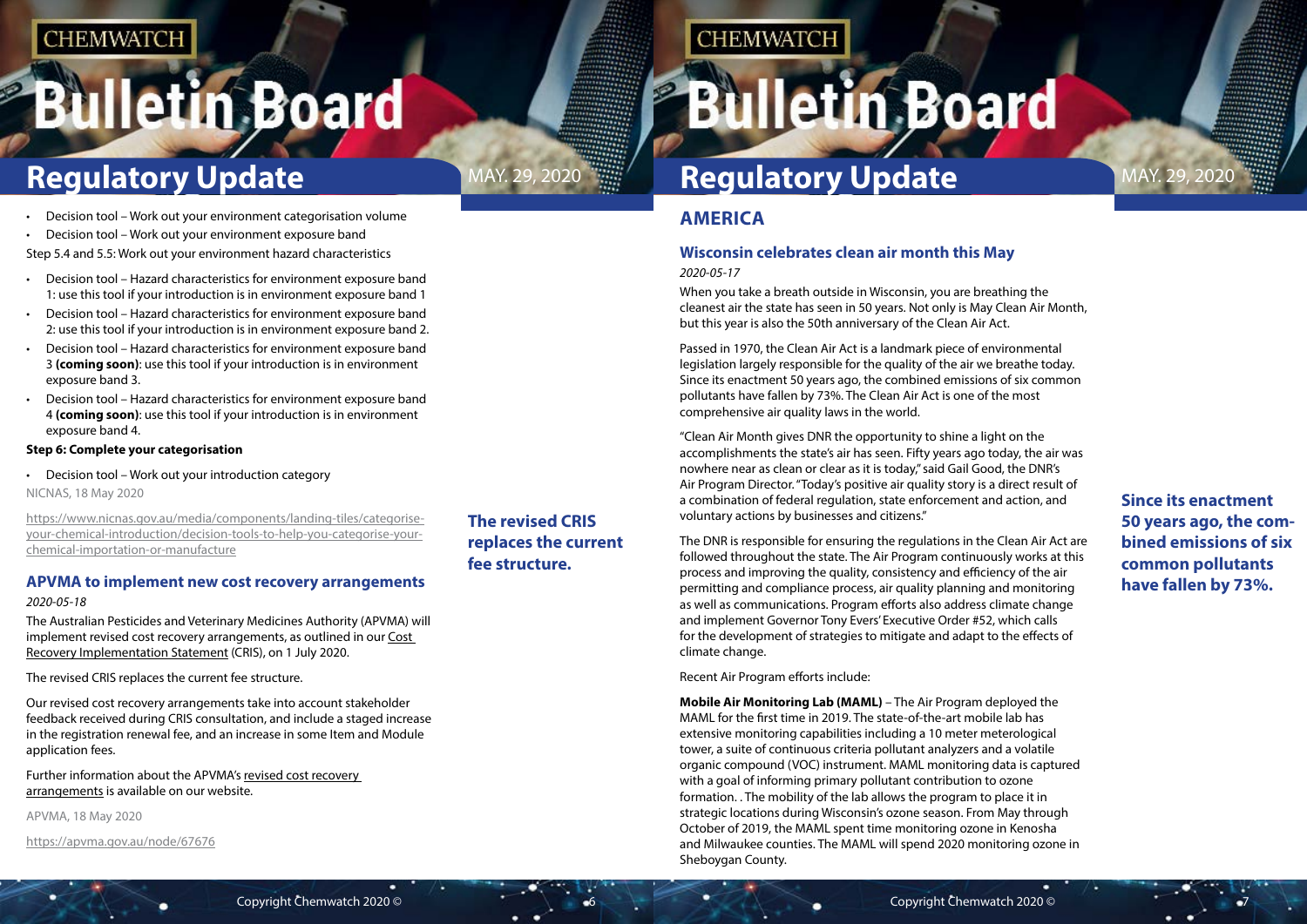# <span id="page-4-0"></span>**Bulletin Board**

# **Regulatory Update**



**As discussed below, EPA is adjusting the sales standard levels for inflation from \$40 million to \$120 million under its first size standard and from \$4 million to \$12 million under its second size standard.**

public. As each step of the permit application review process is completed, a section of the progress bar is filled in. The progress bar serves as an easier, more visual way of tracking a permit's progress.

Seehafernews.com, 17 May 2020

<https://www.seehafernews.com/2020/05/17/79442/>

### **EPA releases final rule amending small manufacturer definition for reporting and recordkeeping requirements under TSCA Section 8 (a)**

*2020-05-15*

On May 11, 2020, the U.S. Environmental Protection Agency (EPA) released a [pre-publication copy](https://www.epa.gov/sites/production/files/2020-05/documents/prepubcopy_10008-14_fr_doc_aa_esignverified.pdf) of the final rule "Small Manufacturer Definition Update for Reporting and Recordkeeping Requirements

Under the Toxic Substances Control Act (TSCA) Section 8(a)."

The rule revises the definition of small manufacturer (and importer) the new definition will apply to TSCA section 8(a) reporting obligations, including the [2020 Chemical Data Reporting](https://www.regulations.gov/document?D=EPA-HQ-OPPT-2018-0321-0118) (CDR) rule. As discussed below, EPA is adjusting the sales standard levels for inflation from \$40 million to \$120 million under its first size standard and from \$4 million to \$12 million under its second size standard. EPA believes that the amended definition will eliminate CDR reporting entirely for 127 sites and the need to report at least one chemical for additional 173 sites.

With certain exceptions, TSCA section 8(a) reporting requirements generally exclude small manufacturers and processors. EPA had established the general section 8(a) small manufacturer definition in 1988, but under the Frank Lautenberg Chemical Safety for the 21<sup>st</sup> Century Act (LCSA), enacted on June 22, 2016, within 180 days of enactment EPA was required to consult with the U.S. Small Business Administration to review the adequacy of standards for determining whether manufacturers and processor qualify as "small" manufacturers and processors. Based on this review, EPA decided that revisions to the standards were appropriate.

The final rule the size standards definition for small manufacturers under TSCA section 8(a) reporting as follows:

• **First standard:** EPA increased the annual sales threshold based on inflation from \$40 million to \$120 million. Thus, under the final rule

**Per- and Polyfluoroalkyl Substances (PFAS)** – DNR launched a task force to explore PFAS compounds and their impacts. PFAS are a large group of human-made chemicals used in industry and consumer products worldwide since the 1950s. Exposure to certain PFAS compounds may increase the risk of adverse health effects. There are currently no federally approved sampling methods for PFAS compounds in ambient air. The Air Program is currently collaborating with the Wisconsin State Lab of Hygiene on PFAS monitoring method development, and is working with other states on the matter.

**Air Quality Trends** – The program once again released the annual Air Quality Trends report. The report includes air monitoring data through 2018 and shows overall air quality in Wisconsin continues to improve, building on a 20-year trend in the state. Success stories include the 50 percent drop in emissions of ozone-forming pollutants like volatile organic compounds (VOCs) and nitrogen oxides (NOx) and a 68 percent drop in sulfur dioxide emissions since the early 2000s. For the first time, this report also includes maps of NO2derived from National Areonotics and Space Administration (NASA) satellite data collected from 2006-2018. Satellite data observed large reductions of NO2 across most of the state, with the greatest reductions found in the Milwaukee area. This is consistent with the decreases in NO2 observed by the state's ground-based monitors and indicates that the reduction of this ozone-forming pollutant is widespread.

**Clean Diesel Grants** – The program awarded more than \$750,000 to nearly 40 projects aimed at improving Wisconsin's air quality and addressing climate change. The projects include replacement or upgrade of older, higher-emitting diesel engines on school buses and construction equipment across the state with newer, cleaner technologies. One project funds the purchase of zero-emission lawn mowers in the City of Eau Claire to replace aging diesel equipment.

**e-Signature** – The growth of the department's first U.S. Environmental Protection Agency approved e-Signature reporting option for facilities in Wisconsin. E-Signature provides facilities the option of reporting, submitting and signing Air Program compliance and monitoring reports electronically to DNR. Since e-signature was implemented, 414 distinct facilities have e-signed documents.. DNR expanded the e-Signature program this past year and it is now being used by DNR's Waste Program as well.

**Permit tracking bar** – The Air Program added a new progress bar in the Permit Search Tool to make permit tracking easier for facilities and the

## **CHEMWATCH**

# **Bulletin Board**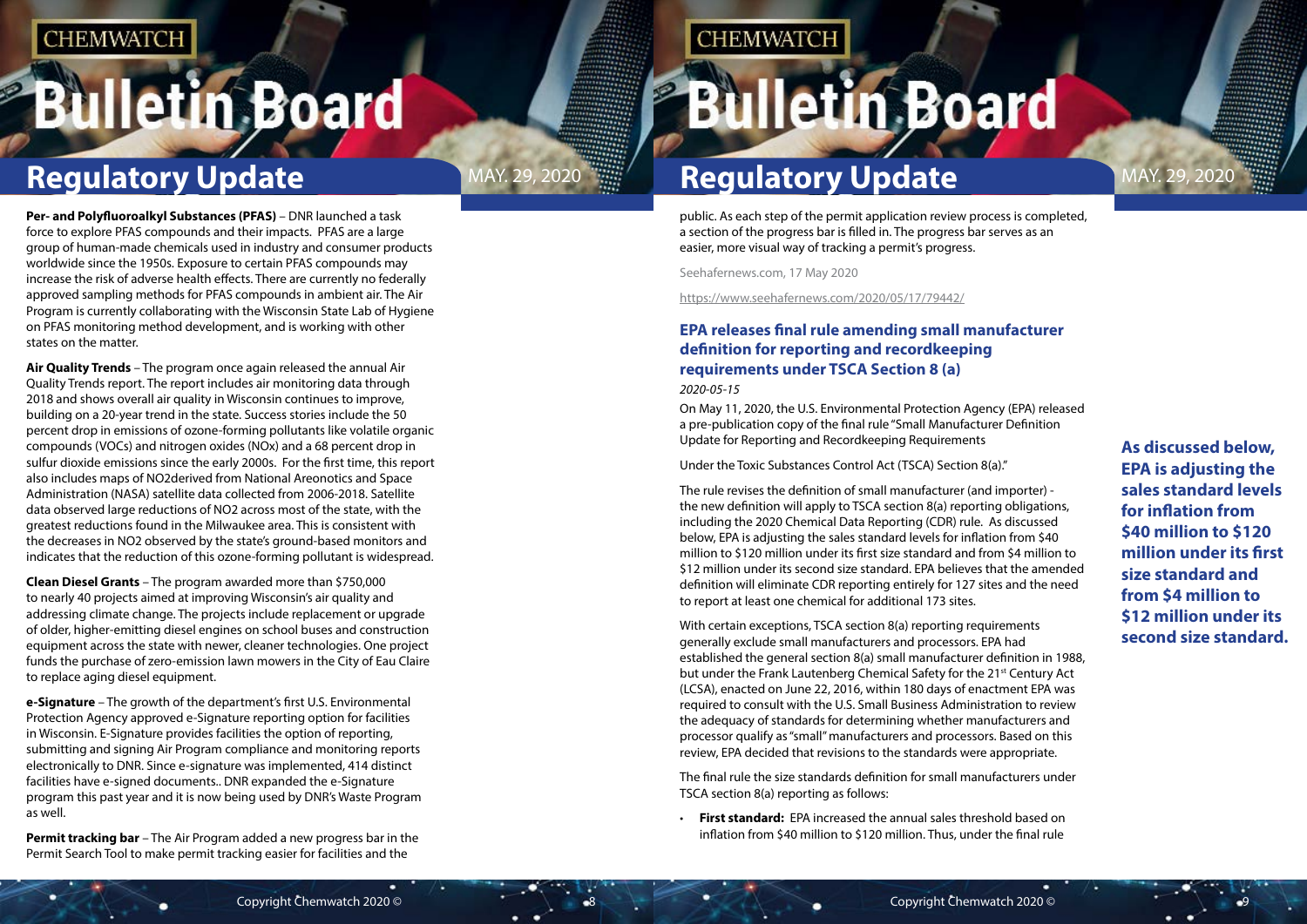# <span id="page-5-0"></span>**Bulletin Board**



**The 1987 Montreal Protocol on Substances that Deplete the Ozone Layer was designed to phase out ozone-depleting chemicals, chlorofluorocarbons (CFCs), such as freon used in older air conditioners.**

**Under President Barack Obama, the EPA had announced in 2011 that it planned to set the first enforceable limits on perchlorate because of its potential health impacts.**

## **CHEMWATCH**

# **Bulletin Board**

# **Regulatory Update Regulatory Update**

# **EPA decides against limits on drinking pollutant linked**

## **to health risks, especially in children**

#### *2020-05-15*

The Environmental Protection Agency has decided not to limit [perchlorate,](https://www.washingtonpost.com/news/energy-environment/wp/2016/08/09/researchers-find-unsafe-levels-of-industrial-chemicals-in-drinking-water-of-6-million-americans/?tid=lk_inline_manual_2&itid=lk_inline_manual_2) a chemical that has long been detected in the drinking water of many Americans and linked to potential brain damage in fetuses and newborns and thyroid problems in adults, according to two agency officials briefed on the matter.

They spoke on the condition of anonymity because the decision hasn't been announced.

The move, which comes despite the fact that the EPA faces a court order to establish a national standard for the chemical compound by the end of June, marks the latest shift in a long-running fight over whether to curb the chemical used in rocket fuel.

Under President Barack Obama, the EPA had announced in 2011 that it planned to set the first enforceable limits on perchlorate because of its potential health impacts. Both the Defense Department and military manufacturers have long resisted any restrictions on the chemical, which is also used in fireworks, munitions and other ignition devices. It naturally occurs in some areas, such as parts of the Southwest.

The Washington Post, 15 May 2020

[https://www.washingtonpost.com/climate-environment/2020/05/14/epa](https://www.washingtonpost.com/climate-environment/2020/05/14/epa-decides-against-limits-drinking-water-pollutant-linked-health-effects/)[decides-against-limits-drinking-water-pollutant-linked-health-effects/](https://www.washingtonpost.com/climate-environment/2020/05/14/epa-decides-against-limits-drinking-water-pollutant-linked-health-effects/)

### **Ozone-depleting chemical alternatives getting into our food and water**

#### *2020-05-14*

An international environmental agreement to regulate the use of chemicals depleting the ozone layer may have inadvertently allowed higher levels of other harmful chemicals to flourish, new research co-led by York University and Environment and Climate Change Canada has found.

The 1987 Montreal Protocol on Substances that Deplete the Ozone Layer was designed to phase out ozone-depleting chemicals, chlorofluorocarbons (CFCs), such as freon used in older air conditioners.

a manufacturer/importer is considered "small" if its total annual sales (when combined with its parent company) are less than \$120 million.

- However, if the annual production or importation volume of a substance at any individual site owned or controlled by the manufacturer/importer is greater than 100,000 pounds, the manufacturer/importer will not qualify as "small" for purposes of reporting on the production or importation of that substance at that site..
- **Second standard:** EPA increased the annual sales threshold based on inflation from \$4 million to \$12 million. Thus, under the final rule a manufacturer/importer is considered "small" if its total annual sales (when combined with the parent company) are less than \$12 million, regardless of the quantity of substances manufactured or imported.

An otherwise reportable substance that is manufactured at or imported by a site must be reported. However, if the substance is subject to a proposed or final TSCA section 4 test rule; a TSCA section 4 test order; a proposed or final rule under section 5(b)(4) (concern list); a proposed or final section 6 rule; a section 5(e) order; or if relief has been granted under a section 5 or 7 civil action. [RKJ1]

EPA also added a definition for small governments in order to reduce reporting their burdens under the CDR. The final rule defines a small government as a "government of a city, county, town, township, village, school district, or special district with a population of less than 50,000. State and tribal governments are not considered small governments."

EPA also made a technical correction to the small manufacturer reference for hexafluoropropylene oxide and a proposed update to the current small manufacturer definition in the section 8(a) Preliminary Assessment Information Rule (PAIR).

For more information, please visit [EPA's website.](https://www.epa.gov/chemical-data-reporting/prepublication-version-final-rule-tsca-chemical-data-reporting-revisions-and)

The National Law Review, 15 May 2020

[https://www.natlawreview.com/article/epa-releases-final-rule-amending](https://www.natlawreview.com/article/epa-releases-final-rule-amending-small-manufacturer-definition-reporting-and)[small-manufacturer-definition-reporting-and](https://www.natlawreview.com/article/epa-releases-final-rule-amending-small-manufacturer-definition-reporting-and)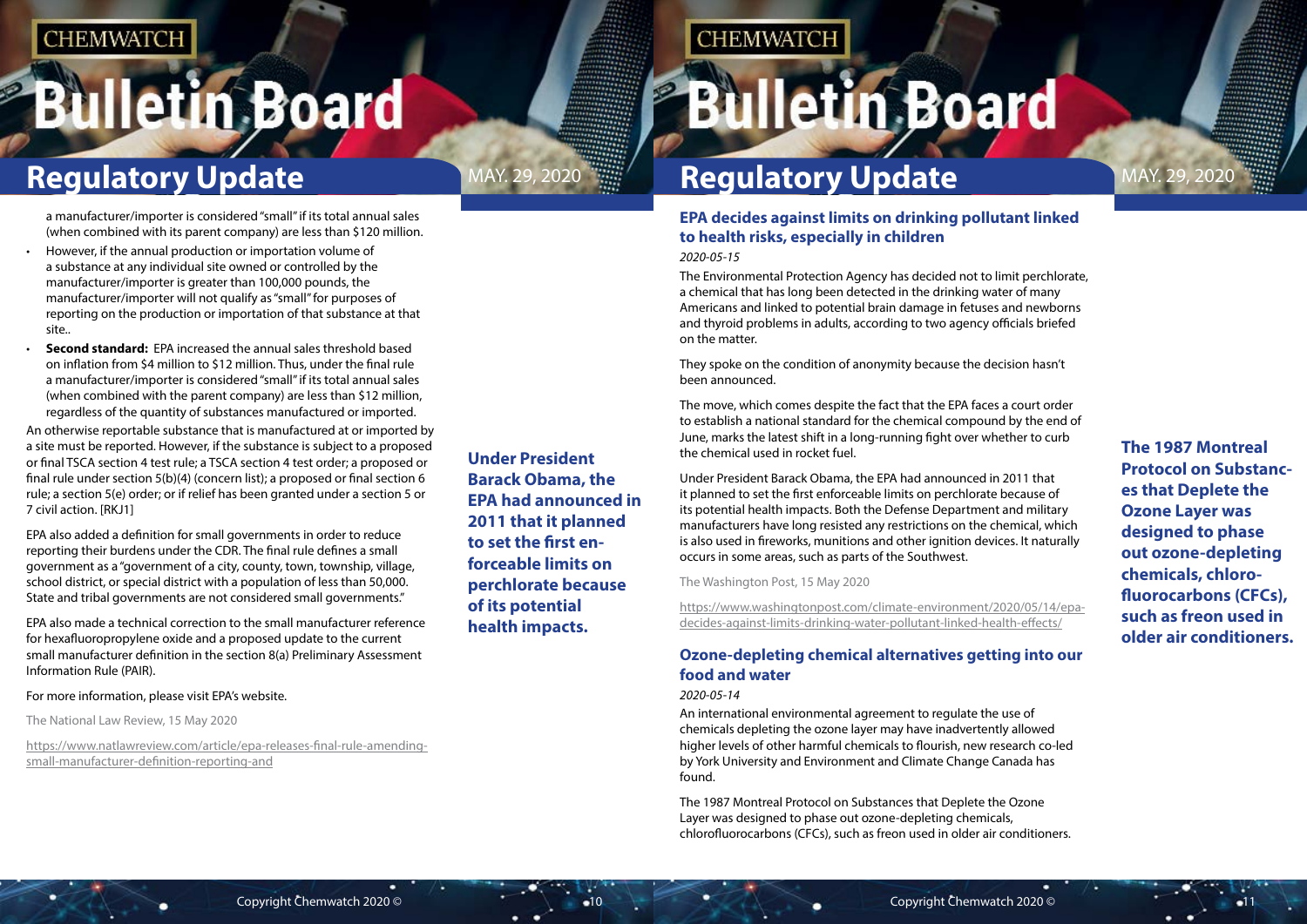# <span id="page-6-0"></span>**Bulletin Board**

**In addition, under the sustainable products initiative announced in the CEAP, it will work on a legislative initiative on re-use in food services to substitute single-use food packaging and cutlery by re-usable products.**

### **These decisions, covering various sectors and EU policy areas, aim to ensure the proper application of EU law for the benefit of citizens and businesses.**

## **CHEMWATCH**

# **Bulletin Board**

MAY. 29, 2020 **May. 29, 2020** Regulatory Update

# **Regulatory Update Regulatory Update**

in cases it deems necessary, it has also acknowledged that the COVID-19 pandemic and the ensuing measures to combat the pandemic have put a serious strain on national administrations. In particular, in certain cases the crisis may also affect the capacity of the Member States' administrations to ensure the implementation of EU law. In light of this, the Commission recently informed the Member States that the time periods for replies to ongoing infringement procedures launched since the beginning of the year have been extended. And today, it has been decided to give Member States the possibility to reply to each letter of formal notice and reasoned opinion submitted in this infringements package, within four months instead of the usual two months.

For more information on the EU infringement procedure, see the full [MEMO/12/12.](https://ec.europa.eu/commission/presscorner/detail/en/MEMO_12_12) For more detail on all decisions taken, consult the [infringement decisions' register](http://ec.europa.eu/atwork/applying-eu-law/infringements-proceedings/infringement_decisions/?lang_code=en).

European Commission, 14 May 2020

[https://ec.europa.eu/commission/presscorner/detail/en/inf\\_20\\_859](https://ec.europa.eu/commission/presscorner/detail/en/inf_20_859)

### **List of compliant notifications for inclusion in the BPR Review Programme updated**

*2020-05-19*

On 11 May 2020, ECHA updated the list of those active substance/producttype combinations for which a compliant notification for inclusion in the BPR Review Programme has been made. The following substances were updated:

Silver, as a nanomaterial

Chlorine dioxide generated from sodium chlorite and sodium persulfate

Eucalyptus citriodora oil and citronellal, hydrated, cyclized

1-[2-(Allyloxy)-2-(2,4-dichlorophenyl)ethyl]-1H- imidazole

Yordas Hive, 19 May 2020

<https://www.yordashive.com/news/article/915>



But these replacement compounds, thought to be a better alternative, degrade into products that do not break down in the environment and have instead continually increased in the Arctic since about 1990.

"Our results suggest that global regulation and replacement of other environmentally harmful chemicals contributed to the increase of these compounds in the Arctic, illustrating that regulations can have important unanticipated consequences," says Assistant Professor Cora Young of the Faculty of Science and the paper's corresponding author.

It is important to study these products of CFC replacement compounds, short-chain perfluoroalkyl carboxylic acids (scPFCAs), before more of them are phased in over the next few years as they can adversely impact human health and the environment. They are part of the perfluoroalkyl substances (PFAS) class of man-made chem icals used in commercial products and industrial processes that are currently receiving a lot of attention.

Phys.org, 14 May 2020

[https://phys.org/news/2020-05-ozone-depleting-chemical-alternatives](https://phys.org/news/2020-05-ozone-depleting-chemical-alternatives-food.html)[food.html](https://phys.org/news/2020-05-ozone-depleting-chemical-alternatives-food.html)

### **EUROPE**

#### **May infringements package: key package**

*2020-05-14* Overview by policy area

In its regular package of infringement decisions, the European Commission pursues legal action against Member States for failing to comply with their obligations under EU law. These decisions, covering various sectors and EU policy areas, aim to ensure the proper application of EU law for the benefit of citizens and businesses.

The key decisions taken by the Commission are presented below and grouped by policy area. The Commission is also closing 70 cases in which the issues with the Member States concerned have been solved without the Commission needing to pursue the procedure further.

On 30 January 2020, the World Health Organization (WHO) declared the COVID- 19 outbreak a 'public health emergency of international concern' and, on 11 March, characterised it as a pandemic. While the Commission has made it clear that it will continue to pursue infringement proceedings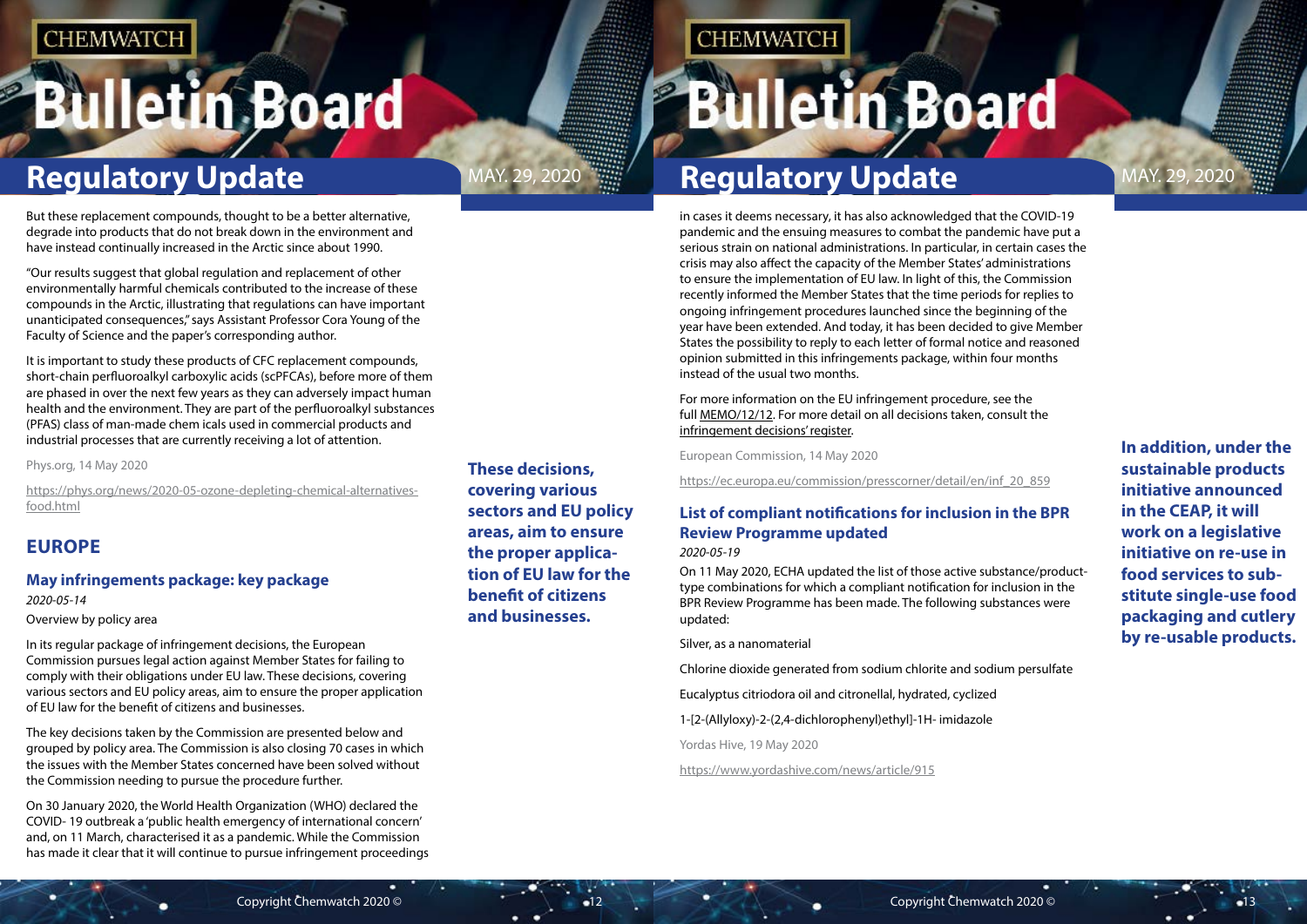# <span id="page-7-0"></span>**Bulletin Board**

**In the United States, for example, process safety incidents are five times more likely to occur during startup as compared to normal operations.**

## **CHEMWATCH**

# **Bulletin Board**

# MAY. 29, 2020 **May. Regulatory Update** MAY. 29, 2020

# **Regulatory Update Regulatory Update**

The document highlights the importance for facility operators to conduct a pre-startup safety review, to reassess hazards that may exist due to any changes that occurred during the shutdown period. A pre-startup safety review can help companies evaluate additional impacts due to any complications associated with complete shutdown that might impact startup procedures of any or all processes.

While safe restart procedures will vary by company, and often involve great detail, the document outlines general elements that a company can include in its restart approach. While the information in the document is applicable to all types of facilities, ICCA seeks to specifically promote this information to small and medium-sized companies and facilities in developing nations.

ICCA is circulating "**Be Smart: Safe Restart**" to chemical manufacturing companies around the globe via their national chemical associations and is translating it into several languages, including English, Spanish, French, German, Hindi, Mandarin, Thai, Malay and Korean. The document is being posted to the ICCA website and the American Chemistry Council's COVID-19 Resources website, and other national associations are encouraged to include it on their websites as well.

ICCA, 20 May 2020

[https://www.icca-chem.org/icca-provides-information-to-guide-chemical](https://www.icca-chem.org/icca-provides-information-to-guide-chemical-companies-restarting-facilities-post-covid-19-shutdowns/)[companies-restarting-facilities-post-covid-19-shutdowns/](https://www.icca-chem.org/icca-provides-information-to-guide-chemical-companies-restarting-facilities-post-covid-19-shutdowns/)





### **A farm to fork strategy for a fair, healthy, environmentally-friendly food system**

*2020-05-20*

Food packaging plays a key role in the sustainability of food systems. The Commission will revise the food contact materials legislation to improve food safety and public health (in particular in reducing the use of hazardous chemicals), support the use of innovative and sustainable packaging solutions using environmentally-friendly, re-usable and recyclable materials, and contribute to food waste reduction. In addition, under the sustainable products initiative announced in the CEAP, it will work on a legislative initiative on re-use in food services to substitute single-use food packaging and cutlery by re-usable products.

European Commission, 20 May 2020

[https://ec.europa.eu/info/sites/info/files/communication-annex-farm-fork](https://ec.europa.eu/info/sites/info/files/communication-annex-farm-fork-green-deal_en.pdf)[green-deal\\_en.pdf](https://ec.europa.eu/info/sites/info/files/communication-annex-farm-fork-green-deal_en.pdf)

## **INTERNATIONAL**

### **icca provides information to guide chemical companies restarting facilities post COVID-19 shutdown**

*2020-05-20*

One of the many unforeseen consequences of the global COVID-19 pandemic is the potential impact on chemical manufacturing facilities that have had to shut down operations for days or even weeks, and then restart their manufacturing processes.

According to the [U.S. Chemical Safety Board,](https://www.csb.gov/assets/1/6/csb_digest_-_startup_shutdown.pdf) the majority of chemical facility incidents occur during facility startup. In the United States, for example, process safety incidents are five times more likely to occur during startup as compared to normal operations.

To address this, the International Council of Chemical Associations (ICCA) developed a guidance document, "**[Be Smart: Safe Restart: Restarting](https://www.americanchemistry.com/Be-Smart-Safe-Restart.pdf)  [Chemical Production Facilities Post COVID-19 Restrictions](https://www.americanchemistry.com/Be-Smart-Safe-Restart.pdf)**," intended to prompt owners and operators of chemical production facilities to consider how the unique circumstances created by COVID-19 may have impacted their ability to restart safely.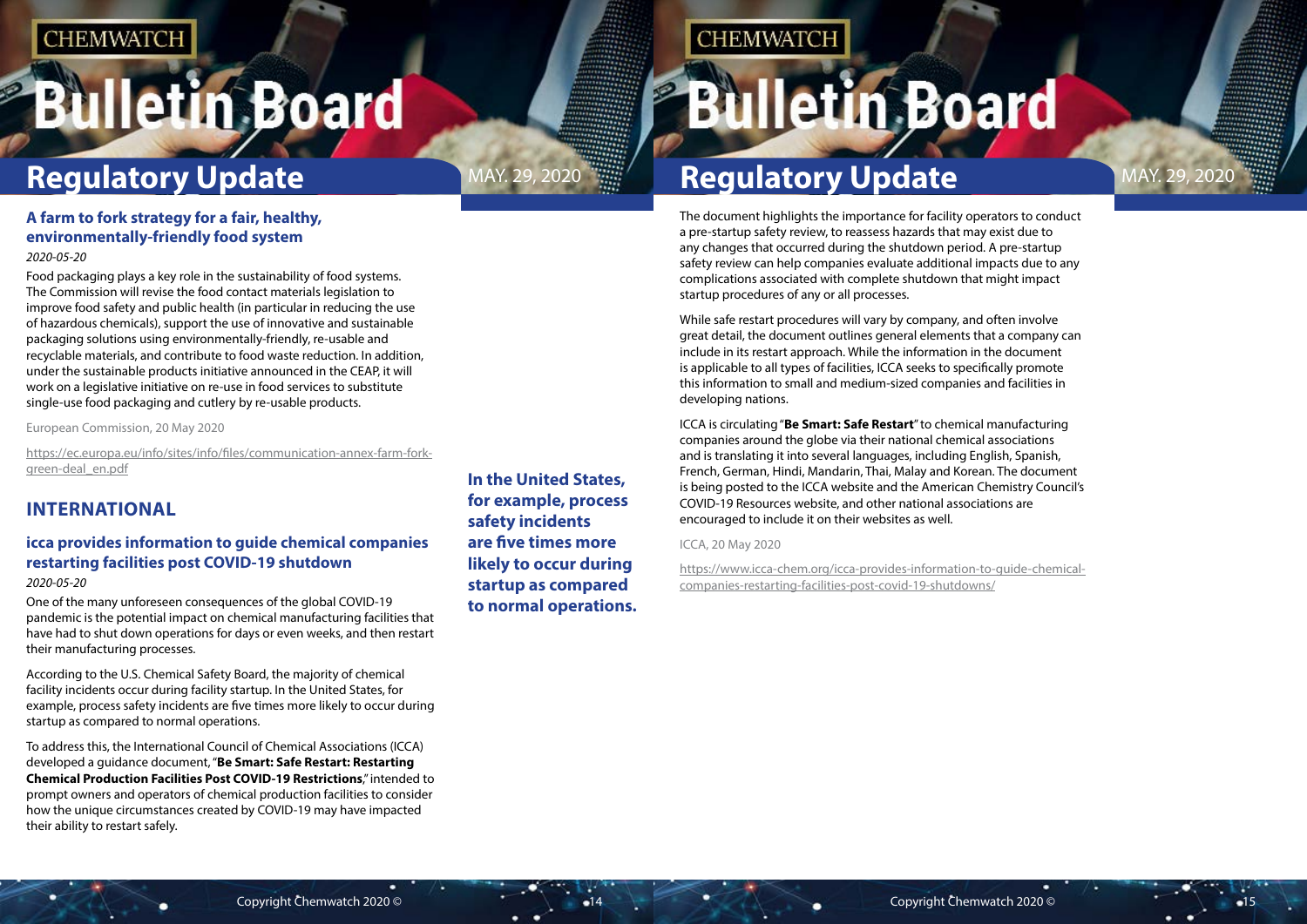# <span id="page-8-0"></span>**Bulletin Board**

**In addition, the Labelling and Packaging Guidance has also been updated.**



### **Based on the findings, nanomaterials rarely absorb through intact skin, except for silver that is likely to partly penetrate in ionic form.**

**CHEMWATCH** 

associated with test methodology that can affect absorption through the skin, for example: exposure conditions, different experimental set-ups, and methods. The effects of the characteristics of nanomaterials on skin absorption, including particle size and surface charge, were also analysed.

In addition to compiling relevant studies, the study looked at test guidelines and whether the results are available in a structured way, for example, following OECD harmonised templates.

The study was carried out for the EUON by RPA consortium of Triskelion and RIVM.

#### **Background**

Many products we use in our daily lives come into contact with our skin. Some, including cosmetics such as sunscreens, and textiles, use nanotechnology to improve their quality. This means our skin can also come into contact with manufactured nanomaterials.

This study looks at existing research to make recommendations for generating comparable and high-quality data to enable authorities to better regulate nanomaterials and companies to ensure their safe use.

The EUON aims to increase the transparency of information available to the public on the safety and markets of nanomaterials in the EU. A key aim of the observatory is to create a one-stop shop for information, where EU citizens and stakeholders including NGOs, industry, and regulators can find accessible and relevant safety information on nanomaterials on the EU market.

The EUON uses a part of its funding to carry out studies on different aspects related to the safety and uses of nanomaterials in the EU.

EUON, 20 May 2020

[https://euon.echa.europa.eu/view-article/-/journal\\_content/title/are](https://euon.echa.europa.eu/view-article/-/journal_content/title/are-nanomaterials-getting-under-your-skin-?utm_source=Twitter.com&utm_medium=social&utm_campaign=EUON)[nanomaterials-getting-under-your-skin-?utm\\_source=Twitter.com&utm\\_](https://euon.echa.europa.eu/view-article/-/journal_content/title/are-nanomaterials-getting-under-your-skin-?utm_source=Twitter.com&utm_medium=social&utm_campaign=EUON) [medium=social&utm\\_campaign=EUON](https://euon.echa.europa.eu/view-article/-/journal_content/title/are-nanomaterials-getting-under-your-skin-?utm_source=Twitter.com&utm_medium=social&utm_campaign=EUON)

### **Updated guidance clarifies labeling requirements for poison centre notifications**

*2020-05-19*

The Guidance on harmonised information relating to emergency health response – Annex VIII to CLP – has been updated (version 3.0) to include

### **3 REACH testing proposal consultations launched**

*2020-05-19*

On 14 May 2020, ECHA started a 45 day public commenting period on 3 testing proposals for the following substances:

Distillates (petroleum), hydrodesulfurized middle

Distillates (petroleum), hydrotreated middle

Gas oils (petroleum), hydrodesulfurized

Yordas Hive, 19 May 2020

<https://www.yordashive.com/news/article/912>

#### **Are nanomaterials getting under your skin?**

#### *2020-05-20*

A recent study has analysed existing research on whether nanomaterials used in consumer products and at workplaces are absorbed through the skin. The study calls for more comparable and high-quality data through well-organised and structured research programmes that follow OECD test guidelines.

The study, commissioned by the EU Observatory for Nanomaterials (EUON), found that the lack of standardised, validated methods and the use of varying testing protocols makes it difficult to compare results and evaluate whether nanomaterials can penetrate the skin.

Based on the findings, nanomaterials rarely absorb through intact skin, except for silver that is likely to partly penetrate in ionic form. Silver is used for its anti-bacterial properties in textiles and can be found in other consumer products such as pharmaceuticals and cosmetics.

Some of the analysed studies suggest that absorption through damaged skin is higher than through intact skin.

A key recommendation for any new studies that aim to provide proof of absorption through the skin is to perform them using tests performed on tissue in external environments with minimal alterations to natural conditions (ex vivo), comparable to OECD Test Guideline 428, with human or porcine skin. Rodent skin should not be used due to differences in skin characteristics between rodents and humans.

The study covered experimental data including tests performed inside the bodies of living organisms (in vivo) and ex vivo studies. It looked at factors

# **REACH Update**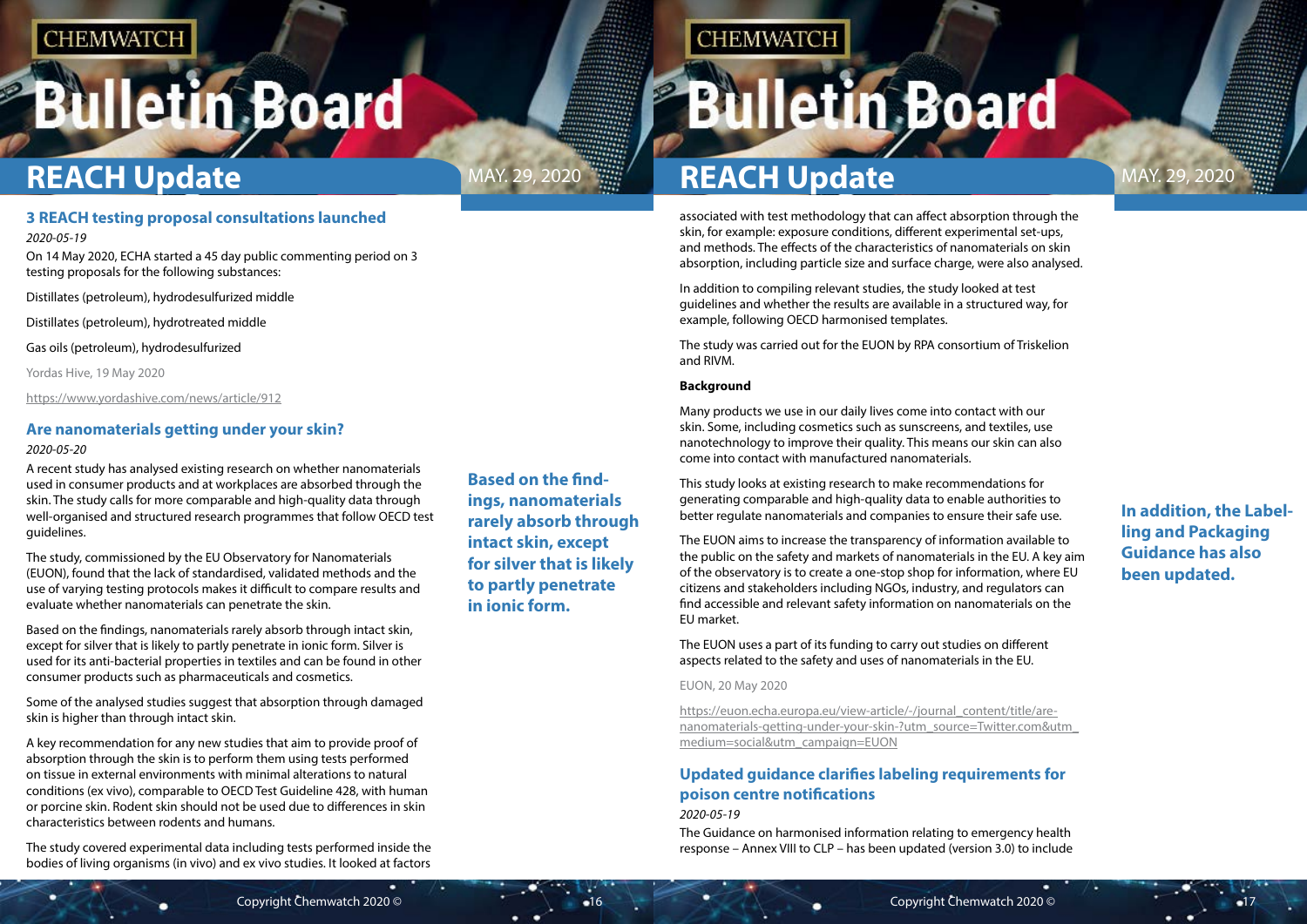# <span id="page-9-0"></span>**Bulletin Board**

# **REACH Update** MAY. 29, 2020







https://www.chemistryjokes.com/jokes/what-is-the-chemical-formula-forbanana/

**Chemical formula for a banana** *2020-05-29*

# **What Is The Chemical Formula** for Banana?

**BaNa2** 



# **Janet's Corner**

**CHEMWATCH** 

changes following the annex's first amendment, which entered into force on 20 January 2020.

The second amendment covers workability issues identified by certain industry sectors, such as for mixtures with high or unpredictable composition variability, where a disproportionate number of notifications and UFIs would be required.

In addition, the Labelling and Packaging Guidance has also been updated.

ECHA is currently working on additional changes to the Guidance resulting from the second amendment of Annex VIII, which has been consulted with Competent Authorities for REACH and CLP (CARACAL) on 15 May 2020 and expected to be finalised and adopted by the Commission by the end of summer 2020.

ECHA, 19 May 2020

[https://poisoncentres.echa.europa.eu/-/updated-guidance-clarifies](https://poisoncentres.echa.europa.eu/-/updated-guidance-clarifies-labelling-requirements-for-poison-centre-notifications)[labelling-requirements-for-poison-centre-notifications](https://poisoncentres.echa.europa.eu/-/updated-guidance-clarifies-labelling-requirements-for-poison-centre-notifications)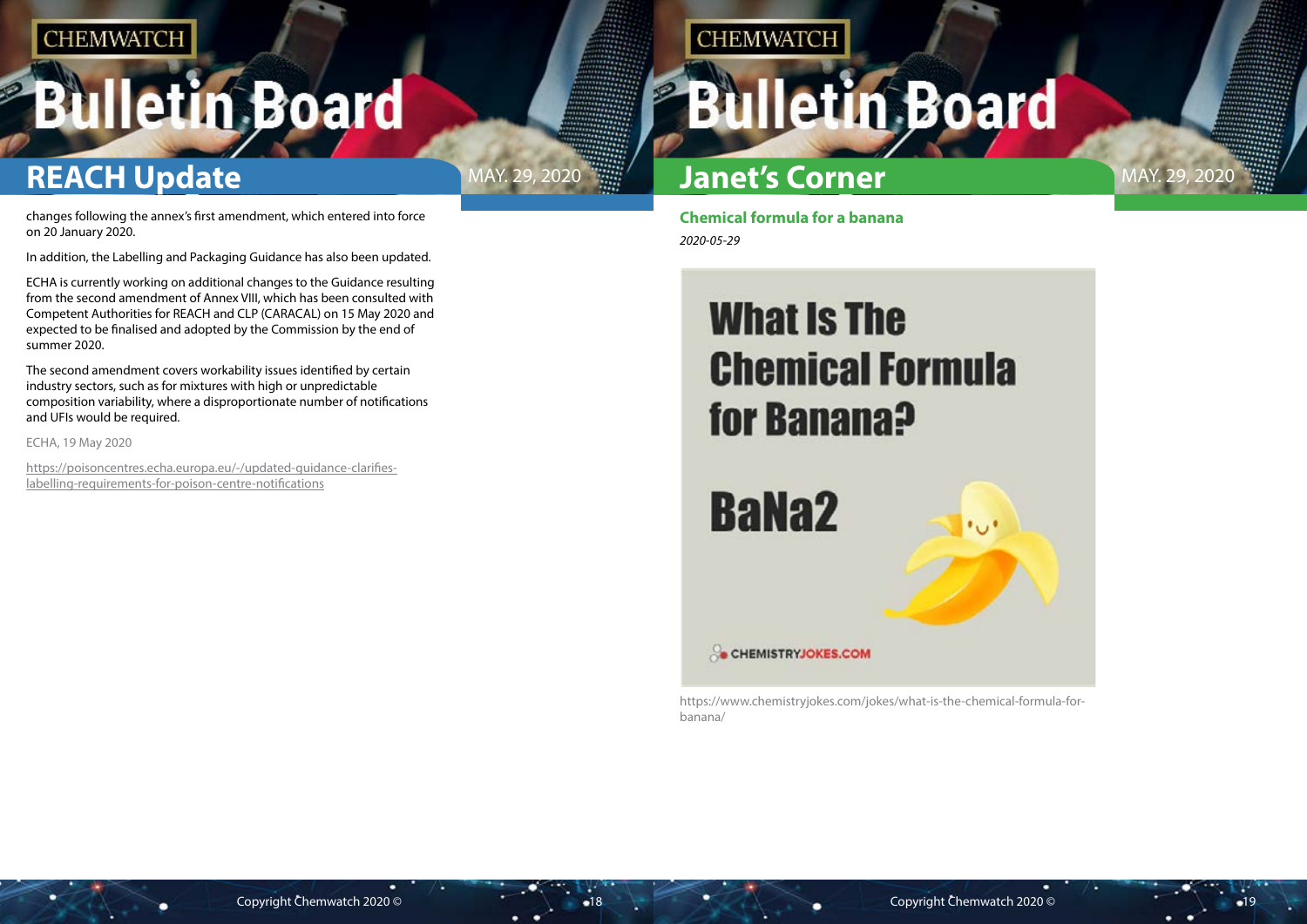# <span id="page-10-0"></span>**Bulletin Board**



**Butanone—also known as methyl ethyl ketone (MEK)—is a colourless liquid organic compound.**

**CHEMWATCH** 

### **Chronic Effects [4]**

Methyl ethyl ketone is toxic to multiple body systems. Long-term exposure to the compound can result in severe chronic headaches, loss of balance, memory loss, fatigue and tachycardia. It can also cause encephalopathy, distal axonopathy, persistent neurological problems, cerebellar and brainstem atrophy and general central nerve fibre degeneration. It is not a carcinogen.

Ingestion: DO NOT INDUCE VOMITING. If the victim is not convulsing, and is conscious, give them one or two glasses of water to dilute the compound. If they are unconscious or convulsing, put the victim in the recovery position. Immediately contact a medical professional.

Skin contact: Immediately wash affected skin with water, while removing contaminated clothing. Do not re-wear until it has been thoroughly de-contaminated. Wash affected areas with soap and water. If symptoms persist, contact a healthcare professional.

### **SAFETY**

#### **First Aid Measures [5]**

Eye contact: Check for and remove contact lenses if easy to do so. Rinse eyes carefully with water or normal saline solution for 20-30 minutes. Take the victim to a medical centre.

General: Never administer anything by mouth to an unconscious, exposed person.

Engineering controls: Emergency eyewash fountains and safety showers should be accessible in the immediate area of the potential exposure. Ensure there is adequate ventilation. Whenever possible, material should be handled in a laboratory.

Personal protection: Safety glasses, protective and dustproof clothing, glove, an apron and an appropriate mask.

· Inhaled: Take victim to the nearest fresh air source and monitor their breathing. Allow them to rest and contact a medical professional.

#### **Exposure Controls/Personal Protection [4]**

### **Butanone**

#### *2020-05-08*

Butanone—also known as methyl ethyl ketone (MEK)—is a colourless liquid organic compound. The chemical formula for MEK is  $\mathsf{C}_4\mathsf{H}_{_8}\mathsf{O}$  or  $\mathsf{CH}_3\mathsf{COCO}_2\mathsf{CH}_3$ . It has a sweet sharp odour, reminiscent of acetone or mint. The compound is naturally occurring in some fruits and vegetables in trace amounts—however it is usually produced on an industrial scale for chemical use. Butanone can also be found in the air, as a by-product of car and truck exhausts. It is soluble in water [1,2]

#### **USES [1,2]**

Butanone is most commonly used across chemical industries as a solvent and as a plastic welding agent. As a solvent, it is often used in paints, resins and other coatings because it effectively dissolves many substances and due to its quick evaporation time. As a plastic welding agent, MEK effectively dissolves polystyrene and other plastics—an application which is often used in scale model kits.

#### **ROUTES OF EXPOSURE [3]**

- Methyl ethyl ketone can be found in both indoor and outdoor air.
- It can be produced in the outdoor air by the photo-oxidisation of butane.
- The compound has also been found in drinking and surface water.

#### **HEALTH EFFECTS**

Methyl ethyl ketone poisoning affects a range of systems including the respiratory, nervous and blood systems.

#### **Acute Effects [3]**

Severity of symptoms depend on the level and type of exposure.

- Acute, but high concentrations, of MEK can result in irritation to the eyes, nose and throat.
- Acute exposure can also result in CNS depression, nausea and headaches.
- Dermal exposure to the compound has resulted in dermatitis.

# **Hazard Alert**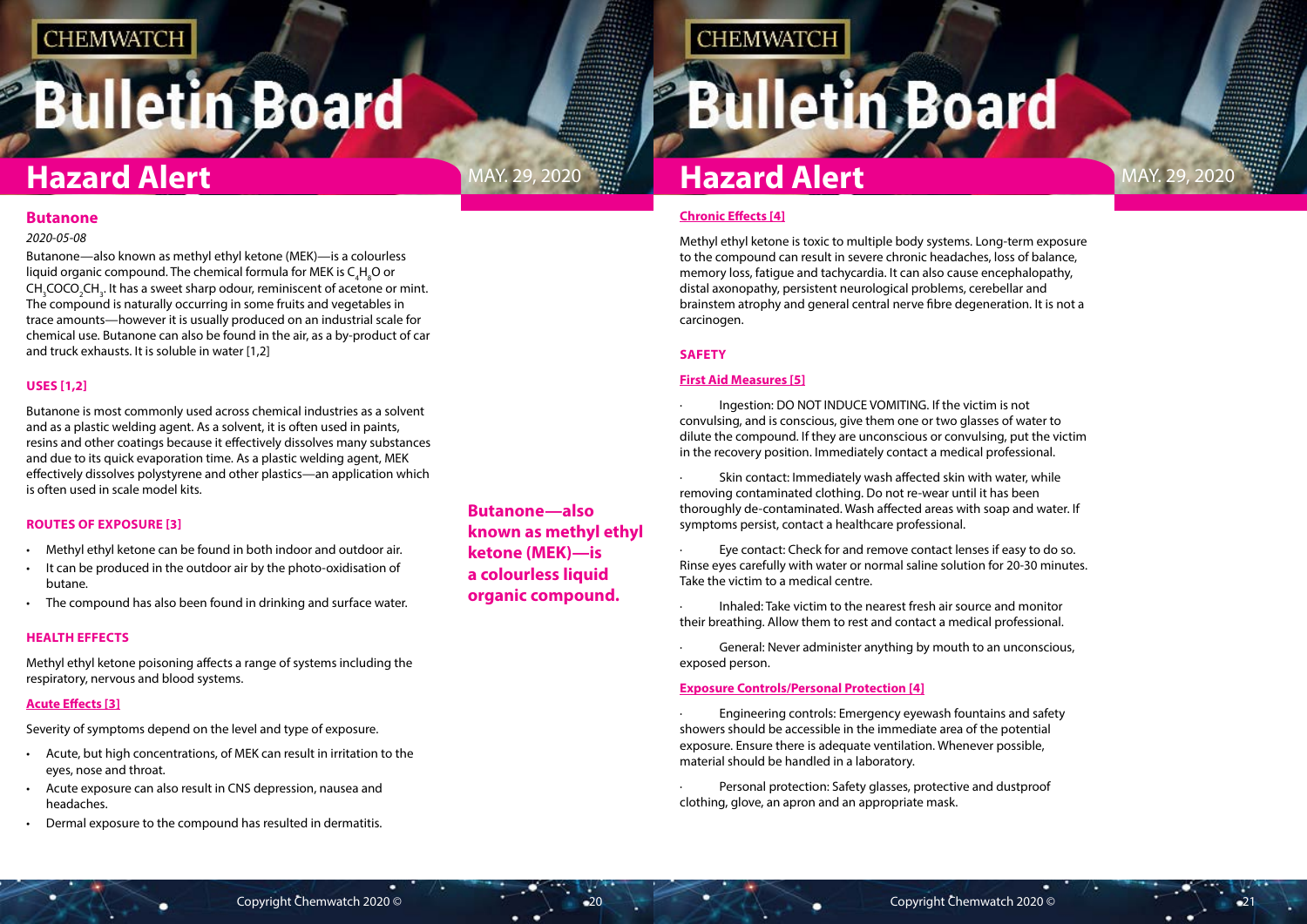# <span id="page-11-0"></span>**Bulletin Board**

May. 29, 2020

## May. 29, 2020

**This region had long been home to Neanderthals, who left stone tools in the same cave more than 50,000 years ago.**

# **Hazard Alert**

### **Oldest** *Homo sapiens* **in Europe—and a cave bear pendant—suggest cultural link to Neanderthals** *2020-05-11*

During a warm spell about 46,000 years ago, a small band of people took shelter in a cave on the northern slope of the Balkan Mountains in what is now Bulgaria. There, they butchered bison, wild horses, and cave bears, leaving the cave floor littered with bones and a wealth of artifacts—ivory beads, pendants made with cave bear teeth, and stone blades stained with red ochre.

This region had long been home to Neanderthals, who left stone tools in the same cave more than 50,000 years ago. But these cave dwellers were new to Europe, as an international team [reports in](https://www.nature.com/articles/s41586-020-2259-z) *Nature* this week. Researchers re-excavated the cave and used a cutting-edge toolkit of their own to identify a molar and a handful of bone fragments as belonging to *Homo sapiens*, our own species. Precise new dates show these cave dwellers lived as early as 46,000 years ago, which makes them the earliest known members of our species in Europe. "It's a wonderful example of pulling all these lines of evidence together to make a solid argument that *H. sapiens* were the authors" of a particular style of jewelry and tools, says paleoanthropologist Katerina Harvati of the University of Tübingen. The work is also reigniting a long-standing debate about how Neanderthals and moderns may have influenced each other—because Neanderthals crafted similar artifacts a few thousand years later.

The last Neanderthals didn't vanish from Western Europe until about 40,000 years ago, so the two kinds of humans must have overlapped on the continent for at least 5000 to 7000 years; previous DNA studies have shown that they mated. Bones of early *H. sapiens* in Europe are scarce, so researchers try to match their presence to the tools they carried, such as the sophisticated artifacts known as the Aurignacian, including specialized bladelets, carved figurines, and musical instruments, which date from 43,000 to 33,000 years ago. The reign of the Neanderthals from about 400,000 to 40,000 years ago, in contrast, is marked by less refined Mousterian tools. But researchers have puzzled over who crafted "transitional" artifacts—a grab bag of bone tools, beads, and jewelry immediately preceding the Aurignacian. One of these diverse toolkits, called the Initial Upper Paleolithic (IUP), shows up first in the Middle East about 47,000 years ago and is soon found across Eurasia.

Fragmentary fossils found with the artifacts at one site in the United Kingdom and one in Italy suggested *H. sapiens* made some transitional



**Gossip**

# **Illetin Board**

#### **REGULATION [5]**

#### **United States:**

The Occupational Safety and Health Administration (OSHA) has set an 8-hour time weighted average (TWA) concentration for butanone of 200ppm. The National Institute of Occupational Health and Safety (NIOSH) has set a short-term exposure limit (STEL) of 300ppm.

#### **Australia [6]**

Safe Work Australia has set an 8-hour time TWA for butanone of 150ppm. They have set a STEL of 300ppm.

#### **REFERENCES**

- 1. <https://en.wikipedia.org/wiki/Butanone>
- 2. <https://pubchem.ncbi.nlm.nih.gov/compound/Methyl-ethyl-ketone>
- 3. [https://www.epa.gov/sites/production/files/2016-09/documents/](https://www.epa.gov/sites/production/files/2016-09/documents/methyl-ethyl-ketone.pdf) [methyl-ethyl-ketone.pdf](https://www.epa.gov/sites/production/files/2016-09/documents/methyl-ethyl-ketone.pdf)
- 4. [https://www.safeworkaustralia.gov.au/system/files/documents/2002/](https://www.safeworkaustralia.gov.au/system/files/documents/2002/health_monitoring_guidance_-_butanone_mek.pdf) [health\\_monitoring\\_guidance\\_-\\_butanone\\_mek.pdf](https://www.safeworkaustralia.gov.au/system/files/documents/2002/health_monitoring_guidance_-_butanone_mek.pdf)
- 5. https://pubchem.ncbi.nlm.nih.gov/compound/Methyl-ethylketone#section=EPA-Hazardous-Waste-Number
- 6. <https://www.cdc.gov/niosh/npg/npgd0069.html>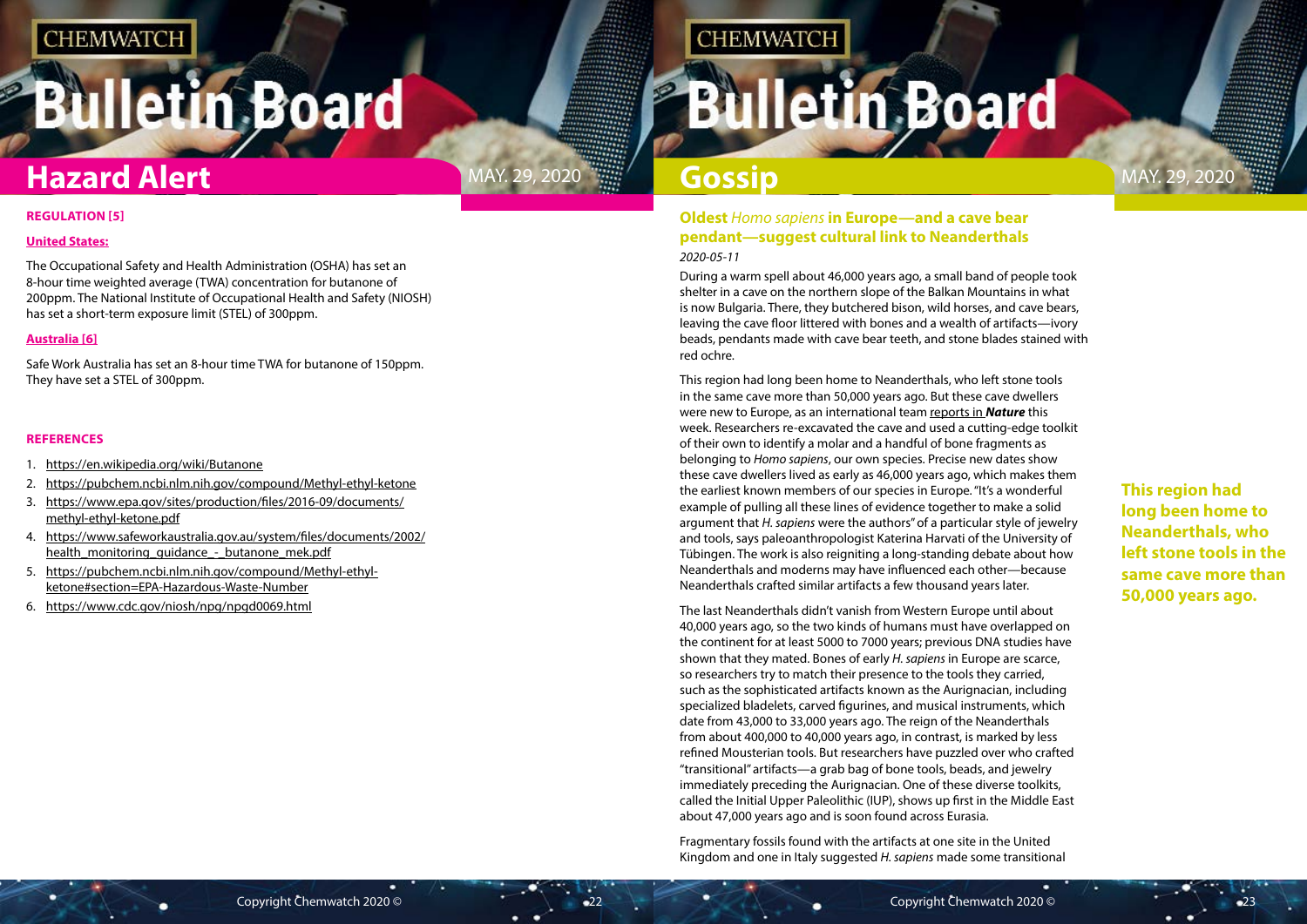# <span id="page-12-0"></span>**Bulletin Board**



**Researchers think this algorithm could design an electronic nose to sniff out pollution in cities or chemical weapons in combat.**

[made of eagle talons](https://advances.sciencemag.org/content/5/11/eaax1984) as evidence that Neanderthals could create sophisticated art and technology well before they met modern humans.

Debate is sure to continue, but archaeologists welcome the "very significant" dates at Bacho Kiro, says Tom Higham, a radiocarbon specialist at the University of Oxford. "For the first time, we're able to pin the IUP as being made by anatomically modern humans in Europe."

sciencemag.org, 11 May 2020

https://www.sciencemag.org

### **Robots that can sniff out chemical weapons and pollution are coming soon—a study**

#### *2020-05-12*

Whether it's old gym clothes, a wet dog, or strong body odor -- our brains are remarkably good ignoring pervasive smells. It's a quirk of our olfactory system that's called **habituation**, which increases focus on new and threatening smells. Beyond uses in our brain, scientists believe a form of habituation can be used by A.I. to process massive amounts of data.

Borrowing neural circuitry from a fruit fly, scientists have designed an algorithm to mimic this neurobiological phenomenon, hoping to learn more about habituation. Researchers think this algorithm could design an **electronic nose** to sniff out pollution in cities or chemical weapons in combat.

Bottom of Form

Even if you've got the best nose in the world, it's very likely that there are smells your nose has hidden from you.

Take your house for example. To you, your house might not smell like anything, but a person visiting for the first time might quickly pick-up on the fact that you have a not-so-small addiction to lavender lotion. This discrepancy isn't due to anything fundamentally wrong with your sniffer, but rather that your brain has had enough prolonged exposure to the scent to decide it's not important enough to bring to the forefront of your attention. Unlike, say, a sudden gas leak in your kitchen that would pose a danger.

In [new research,](https://www.pnas.org/cgi/doi/10.1073/pnas.1915252117) published Monday in the journal *Proceedings of the National Academy of Sciences*, a group of researchers from UC San Diego, the Salk Institute for Biological Studies and Cold Spring Harbor Laboratory

assemblages, but questions persist about the links between fossils and artifacts at those sites. The Bulgarian cave, called Bacho Kiro, yielded two partial human jaws in the 1970s, but those were lost.

In 2015, paleoanthropologist Jean-Jacques Hublin and colleagues at the Max Planck Institute for Evolutionary Anthropology joined forces with Bulgarian researchers to re-excavate Bacho Kiro. They uncovered thousands of bones, stone and bone tools, beads and pendants, and a human molar.

The shape of the molar marked it as a member of *H. sapiens*, but many of the bones were too fragmentary to tell whether they were animal or human. So, the Max Planck team scrutinized proteins in the bone. They extracted collagen from 1271 fragments and applied a new method called ZooMs to analyze them. Four fragments from the older layers were human. Researchers then extracted DNA from these bones and the tooth and found that the mitochondrial sequences—the most abundant DNA in many fossils—were those of *H. sapiens*. The team is now analyzing the fossils' nuclear DNA.

Meanwhile, Max Planck radiocarbon dating specialist Helen Fewlass and her colleagues directly dated collagen from 95 bones. They report in *[Nature Ecology & Evolution](https://www.nature.com/articles/s41559-020-1136-3)* that the human bones and artifacts date from 43,650 to 45,820 years ago. The ages of animal bones cut or modified by people suggest they were in the cave "probably beginning from 46,940" years ago, Fewlass says. At about this time, the climate of Europe had begun to warm, which may have enticed *H. sapiens* with IUP toolkits to venture north from the Middle East, into the Balkans and beyond, Hublin says. (The DNA of these early arrivals shows, however, that they left no descendants in Europe today.)

Hublin notes that pendants made from the teeth of cave bears at Bacho Kiro are similar to pendants thought [to be the handiwork of later](https://www.sciencemag.org/news/2016/09/neandertals-made-their-own-jewelry-new-method-confirms)  [Neanderthals](https://www.sciencemag.org/news/2016/09/neandertals-made-their-own-jewelry-new-method-confirms) and crafted [about 42,000 to 44,000 years ago](https://science.sciencemag.org/content/sci/330/6003/439.1.full.pdf)—the so-called Châtelperronian industry, first found at the Grotte du Renne site in France. He argues that this supports his long-held contention that Neanderthals [picked up this type of pendant from moderns.](https://science.sciencemag.org/content/282/5393/1451)

Others say that extrapolation goes too far. The "transitional" technologies such as IUP are so diverse and widespread that it's not clear that only one kind of human invented them, says archaeologist Nick Conard, also at the University of Tübingen. And archaeologist Francesco d'Errico of the University of Bordeaux, who has long debated Hublin over Neanderthals' abilities, points to earlier notched bone scrapers and [beadlike objects](https://advances.sciencemag.org/content/5/11/eaax1984) 

## **CHEMWATCH**

# **Bulletin Board**

**Gossip Gossip Gossip Gossip Gossip**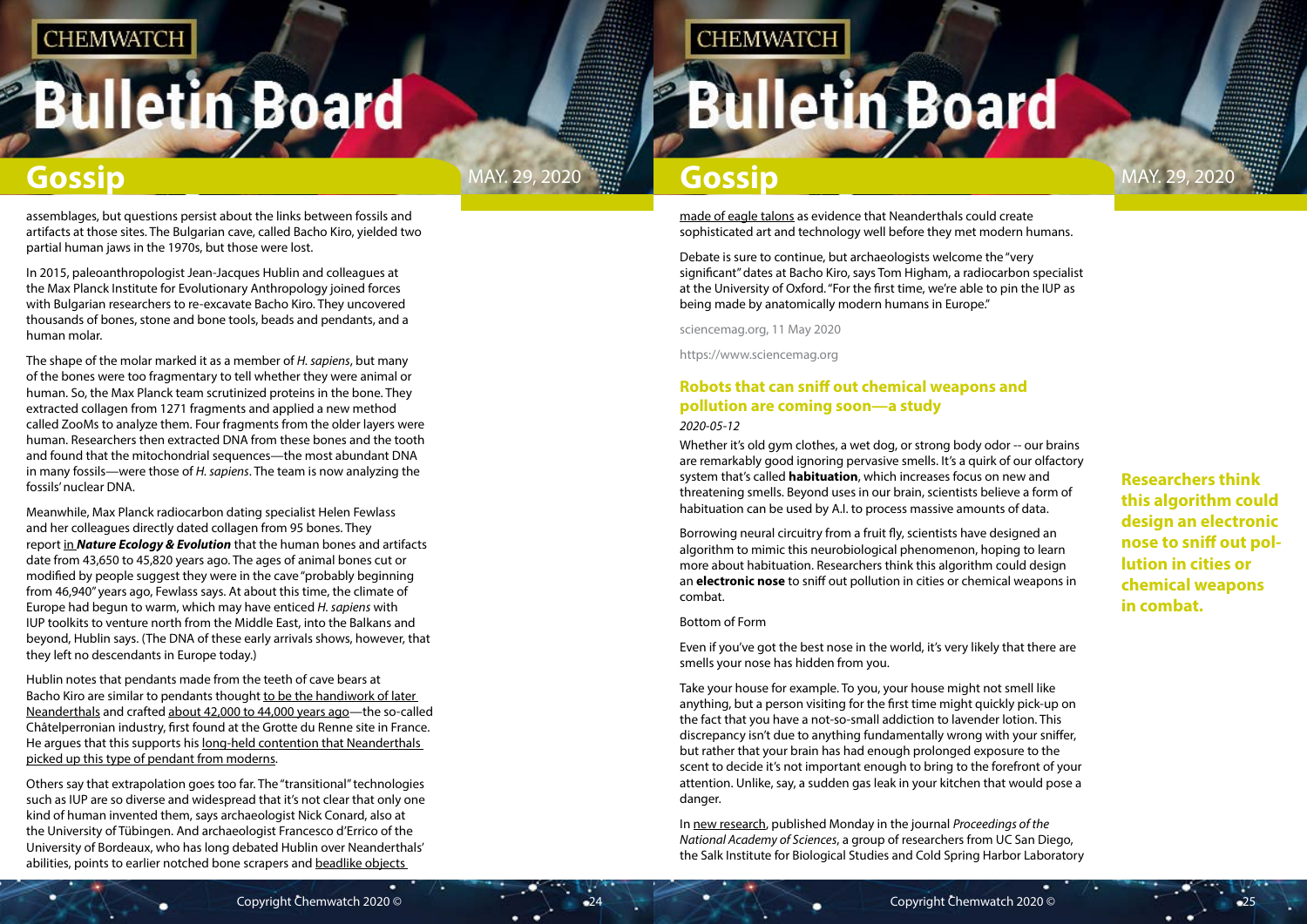# <span id="page-13-0"></span>**Bulletin Board**

MAY. 29, 2020 **May. 29, 2020 Gossip Gossip Gossip Gossip Gossip** 

> **Globally around 300 million tonnes of plastic is made from fossil fuels every year, which is a major contributor to the climate crisis.**

Going forward, Navlakha tells *Inverse* that a simple biologically derived algorithm like this could be an important tool for computer systems, like neural networks, that process a lot of information very quickly.

"[The] approach we developed studying the fruit fly is very simple, easy to implement, and has good properties (e.g., fast dishabituation in case the background becomes important)," says Navlakha. "As an example, we showed in our paper that this type of algorithm could be useful for performing online similarity searches. We also think it may play well in deep networks, though we did not explore this idea here."

And even beyond simple computer processing, Navlakha says that this algorithm could be used to develop electronic noses that can sniff out chemical weapons or dangerous pollution.

"There are lots of potential applications for electronic noses, ranging from pollution detection in cities, quality control of food in kitchens and restaurants, and chemical detection in combat scenarios," says Navlakha. "This would be similar to giving robots a sense of smell, and there are indeed many companies today trying to replicate some of the basic features of the nose (ranging from designing olfactory sensors to designing odor identification algorithms)."

inverse.com, 12 May 2020

https://www.inverse.com

### **he end of plastic? New plant-based bottles will degrade in a year**

#### *20202-05-16*

Beer and soft drinks could soon be sipped from "all-plant" bottles under new plans to turn sustainably grown crops into plastic in partnership with major beverage makers.

A biochemicals company in the Netherlands hopes to kickstart investment in a pioneering project that hopes to make plastics from plant sugars rather than fossil fuels.

The plans, devised by renewable chemicals company Avantium, have already won the support of [beer-maker Carlsberg,](https://www.theguardian.com/food/2018/sep/06/carlsberg-to-replace-plastic-ring-can-holders-with-recyclable-glue) which hopes to sell its pilsner in a cardboard bottle lined with an inner layer of plant plastic.

Avantium's chief executive, Tom van Aken, says he hopes to greenlight a major investment in the world-leading bioplastics plant in the Netherlands



draws on the pastoral example of a dog in a field of flowers to illustrate this point.

"For example, if a dog sitting in a garden habituates to the smell of the flowers, then any change to the environment — for example, a coyote appearing in the distance — would more likely be detected by the dog, despite the fact that the coyote's smell represents only a small component of the raw odor entering the dog's nose," write the authors.

Looking beyond mammals, the researchers chose to focus on an old, scientific standby, co-author and associate professor of biology at Cold Spring Harbor Laboratory, [Saket Navlakha](https://www.cshl.edu/research/faculty-staff/saket-navlakha/), tells *Inverse*: **fruit flies**.

"Fruit flies are a wonderful model because so much is known about their neural anatomy and physiology. Fruit flies have about 100,000 neurons in their brain and recently, a large portion of their connectome was mapped out at very fine (synaptic) resolution," A connectome is a comprehensive map of neural connections in the brain, think of it like a wiring diagram for the most complex computer in the world.

"This has made it possible to uncover the algorithms that neural circuits have evolved to solve basic neurobiological problems. In addition, there is evidence that some of the basic computational strategies used by fruit flies may be conserved in mammals; so studying fruit flies may give us a basis for understanding computations in other species."

After frolicking in a field of flowers for awhile, a dog will become habituated to the scent and stop noticing it. This is important because it allows them to notice other scents, like a dangerous coyote. PNAS

In their algorithm, the researchers mimicked a part of the fruit fly's neural circuitry called the "negative image" model of habituation. Essentially, this model works by storing a habituated odor and comparing it with new odor landscapes to detect differences or new smells. In animals, like fruit flies, this helps differentiate between new smells that could be dangerous and existing smells that mean no harm.

"Habituation is a type of background subtraction method that computer scientists have long used in areas such as computer vision. The basic goal is to identify changes in a scene (e.g., a moving car, or a person walking), by subtracting a static or nearly static background, and therefore, highlighting the foreground. Turns out that this is an important problem in olfaction, as well," says Navlakha.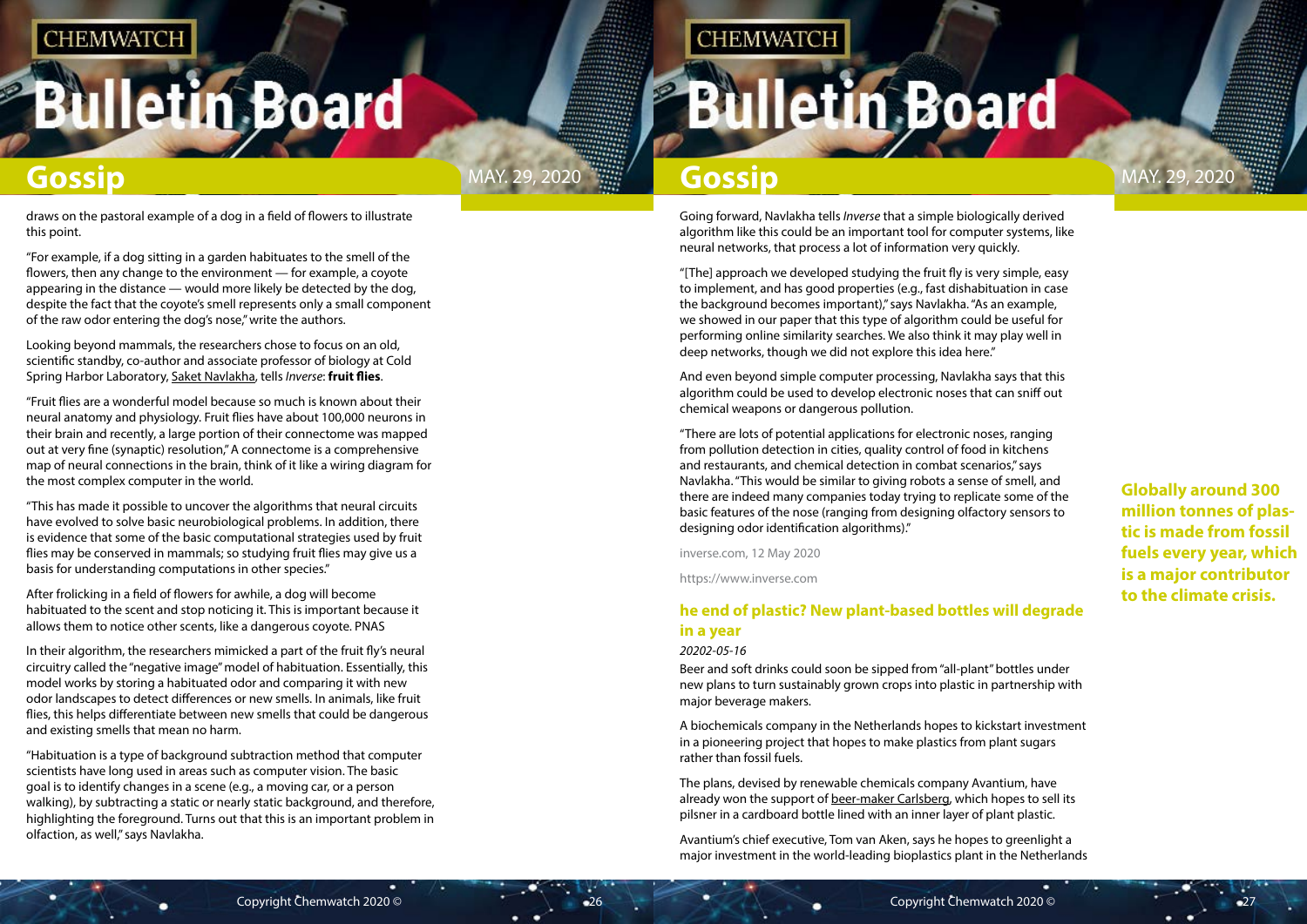# <span id="page-14-0"></span>**Bulletin Board**

# **Gossip Gossip Gossip Gossip Gossip**



**Now, researchers have found a way to make them "sweat"—allowing them to cool themselves and increase their power output.**

**CHEMWATCH** 

### **New solar panels suck water from air to cool themselves down**

#### *2020-05-11*

Like humans, solar panels don't work well when overheated. Now, researchers have found a way to make them "sweat"—allowing them to cool themselves and increase their power output.

It's "a simple, elegant, and effective [way] to retrofit existing solar cell panels for an instant efficiency boost," says Liangbing Hu, a materials scientist at the University of Maryland, College Park.

Today, more than 600 gigawatts of solar power capacity exists worldwide, providing 3% of global electricity demand. That capacity is expected to increase fivefold over the next decade. Most use silicon to convert sunlight to electricity. But typical silicon cells convert only 20% of the Sun's energy that hits them into current. Much of the rest turns into heat, which can warm the panels by as much as 40°C. And with every degree of temperature above 25°C, the efficiency of the panel drops. In a field where engineers struggle for every 0.1% boost in power conversion efficiency, even a 1% gain would be an economic boon, says Jun Zhou, a materials scientist at Huazhong University of Science and Technology.

Decades ago, researchers showed that cooling solar panels with water can provide that benefit. Today, some companies even sell watercooled systems. But those setups require abundant available water and storage tanks, pipes, and pumps. That's of little use in arid regions and in developing countries with little infrastructure.

Enter an atmospheric water collector. In recent years, researchers have devised [materials that can suck water vapor from the air](https://www.sciencemag.org/news/2019/06/new-solar-technology-could-produce-clean-drinking-water-millions-need) and condense it into liquid water for drinking. Among the best is a gel that strongly absorbs water vapor at night, when the air is cool and humidity is high. The gel—a mix of carbon nanotubes in polymers with a water-attracting calcium chloride salt—causes the vapor to condense into droplets that the gel holds. When heat rises during the day, the gel releases water vapor. If covered by a clear plastic, the released vapor is trapped, condenses back into liquid water, and flows into a storage container.

Peng Wang, an environmental engineer at Hong Kong Polytechnic University, and his colleagues thought of another use for the condensed water: coolant for solar panels. So, the researchers pressed a 1-centimeterthick sheet of the gel against the underside of a standard silicon solar panel. Their idea was that during the day, the gel would pull heat from

by the end of the year. The project, which remains on track despite the coronavirus lockdown, is set to reveal partnerships with other food and drink companies later in the summer.

The project has the backing of Coca-Cola and Danone, which hope to secure the future of their bottled products by tackling the environmental damage caused by [plastic pollution](https://www.theguardian.com/environment/2020/apr/30/microplastics-found-in-greater-quantities-than-ever-before-on-seabed-currents-hotspots) and a reliance on fossil fuels.

Globally around 300 million tonnes of plastic is made from fossil fuels every year, which is a major contributor to the climate crisis. Most of this is not recycled and contributes [to the scourge of microplastics in the](https://www.theguardian.com/world/2020/apr/22/microplastics-found-for-first-time-in-antarctic-ice-where-krill-source-food)  [world's oceans.](https://www.theguardian.com/world/2020/apr/22/microplastics-found-for-first-time-in-antarctic-ice-where-krill-source-food) Microplastics can take hundreds of years to decompose completely.

"This plastic has very attractive sustainability credentials because it uses no fossil fuels, and can be recycled – but would also degrade in nature much faster than normal plastics do," says Van Aken.

Avantium's plant plastic is designed to be resilient enough to contain carbonate drinks. Trials have shown that the plant plastic would decompose in one year using a composter, and a few years longer if left in normal outdoor conditions. But ideally, it should be recycled, said Van Aken.

The bio-refinery plans to break down sustainable plant sugars into simple chemical structures that can then be rearranged to form a new plantbased plastic – which could appear on supermarket shelves by 2023.

The path-finder project will initially make a modest 5,000 tonnes of plastic every year using sugars from corn, wheat or beets. However, Avantium expects its production to grow as demand for renewable plastics climbs.

In time, Avantium plans to use plant sugars from sustainable sourced biowaste so that the rise of plant plastic does not affect the global food supply chain.

theguardian.com, 16 May 2020

https://www.theguardian.com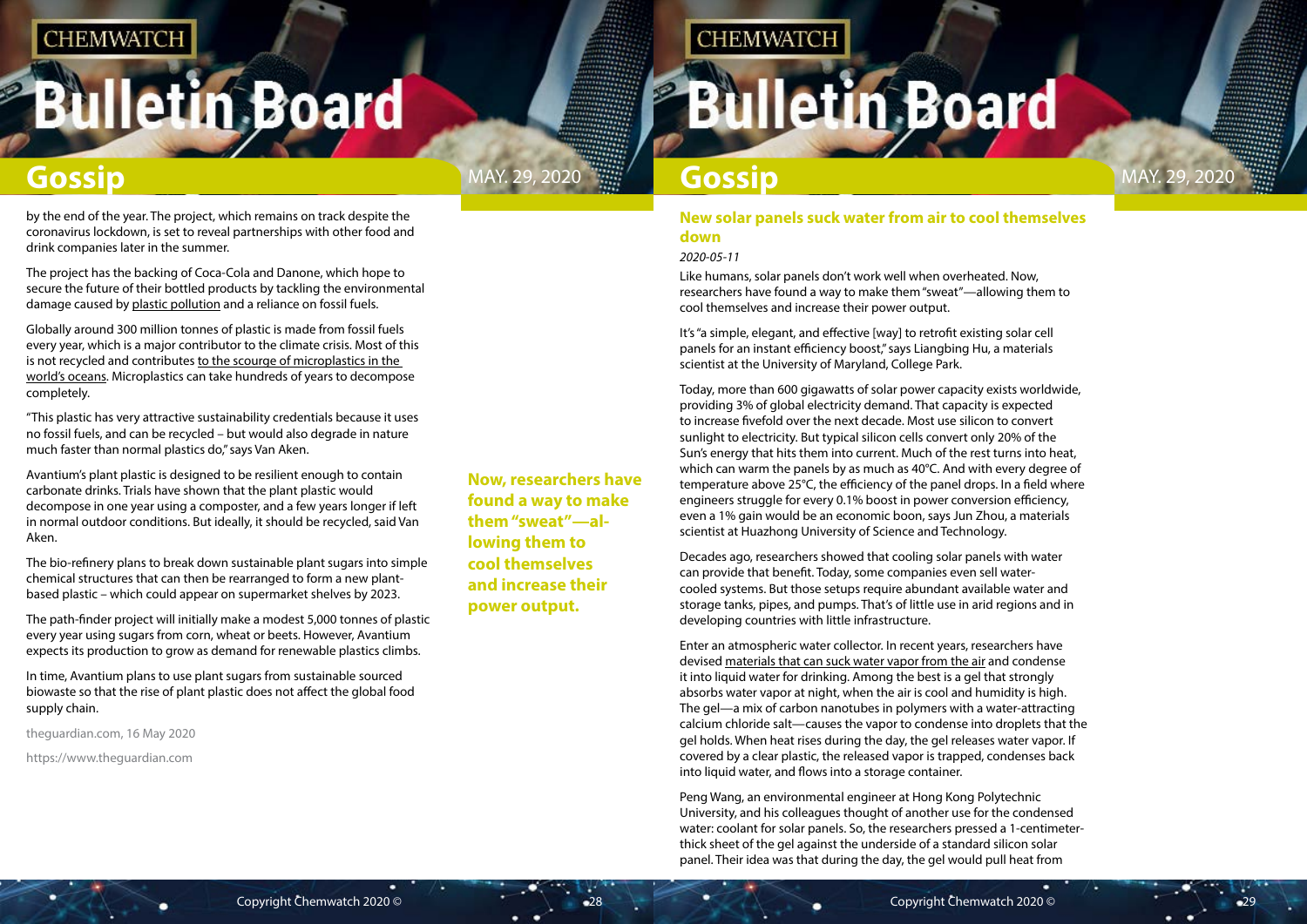# <span id="page-15-0"></span>**Illetin Board**



### **"But we do know that this seems to be an entirely new form of communication in the brain, so we are very excited about this."**

## **CHEMWATCH**

# **Iletin Board**

# **Gossip Gossip**

The discovery, made in February 2019, offers some radical new insights about the way neurons might be talking to one another, via a mysterious process unrelated to conventionally understood mechanisms, such as [synaptic transmission](https://www.nature.com/subjects/synaptic-transmission), [axonal transport](https://en.wikipedia.org/wiki/Axonal_transport), and [gap junction connections.](https://en.wikipedia.org/wiki/Gap_junction)

"We don't know yet the 'So what?' part of this discovery entirely," [said](https://thedaily.case.edu/discovering-a-new-form-of-communication-in-the-brain/) neural and biomedical engineer Dominique Durand from Case Western Reserve University last year.

"But we do know that this seems to be an entirely new form of communication in the brain, so we are very excited about this."

"But [it's] one that will probably be solved by an elucidation of both the cellular and the inter-cellular mechanisms giving rise to it in the first place."

Before this, scientists already knew there was more to neural communication than the above-mentioned connections that have been studied in detail, such as synaptic transmission.

For example, researchers have been aware for decades that the brain exhibits slow waves of neural oscillations whose purpose we don't understand, but which appear in the cortex and hippocampus when we sleep, and so are hypothesised to play a part in memory consolidation.

"The functional relevance of this input‐ and output‐decoupled slow network rhythm remains a mystery," explained neuroscientist Clayton Dickinson from the University of Alberta, who wasn't involved in the new research but has discussed it in a [perspective article](https://physoc.onlinelibrary.wiley.com/doi/full/10.1113/JP277233).

To that end, Durand and his team investigated slow periodic activity *in vitro*, studying the brain waves in hippocampal slices extracted from decapitated mice.

What they found was that slow periodic activity can generate electric fields which in turn activate neighbouring cells, constituting a form of neural communication without chemical synaptic transmission or gap junctions.

"We've known about these waves for a long time, but no one knows their exact function and no one believed they could spontaneously propagate," [Durand said](https://thedaily.case.edu/discovering-a-new-form-of-communication-in-the-brain/).

"I've been studying the hippocampus, itself just one small part of the brain, for 40 years and it keeps surprising me."

the solar panel to evaporate water it had pulled out of the air the previous night, releasing the vapor through the bottom of the gel. The evaporating water would cool the solar panel as sweat evaporating from the skin cools us down.

The researchers found that the amount of gel they needed depended primarily on the environment's humidity. In a desert environment with 35% humidity, a 1-square-meter solar panel required 1 kilogram of gel to cool it, whereas a muggy area with 80% humidity required only 0.3 kilograms of gel per square meter of panel.

The upshot in either case: The temperature of the water-cooled solar panel dropped by as much as 10°C. And [the electricity output of the cooled](https://www.nature.com/articles/s41893-020-0535-4)  [panels increased by an average of 15%](https://www.nature.com/articles/s41893-020-0535-4) and up to 19% in one outdoor test, where the wind likely enhanced the cooling effect, Wang and his colleagues report today in *Nature Sustainability*.

"The efficiency increase is significant," Zhou says. But he points out that rain could dissolve the calcium chloride salt in the gel, sapping its waterattracting performance. Wang agrees, but notes the hydrogel sits beneath the solar panel, which should shield it from rain. He and his colleagues are also working on a second-generation gel that shouldn't degrade, even when wet.

Another design option, Wang says, is a setup that could trap and recondense water after it evaporates from the gel. That water, he says, could be used to clean any dust that accumulates on the solar panels, solving a second power-sapping problem at the same time. Alternatively, that same water could be stored for drinking, addressing another desperate need in arid regions.

sciencemag.org, 11 May 2020

https://www.sciencemag.org

### **Neuroscientists think they've found a previously unknown form of neural communication**

#### *2020-05-16*

Scientists think they've identified a previously unknown form of neural communication that self-propagates across brain tissue, and can leap wirelessly from neurons in one section of brain tissue to another – even if they've been surgically severed.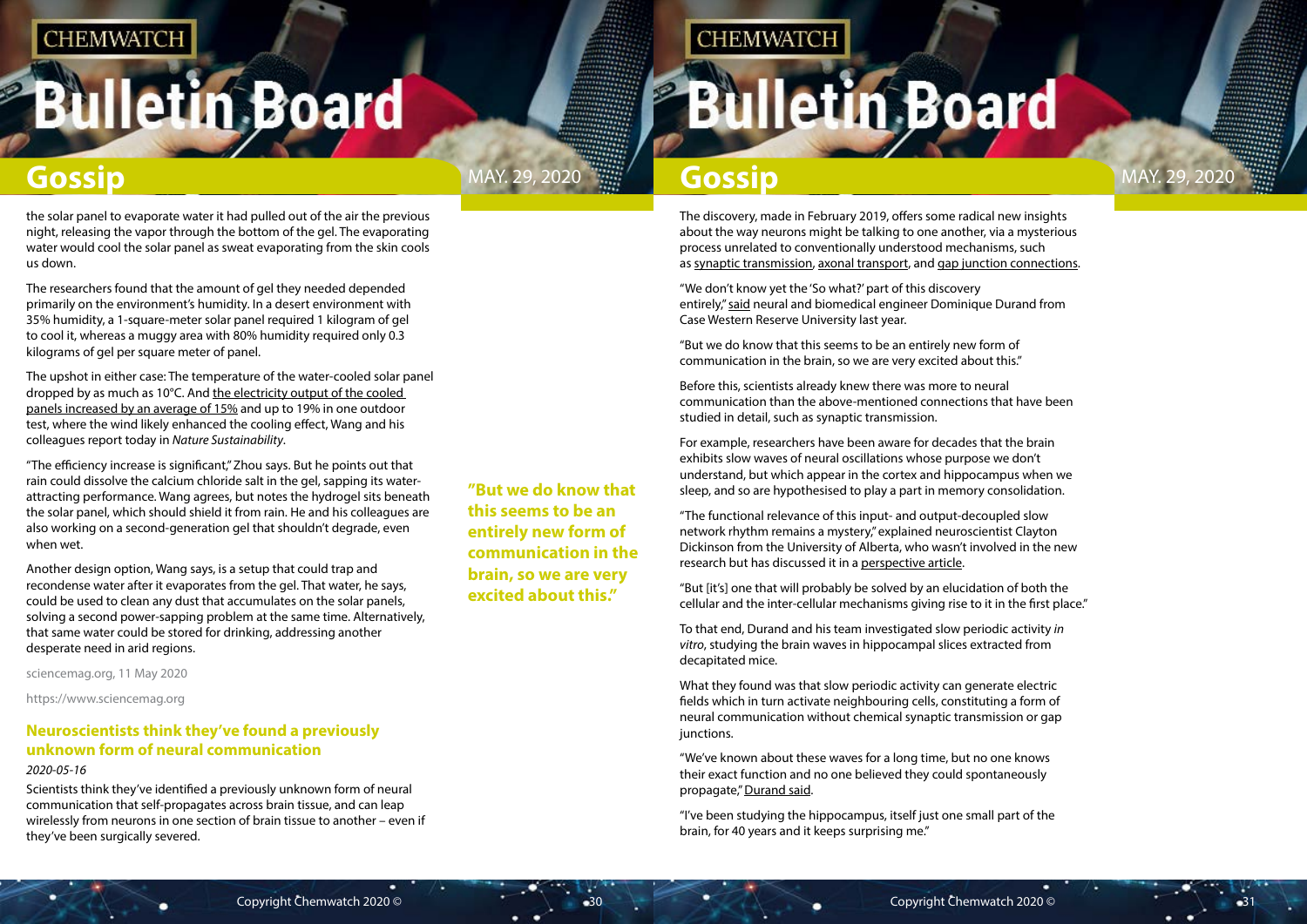# **Iletin Board**

<span id="page-16-0"></span>

### **We can all educate ourselves on the virus and how it moves in the world around us.**

## **CHEMWATCH**

# lletin Board

We can all educate ourselves on the virus and how it moves in the world around us.

Here's our guide.

#### **Coronavirus explained**

Coronaviruses are a large family of viruses common in people and animals. SARS-CoV-2 is the novel coronavirus that causes the disease COVID-19, to which there is presently no cure.

COVID-19 was first reported in Wuhan, China, in December 2019 and has rapidly spread across the globe. All 50 states have reported infections. It is, as of May 2020, the leading cause of death in the United States.

On March 11, the COVID-19 outbreak was characterized as a pandemic by the World Health Organization.

Read on for possible explanations for the rise in animal-borne diseases, environmental characteristics that can increase your risk, symptoms, and steps you can take to protect yourself and your family.

#### **Coronavirus and climate change**

There is no direct evidence that climate change has affected the spread of coronavirus. However, what we do know is that climate change makes animals of all sizes move to escape the heat as the planet warms. This causes ecosystems to collide and **animals without previous contact to interact**, creating opportunities for pathogens to find new hosts.

Climate change has caused favorable conditions for other infectious diseases:

- Lyme disease
- Waterborne diseases
- Mosquito-borne diseases

Root causes of climate change also impact the likelihood of animal-borne diseases:

"It was a jaw-dropping moment," [Durand said](https://thedaily.case.edu/discovering-a-new-form-of-communication-in-the-brain/), "for us and for every scientist we told about this so far."

- **Deforestation** loss of habitat that forces animals to migrate and potentially come in contact with other animals or people and share germs.
- For example, bats that carried Ebola were forced to move to new habitats because the forests in West Africa they lived in were cut down to grow palm oil trees.

This neural activity can actually be modulated - strengthened or blocked - by applying weak electrical fields and could be an analogue form of another cell communication method, called [ephaptic coupling](https://en.wikipedia.org/wiki/Ephaptic_coupling).

The team's most radical finding was that these electrical fields can activate neurons through a complete gap in severed brain tissue, when the two pieces remain in close physical proximity.

"To ensure that the slice was completely cut, the two pieces of tissue were separated and then rejoined while a clear gap was observed under the surgical microscope," [the authors explained in their paper](https://physoc.onlinelibrary.wiley.com/doi/10.1113/JP276904).

"The slow hippocampal periodic activity could indeed generate an event on the other side of a complete cut through the whole slice."

If you think that sounds freaky, you're not the only one. The review committee at *The Journal of Physiology* – in which the research has been published – insisted the experiments be completed again before agreeing to print the study.

Durand et al. dutifully complied, but sound pretty understanding of the cautiousness, all things considered, given the unprecedented weirdness of the observation they're reporting.

"But every experiment we've done since to test it has confirmed it so far."

It'll take a lot more research to figure out if this bizarre form of neural communication is taking place in human brains – let alone decoding what exact function it performs – but for now, we've got new science that's shocking in all kinds of ways, as Dickson adroitly observes.

"While it remains to be seen if the [findings] are relevant to spontaneous slow rhythms that occur in both cortical and hippocampal tissue *in*  situ during sleep and sleep-like states," [Dickson wrote,](https://physoc.onlinelibrary.wiley.com/doi/full/10.1113/JP277233) "they should probably (and quite literally) electrify the field."

sciencealert.com, 16 May 2020

https://sciencealert.com

### **Coronavirus, the planet and you**

*2020-05-15* COVID-19 has turned the world upside down and remains widespread.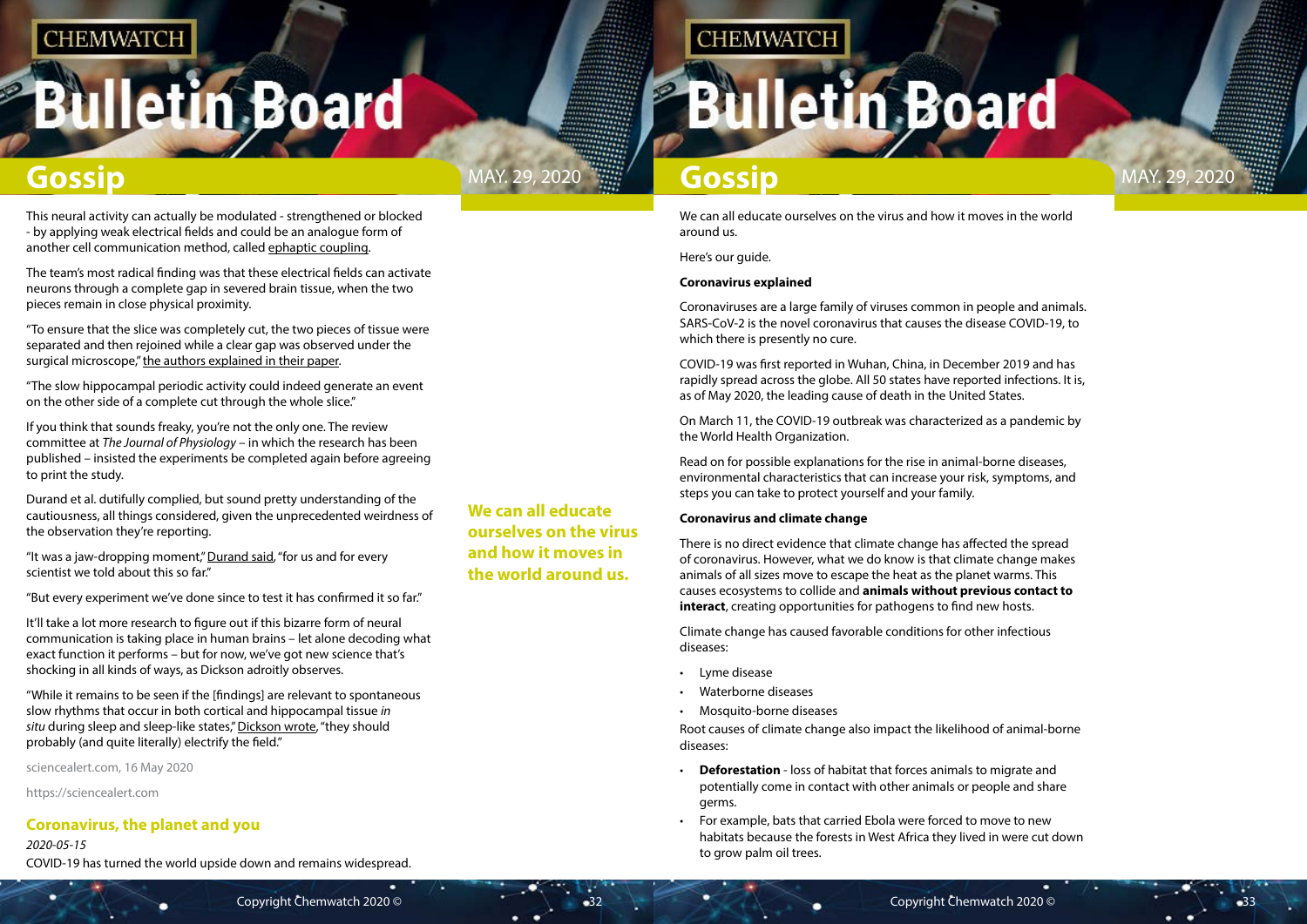# **Illetin Board**



Check out [this infographic](https://venngage.com/blog/coronavirus-impact-on-environment-infographic/) to discover how coronavirus has changed (both for the worse and for the better) the physical world we live in, from carbon emissions to waste, wildlife to energy.

#### **Coronavirus and your health**

**CHEMWATCH** 

As labs across the world race to find a vaccine, millions of humans have caught the virus or remain susceptible to catching it. Knowing the symptoms is important to help with early detection, isolation, and seeking medical care.

- **Fever**
- Cough or shortness of breath
- **Fatigue**
- Chills
- Headache

Infection is caused by droplets from an infected person's cough, sneeze or breath. **These droplets could be in the air or on a surface an infected person has touched.**

Coming into contact with the virus, then touching your eyes, nose, or mouth, gives the virus access to the mucous membranes in your throat, where it then spreads, and within 2-14 days you may show symptoms such as:

For most people, symptoms will end with a cough and fever—**more than 8 in 10 cases are mild**. But for some, especially those fragile or with underlying health conditions, the virus can cause more severe symptoms and develop into pneumonia and acute respiratory distress syndrome, which can eventually cause the body to shut down.

#### **Take action**

#### **Protect yourself and your family**.

- Wash your hands frequently—good ol' soap and warm water will work just fine.
- Wear a mask when out in public—this will help reduce the spread of infection.
- Practice social distancing—remain at least 6 feet apart to again help reduce spread of the virus. Even if a friend seems healthy, remember that many people who catch the virus asymptomatic and, without knowing it, can spread the disease.

• **Large livestock farms** - increase the risk of transmission from animals to people. Alternatives to these farms would lower risk of disease and decrease greenhouse gas emissions.

**In detail:** [This conversation on COVID-19](https://www.ehn.org/coronavirus-environment-2645553060.html) with the director of Harvard University›s Center of Climate, Health and the Global Environment further discusses climate change and coronavirus.

#### **Coronavirus and the environment**

**Air pollution** has been shown to increase risk of catching respiratory diseases, and causing the effects to be worse—a study done on SARS, a virus closely related to COVID-19, found that people who breathed dirtier air were about twice as likely to die from the infection.

**In detail:** Our reporter looks at the Pittsburgh, Pennsylvania region and [how its chronic air pollution connects to its above-average](https://www.ehn.org/pittsburgh-covid-air-pollution-2645888047.html)  [coronavirus death rate.](https://www.ehn.org/pittsburgh-covid-air-pollution-2645888047.html)

Who the coronavirus is killing suggests that the disease is not only a health crisis, but also an **environmental justice crisis**. African American, Latino, and Native American populations all carry disproportionally high COVID-19 related death rates.

**In detail:** From MLK Jr. to lead poisoning, [this article](https://grist.org/justice/coronavirus-is-not-just-a-health-crisis-its-an-environmental-justice-crisis/) from Grist highlights how the warning signs were there, but vulnerable populations across America were left unprepared and unprotected.

These populations are more likely to:

- Live in close or cramped communities where it is difficult to self-isolate
- Work in or live near factories that have left their respiratory systems compromised and more susceptible to diseases
- Deal with underlying health conditions such as diabetes, asthma, and cancer that heighten risk
- Lack access to safe drinking water or good health care

**Bottom line**: Your environment drastically affects your likelihood of catching and fighting coronavirus.

**In detail:** [This opinion piece](https://www.ehn.org/coronavirus-native-americans-2645923635.html) by Chase Iron Eyes of the Lakota People›s Law Project warns us to use «the lessons of this pandemic in our fight to preserve the planet» before it›s too late.

We've covered the impact of the environment on coronavirus, but what about the impact of coronavirus on the environment?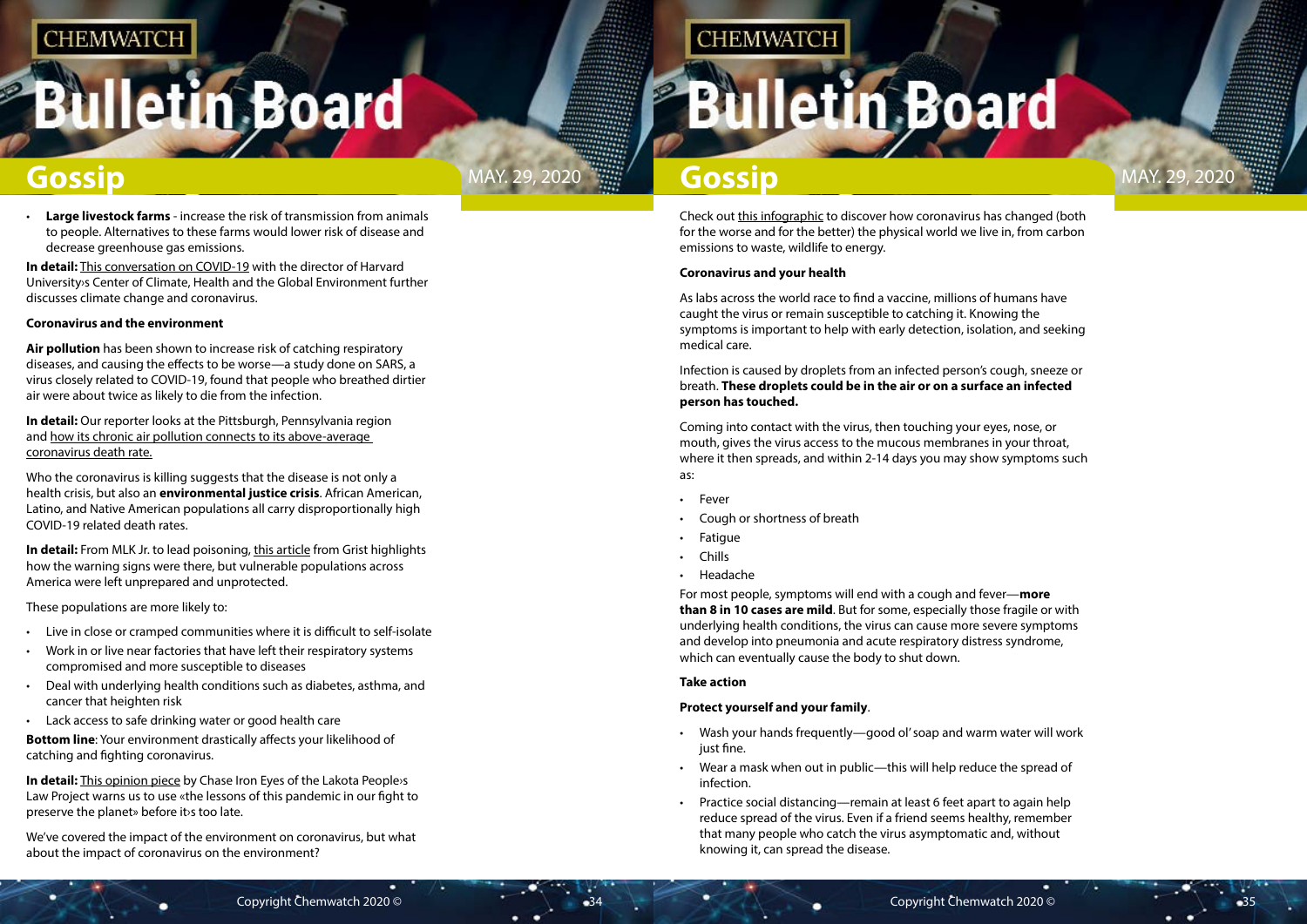# <span id="page-18-0"></span>**Bulletin Board**

**The contraption's hull, cannibalized from a 16-foot, decades-old catamaran, supported a conveyor belt, motor and array of batteries the size of a picnic cooler.**

## **CHEMWATCH**

# **Illetin Board**

#### MAY. 29, 2020 **May. 29, 2020 Gossip Gossip Gossip Gossip Gossip**

"We're just happy that it floats," joked Justin Ho, a mechanical engineering major at the University of California at San Diego, who took the first turn at remotely steering the prototype around the bay using a modified videogame controller.

Grand, maybe unrealistic, hopes ride on FRED, whose baptism last month was only a first test for the students and a small start-up called Clear Blue [Sea](https://www.clearbluesea.org/). Like other emerging ventures around the world, the nonprofit group is trying to help solve one of the planet's most daunting problems: oceans littered with plastic. By next spring, the Californians hope to deliver a proven design for a 50-foot version of FRED capable of autonomously collecting trash on open bodies of water. They also plan to make their blueprints public to accelerate research.

"We all need to do our part," said Susan Baer, a former management consultant who abandoned retirement to found Clear Blue Sea four years ago. Otherwise, "this stuff is never going to go away. "Blue Sea tests FRED in San Diego

While most efforts remain untested — proverbial drops in the ocean they reflect the exponential growth in awareness of the damage that plastic is wreaking. Many groups are grass-roots endeavors. Sailor Mary Crowley's [Ocean Voyages Institute](https://www.oceanvoyagesinstitute.org/) recruits mariners to tag debris with satellite trackers so it can be easily retrieved later. Three [siblings from](https://makeachange.world/)  [Indonesia](https://makeachange.world/), with hardware-store ingenuity, built a series of wire-mesh screens to filter discarded plastic out of rivers in their homeland before it reaches open waters.

- Contact your local, state, and national representatives to emphasize the need for permanent reforms, from workplace benefits and sickleave rights to investing in low-carbon technologies to make our communities more climate-resilient.
- Rethinking our agricultural practices, reducing pollutants in our air, and investing in public health research are steps we can take to have a long-lasting impact on the welfare of our health and our planet. Let your government know you care.
- Find your state and national representatives [here.](https://www.commoncause.org/find-your-representative/)

Yet the accelerating search for global remedies is not limited to just cleaning up the mess in waterways. Scientists have identified bacteria, worms and caterpillars that can digest plastic and might be used as alternatives to recycling, burning or burying it.

By the end of this year, Marriott International has promised to eliminate single-use plastic bottles of shampoo and conditioner in most of its 7,000 hotels. Hyatt Hotels said it will do the same at 900 properties by mid-2021.

And some plastic-heavy industries are trying to become solution leaders. Dell has pledged to source all of its packaging and half of its product material from recycled or renewable materials by 2030. The computer company is part of [NextWave Plastics](https://www.nextwaveplastics.org/), a consortium of tech and consumer brands incorporating plastic waste into their supply chains to make not only laptops but handbags and running shoes. They've committed to



• Follow state and national mandates—as frustrating as it may be sometimes, being diligent now will prove a better outcome over time.

#### **Don't fall into national panic-buys.**

- Expect minor shortages, as factories are shut down and shipping and delivery slows due to precautionary measures taken to sanitize and ensure the safety of essential workers.
- Nevertheless, be smart with your money and resources. As panic around an item's availability increases, prices can skyrocket. Amazon, eBay and other online retailers have taken steps to curb price gouging, but still be sure to weigh the necessity of the item with the cost it may be.

#### **Pressure your representatives to create lasting change.**

ehn.org, 15 May 2020

https://www.ehn.org

### **Hoovering the ocean**

#### *2020-05-13*

SAN DIEGO — A spring storm had retreated inland during the night, leaving a canopy of unbroken clouds over Mission Bay. About 20 engineering students and others gathered in the morning chill to launch a cockeyed-looking vessel, mechanical guts fully visible, into the still water.

The contraption's hull, cannibalized from a 16-foot, decades-old catamaran, supported a conveyor belt, motor and array of batteries the size of a picnic cooler. Solar panels were mounted like an awning atop the aluminum frame. Its creators had relied on off-the-shelf materials during construction and christened the result FRED — an endearing acronym for floating robot for eliminating debris.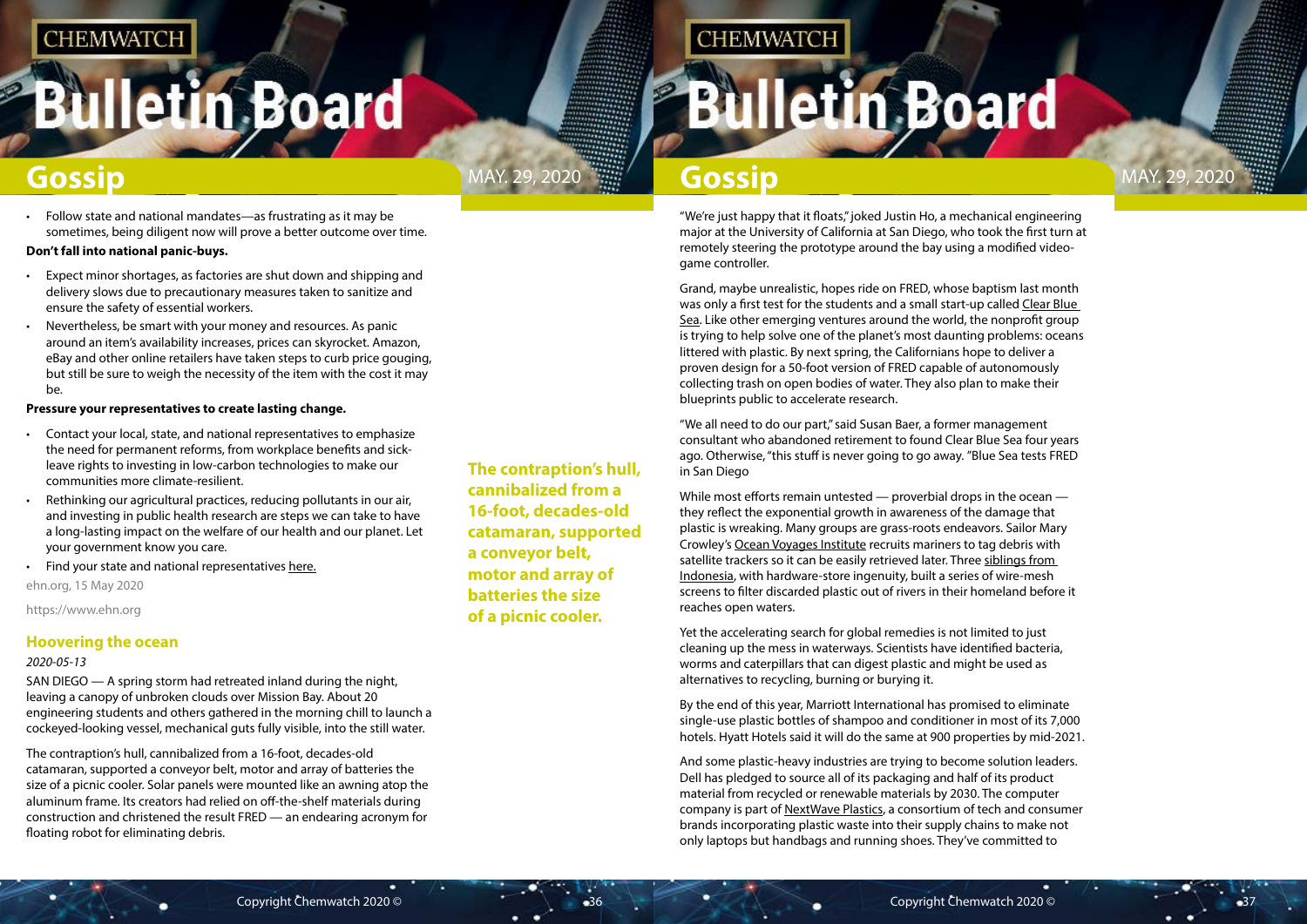# **Illetin Board**

deposited in ocean floor sediment for the past 70 years. Nanoplastics, the smallest plastic particles, can be conveyed in water vapor and have been found in Antarctic ice as well as in rain high atop the Andes. They also have been found in seafood we eat, our beer and drinking water — even in our feces. Microscopic bits of plastic are indeed inside of us. Living in an age of plastic, we have become plastic.

"There is very little doubt these particles are in our food and water supply at this point," said Phoebe Stapleton, an assistant professor of pharmacology and toxicology at Rutgers University who studies their stillunknown effects on human physiology.

Many scientists and activists consider mitigation efforts to be among the least effective ways of attacking the problem. Dianna Cohen is chief executive of the [Plastic Pollution Coalition](https://www.plasticpollutioncoalition.org/), a global nonprofit organization linking individuals, organizations, policymakers and companies. She says a lasting solution will require producers, not consumers, to shoulder the responsibility and cost of managing plastic waste. That should go well beyond the cost of producing plastic, which is made from petroleum, and should factor in its afterlife and its environmental impact, Cohen says.

"The plastic issue is a sustainability issue," said Holmes Rolston III, a philosopher at Colorado State University and a leading expert in environmental ethics. "We cannot sustain the dumping of trillions of bits of plastic into the ocean. It is more of a moral issue now, more than it ever was, which makes it a lot like global warming. We became responsible when we realized what was going on."

> Beach cleanups, anti-pollution campaigns and recycling programs are part of what she calls "greenwashing" — a distraction and ultimately doomed to fail. In fact, because making virgin plastic is still so inexpensive, the commercial value of recycled plastic is so low that it has become worth far less than the cost of doing business.

> "Recycling is not part of the solution of ocean trash. It's part of the problem," said Andrew McAfee, a scientist at the Massachusetts Institute of Technology and an expert in environmental economics.

No single solution exists. There is disagreement about how best to clean the ocean and even whether the benefits are worth the enormous expense and carbon footprint.

[The Ocean Cleanup](https://theoceancleanup.com/), a Dutch organization led by inventor Boyan Slat, is attempting to design and deploy a system of nets and booms in the Pacific to passively gather debris in the patch. Its own research, announced this month, suggested that 90 percent of ocean plastic resides within five meters of the water surface, degrading over time into the microplastic that sinks to lower depths.

The group completed its first successful collection in late 2019 after a year of testing about 1,100 miles from the California coast and brought the

diverting at least 25,000 metric tons of plastic — the equivalent of 1.2 billion plastic water bottles — from entering the ocean by the end of 2025.

If these actions were born through any single event, it might be the day in August 2015 when a team of Texas researchers encountered an injured turtle off Costa Rica. A plastic straw was stuck in its nostril and had to be extracted with pliers. The [video](https://www.youtube.com/watch?v=4wH878t78bw) the researchers took as they did so went viral and is largely credited for a widespread vilification of plastic straws. Stores and cities started to impose bans.

Reports and images of suffering animals continue to flood the Internet, many showing dead seabirds, manta rays and [whales with stomachs full of](https://www.washingtonpost.com/news/speaking-of-science/wp/2018/06/03/no-one-could-save-a-pilot-whale-that-swallowed-17-pounds-of-plastic-bags-off-thailand/)  [plastic](https://www.washingtonpost.com/news/speaking-of-science/wp/2018/06/03/no-one-could-save-a-pilot-whale-that-swallowed-17-pounds-of-plastic-bags-off-thailand/). A famous photo posted to Instagram in 2017 showed a sea horse off Indonesia clutching a plastic swab in its tail.

The most notorious symbol of the ocean plastic pandemic, and the specific inspiration for FRED, swirls halfway between California and Hawaii. Dubbed the [Great Pacific Garbage Patch](https://www.nationalgeographic.org/encyclopedia/great-pacific-garbage-patch/), the vortex is popularly described as twice as big as Texas. The size estimate is a bit misleading since the patch does not have a clear boundary and exists in the north Pacific as well as to the south.

"People can argue about climate change and say it is part of a natural cycle," said oceanographer Nikolai Maximenko of the University of Hawaii, who has studied how debris interacts with currents and marine life. "But no one can deny plastic is a change we produced. "

Exactly how much lies in our oceans is unknown. Available data suggest that about 300 million tons have entered the water since plastic went into mass production in the late 1940s, Maximenko said. (That's comparable to more than 2 million blue whales, the largest animal ever known to have lived.) Every year, the worldwide total increases by about 8 to 10 million tons, with as much as 250,000 tons being microplastics that are smaller than a quarter-inch — the width of a pencil eraser.

A [study](https://scripps.ucsd.edu/news/explosion-plastic-pollution-post-world-war-ii-seen-marine-sediments) led by the Scripps Institution of Oceanography at the University of California at San Diego found that plastic is part of our fossil record,

## **CHEMWATCH**

# lletin Board

# **Gossip MAY. 29, 2020 <b>Gossip** MAY. 29, 2020 **Gossip** MAY. 29, 2020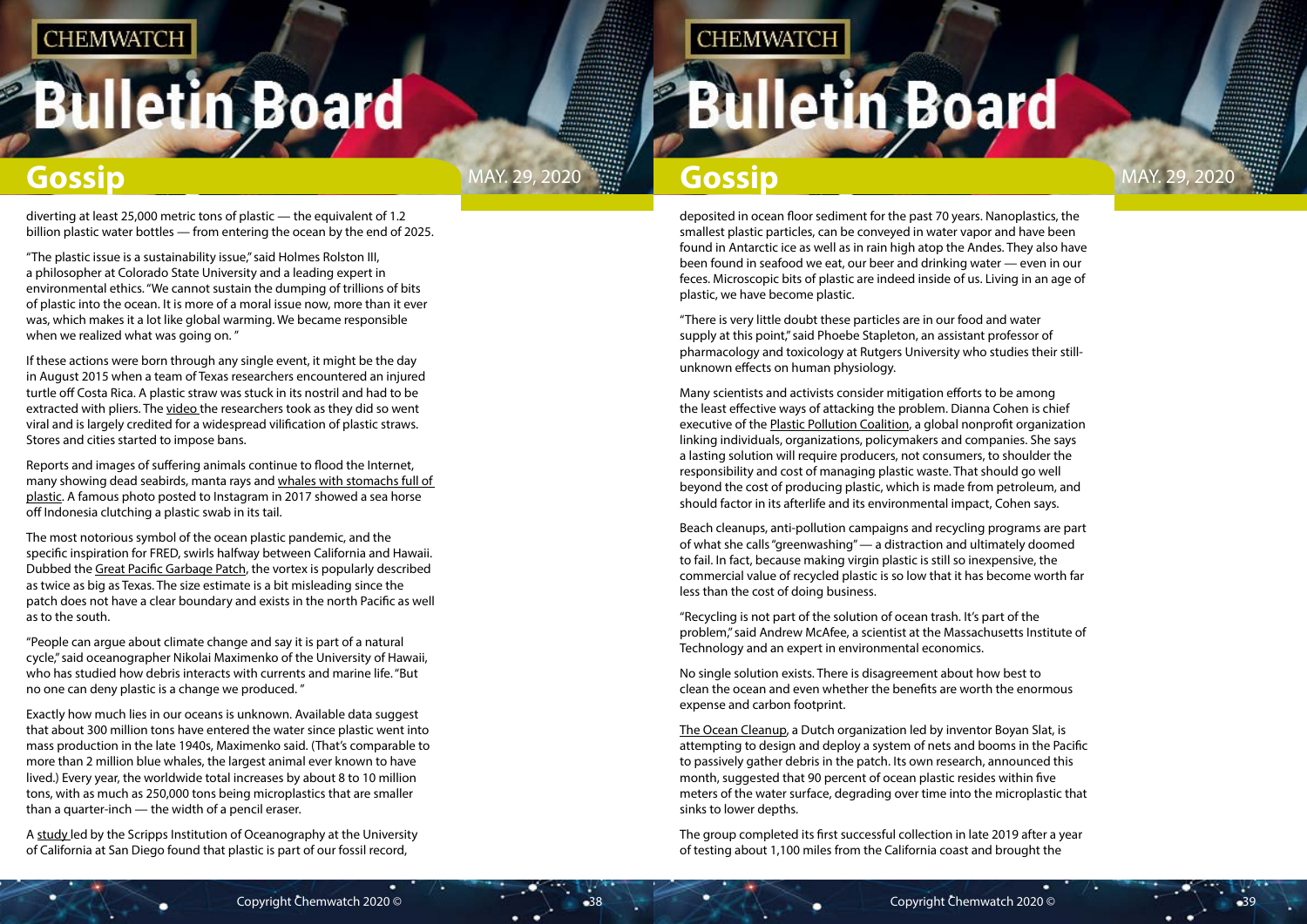# <span id="page-20-0"></span>**Bulletin Board**



**It is the first time in five years that Tasmania's 1,000-year-old conifers have seeded, and he is determined not to miss it.**

both kayaking and swimming, collected as much by hand as their creation did.

On shore, the team mentally counted bugs and concocted fixes. Stiffen the boom arms that funnel debris. Reduce hydrodynamic drag by adding mesh or tines. Add buoyancy. The next version will have to be stouter, more efficient and sit higher above the waterline. Its solar panels will need to power propulsion, steering, electronics and mechanical systems with no backup power source.

What had begun with a mood of ceremonial thrill — everyone wearing a bright aqua T-shirt — ended swiftly. FRED was pulled up the boat ramp, strapped onto a trailer and towed back to the warehouse, its future life at sea still far on the horizon.

washingtonpost.com, 13 May 2020

https://www.washingtonpost.com

### **Seeds of hope: on a mission to protect Tasmania's ancient pencil pines**

*2020-05-14*

Hunched against the wind in Tasmania's central highlands are the floral relics of the last ice age. Walking among them, armed with a large pole and a cloth bag, is James Wood, the coordinator of the Tasmanian seed bank. It is the first time in five years that Tasmania's 1,000-year-old conifers have seeded, and he is determined not to miss it.

It is the third week of April. A coronavirus outbreak has occurred in Tasmania's north-west, causing [the premier to close two regional hospitals](https://www.theguardian.com/world/2020/apr/13/we-can-save-lives-tasmanias-isolated-north-west-succumbs-to-australias-strictest-coronavirus-rules)  [and place 5,000 health workers and their families in quarantine](https://www.theguardian.com/world/2020/apr/13/we-can-save-lives-tasmanias-isolated-north-west-succumbs-to-australias-strictest-coronavirus-rules). And Wood is walking a deserted stretch of the Overland Track, alone but for Justin Dyer, his guide from the Tasmanian Walking Company, in search of stands of pencil pines, or *Athrotaxis cupressoides*.

On an ordinary day, the Overland Track carries 60 hikers. But the national parks are closed and travel banned due to the coronavirus, so for five days Wood and Dyer see no one except for a few park rangers, dozens of pademelons (a squat, short-tailed wallaby) and a hungry platypus that ignored them in favour of hunting in a tarn, two humans being no competition to the lure of a full belly.

"It was just incredibly quiet," Wood says. "You do get this feeling of real privilege that you're getting that place pretty much to yourself."

trash, enough to fill a shipping container, to port in Vancouver on a gusty, rain-soaked day. Ocean Cleanup intends to certify the material as genuine ocean plastic and turn it into high-end products — an exotic backstory

aimed at commanding a markup to fund future expeditions.

"We realized it was not just about the physical quality of the material, but it's about the emotional quality," said Slat, whose TED talks became a viral sensation and drew wealthy investors to his cause. "If the patch was made of aluminum, we would not have to get creative."erceptor" in several rivers

By December, the organization had also built and positioned the "Interceptor." The stationary barge diverts and traps the main source of ocean pollution: urban garbage floating down rivers. Two have already been used in Indonesia and Malaysia; two others will be put to work in Vietnam and the Dominican Republic.

Like FRED, the sleek, bullet-shaped Interceptor uses conveyor belts to draw waste into onboard bins. Its development began under wraps in Rotterdam, the Netherlands in 2015, about a year before Baer started Clear Blue Sea in San Diego with far more modest resources. For her, skepticism was as big a head wind as funding.

"The response was … it's too big to clean up," Baer recalled recently. Her team moved ahead on a budget that slowly grew to \$230,000. In garageband fashion, they worked in a small industrial park warehouse near the Miramar neighborhood's military air base. Help was enlisted by word of mouth. The beer brewery next door proved a good place for recruitment.

Almost 100 unpaid interns from UC San Diego and other local colleges have contributed their time. No employee draws a salary, although next year the company hopes to have 10 paid staff and raise \$2 million in funding. Its next testing sites might be San Diego Bay and the heavily polluted Tijuana River.

"We always feel like we're behind schedule," said Tim Perry, a professional engineer in his 30s who led the hour-long testing that morning on Mission Bay.

He and the others kept FRED within 100 feet of the boat ramp. And they offered easy targets for its first foray, tossing table-tennis balls, Styrofoam tubes and painted water bottles into the water. Moving like a clumsy toddler, FRED struggled to capture its quarry. Most stuff got away, in part because the vessel unexpectedly created its own eddies that scattered items just before they could reach the conveyor belt. The human minders,

## **CHEMWATCH**

**Illetin Board** 

## **Gossip Gossip Gossip Gossip Gossip**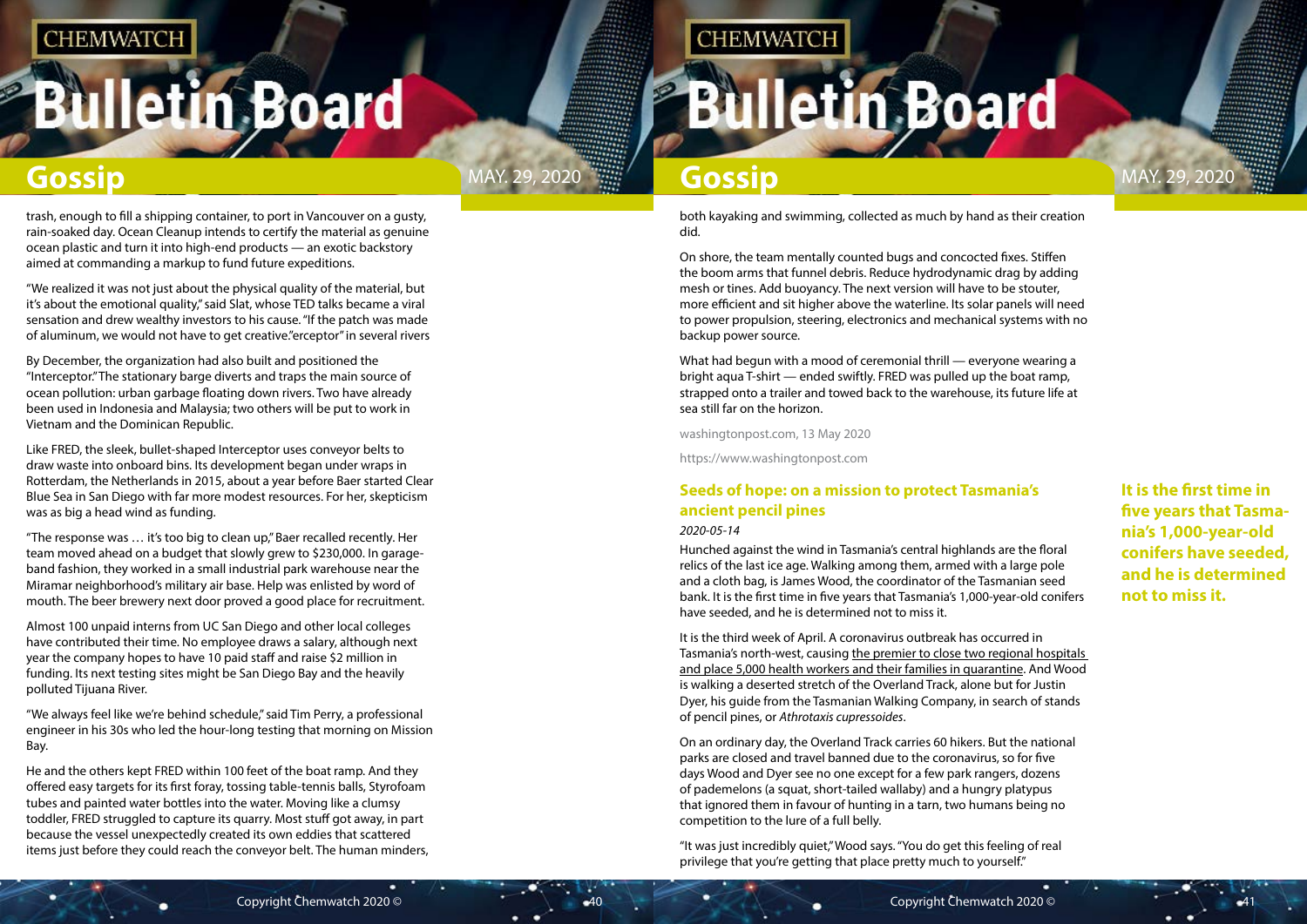

**For the first time, researchers have grown algae in a lab that can reduce coral bleaching, as it's known.**

Pencil pines are particularly tricky for seed gatherers, because they grow in the wild as suckers.

"Most of the stands of the trees that you see in Tasmania are all clonal," Wood says. "They sucker from their roots and spread that way so large strands of trees generally have only a couple of individuals. You may see several hundred trees but there may be only a dozen or less individuals in that stand."

They walked 70km over the five days, gathering two handfuls of pine cones from each of the 46 stands visited to ensure the seeds collected were genetically diverse. At the end, the bank was 8,000 seeds richer.

"Unfortunately we have missed all the other opportunities we had," Wood says. "Hopefully when the next masting event takes place those stands will still be there and still be happy."

theguardian.com, 14 May 2020

https://www.theguardian.com

#### **Lab-evolved algae could protect coral reefs** *2020-05-13*

For the third time in 5 years, an underwater heat wave has turned vast stretches of coral on Australia's Great Barrier Reef ghostly white, a desperate survival strategy that is often a prelude to coral death.

Now, scientists there have taken a small step toward helping coral survive in a warmer world. For the first time, researchers have grown algae in a lab that can reduce coral bleaching, as it's known. The results are a notable advance in the [growing field of "assisted evolution,"](https://www.sciencemag.org/news/2019/03/researchers-embrace-radical-idea-engineering-coral-cope-climate-change) in which scientists are working to alter coral genetics to help them endure hotter water.

It's a "groundbreaking" study, says Steve Palumbi, an evolutionary biologist at Stanford University who was not involved with the work. But he cautions that the approach is a far cry from something that could be used in the wild.

Coral and their algae are deeply intertwined. The tiny, plantlike organisms live inside the cells of coral polyps, the small, anemonelike single animals that form colonies to create the fantastically shaped skeletons typically called coral. The algae, called zooxanthellae, use coral waste products to help photosynthesize food, while in turn nourishing the coral host.

The pencil pines are one of five species of conifer endemic to Tasmania's high country, the most well-known of which are king billy pines (*Athrotaxis selaginoides*). They are the last remnants of the Gondwana forest, from a

## <span id="page-21-0"></span>**CHEMWATCH**

genus that is at least 150m years old.

# **Bulletin Board**

The trees are not listed as threatened because they are not uncommon within their ecosystems, but that could change any given summer. Stands of pencil pines and cheshunt pines at Lake Mackenzie were [destroyed](https://www.theguardian.com/environment/2016/jan/27/world-heritage-forests-burn-as-global-tragedy-unfolds-in-tasmania)  [when a fire raced down the Devil's Gullet in 2016](https://www.theguardian.com/environment/2016/jan/27/world-heritage-forests-burn-as-global-tragedy-unfolds-in-tasmania). Stands of king billy pines were also lost.

"The reality is that if fire frequency increases in these upland areas, and that seems very likely, that could change very quickly," Wood says. "So what we are trying to do here is act preemptively and get seed collections in place when we can."

The Tasmanian pines are more dispersed and their habitat wilder, making a rescue effort like that which [saved the ancient Wollomi pines in the New](https://www.theguardian.com/australia-news/2020/jan/15/dinosaur-trees-firefighters-save-endangered-wollemi-pines-from-nsw-bushfires)  [South Wales Blue Mountains this summer more difficult.](https://www.theguardian.com/australia-news/2020/jan/15/dinosaur-trees-firefighters-save-endangered-wollemi-pines-from-nsw-bushfires)

"It does make them very vulnerable," Wood says.

Pencil pines and other *Athrotaxis* produce seeds only every few years, as part of a global masting event that triggers sudden seed production in unrelated plants around the world.

The last masting event was in 2015. The trigger, says Wood, appears to be two successively hotter summers, although there's no consensus on the exact cause. This year the seeding was "patchy", with pencil pines on higher and drier areas not producing pine cones, and cheshunt pines, which often grow nearby, not seeding at all.

It means that while [Tasmania](https://www.theguardian.com/australia-news/tasmania) will likely deliver on the prerequisite for hotter summers, due to the climate emergency, the accompanied drying out of the highlands could leave the pencil pines too stressed to seed.

That is why the 2020 masting was so important. An ambitious plan involving teams of volunteers, visiting specialists from the Royal Botanic Gardens in Edinburgh, helicopters and arborists was formed in December and tree enthusiasts on Facebook were mobilised to monitor conifer flowering. Those plans were spiked when the pandemic was declared, and Wood got permission for the two-person operation focused just on the pencil pines.

## **CHEMWATCH**

# **Iletin Board**

## **Gossip Gossip Gossip Gossip Gossip**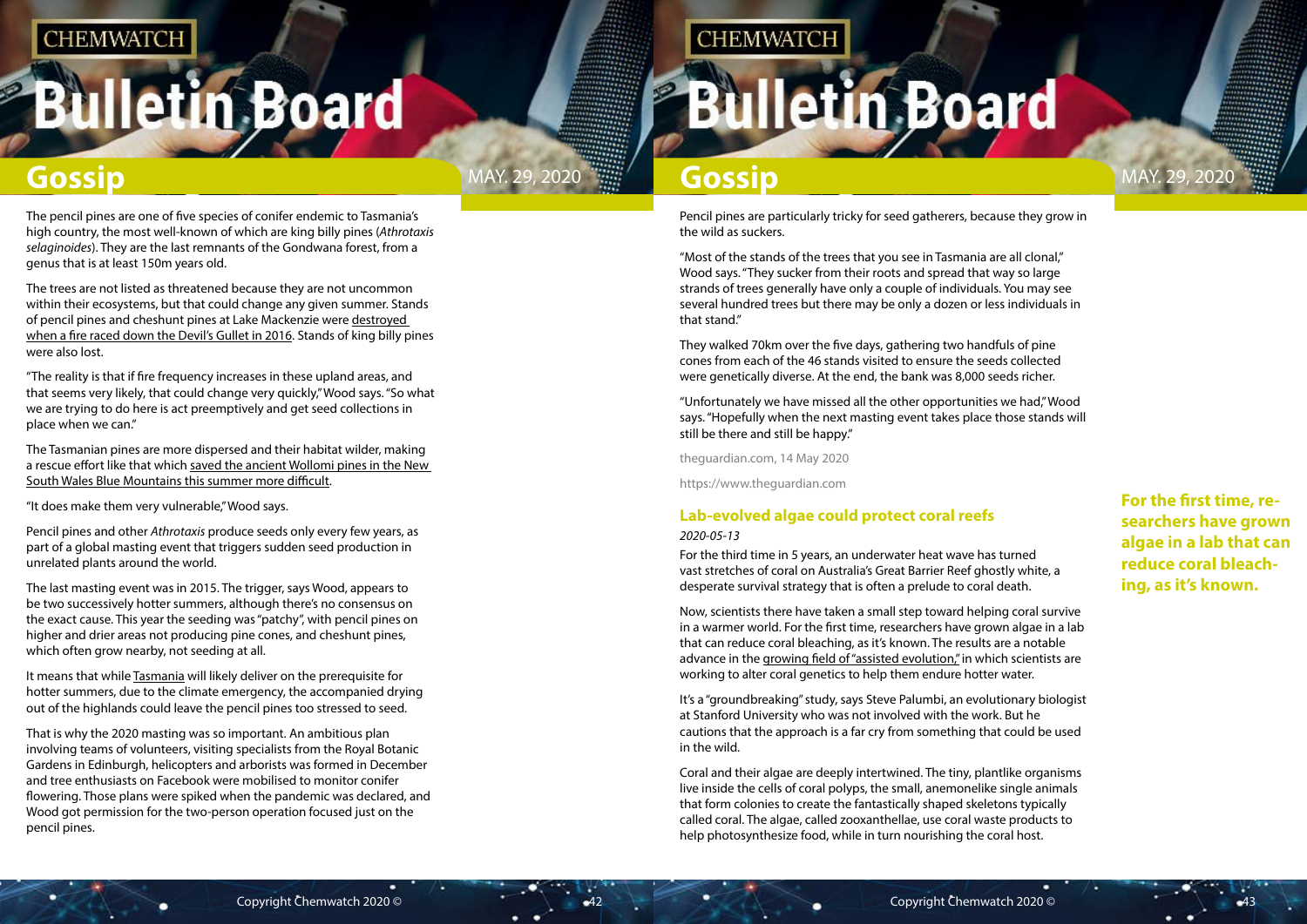# <span id="page-22-0"></span>**Bulletin Board**



**Renewable energy projects and modern electric grids can deliver the strongest medicine, it says, noting that those efforts have a longterm payback.** 

fade over several generations in the wild, says Debashish Bhattacharya, an evolutionary genomicist at Rutgers University, New Brunswick. Bhattacharya, who has bred algae for [salt tolerance](https://www.ncbi.nlm.nih.gov/pubmed/24373049) and [biofuels,](https://journals.plos.org/plosone/article?id=10.1371/journal.pone.0092533) says he suspects that with only hundreds of generations, the changes are likely not permanent. "I don't think we're talking about better genetic profiles here."

sciencemag.org, 13 May 2020

https://www.sciencemag.org

### **Is environmental activism bad for business? History suggests not**

#### *2020-05-12*

One of the big questions facing policymakers is whether to push ahead with their climate and environmental goals or to relax them during the global health pandemic. The Trump administration is choosing the latter, arguing that the regulatory pressures on business are, well, bad for business.

The global community is in pain. But a group of prominent scholars has come to a different conclusion than that of the White House. The [Oxford](https://www.smithschool.ox.ac.uk/publications/wpapers/workingpaper20-02.pdf)  [Smith School of Enterprise and the Environment](https://www.smithschool.ox.ac.uk/publications/wpapers/workingpaper20-02.pdf) has analyzed the issue and concluded that investment in green technologies is the most efficient way to nurse an economy back to health. Renewable energy projects and modern electric grids can deliver the strongest medicine, it says, noting that those efforts have a long-term payback.

"Green fiscal recovery packages can act to decouple economic growth from greenhouse gas emissions and reduce existing welfare inequalities that will be exacerbated by the pandemic in the short-term and climate change in the long-term," says Nobel laureate Joseph Stiglitz, British climate expert Lord Nicholas Stern, Cameron Hepburn, Brian O'Callaghan, Dimitri Zenghelis, who authored the just-released study by Oxford.

They looked at previous economic recoveries and interviewed central bankers and senior economists from around the world.

How will this message resonate not just with Republican lawmakers on Capitol Hill but also with investor groups and voters generally? Congress has enacted nearly \$3 trillion in stimulus bills so far, with the vast majority going to pay for families, small businesses and to help ailing industries. More bills are planned. The one area where compromise is possible is

But that relationship sours during heat waves. Coral polyps eject the algae from their bodies, a phenomenon scientists suspect is a reaction to a flood of tissue-damaging molecules released by the overheated algae. Without their algae, the corals turn white, and, if the bleaching is severe enough, they can starve to death.

Coral geneticist Madeleine van Oppen hoped the algae could be coaxed to evolve into strains that reduced the bleaching response. To do that, van Oppen—a [leading promoter of assisted evolution](https://www.pnas.org/content/112/8/2307) at the University of Melbourne—and colleagues turned to a common coral alga, *Cladocopium goreaui*. Starting with clones of a single copy of the alga to ensure they were genetically identical, they raised more than 100 generations over 4 years in 31°C water, comparable to a heat wave on the Great Barrier Reef.

Then Patrick Buerger, a postdoctoral researcher with the Australian government's Commonwealth Scientific and Industrial Research Organisation, squirted 10 different strains of the hot water algae into separate vials containing coral larvae. The pinhead-size animals absorbed the algae into their cells. He did the same thing to algae raised in more typical 27°C water. The team then stuck the combined larvae and algae into 31°C water for 1 week.

The results were mixed. Some heat-adapted algae that coped with hot water on their own didn't fare well when paired with coral larvae. The density of algal cells started to fall, a sign of bleaching. Some larvae died. But in three algal strains, the [cell density rose by 26%](https://advances.sciencemag.org/content/6/20/eaba2498), the researchers report today in *Science Advances*. "Some of these [algae] can decrease coral thermal bleaching," van Oppen says. "So that is very exciting."

There are genetic clues about why some algae stood out. In one breed of the bleach-resistant algae, genes tied to converting carbon into sugars became more active after the hot water exposure, whereas genes related to photosynthesis turned down. It's possible that the decrease in photosynthesis protected the coral from toxic byproducts called reactive oxygen species that can spike during a heat wave, while the carbon activity helped keep the coral fed, she says.

Although the findings are promising, scientists have to answer a lot of questions before such algae might be used to aid wild coral. It's not known how these algae will interact with adult coral polyps. Nor is it known how they might compete with wild algae out on a reef.

Another question is whether the heat adaptations come from longlasting changes to the algal genome, or temporary changes that could

# **Gossip Gossip Gossip Gossip Gossip**

## **CHEMWATCH**

# **Bulletin Board**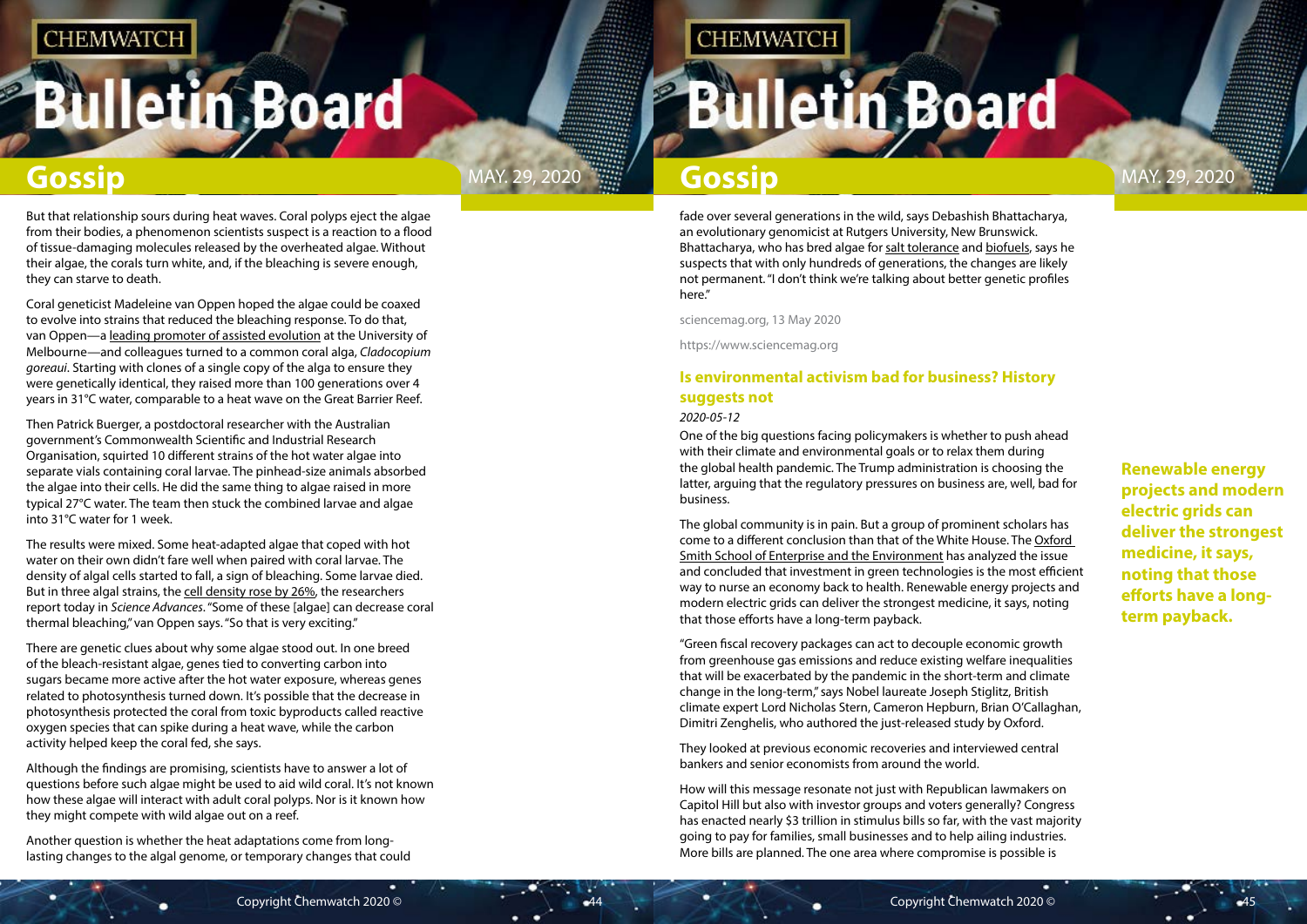# **Illetin Board**

**CHEMWATCH** 





general election but also a Harvard University study finds that air pollution and COVID-19 death rates are linked — that a small increase in particulate matter leads a large increase in those deaths.

Moreover, clean energy has been an American success story: employment in the sector has grown by 10.4% since 2015, according to Clean Jobs America 2020 — a report sponsored by E2 and researched by BW Research. In 2019, clean energy made up 40% of employment in the energy industry and 2.5% of the nation's overall employment.

The cumulative effect is changing minds — on both sides of the aisle. [RepublicEn.org](http://republicen.org/), and [ConservAmerica](https://www.conservamerica.org/) are two Republican groups that argue that economic growth and environmental stewardship go hand-inhand.

"The only way to create long-term sustainable change is if all parties come to the table," adds Michael Cain, president and co-founder of Dallasbased [EarthxFilm](https://earthxfilm.org/), in a talk with this writer. "We create a centrist platform to enter an awkward conversation to get positive results for the planet. It is a safe space and we want everyone to feel their voices will be heard."

During stressful times, the natural reflex is to hunker down. But if the Great Recession has taught us anything, the time to take bold action is during economic difficulties: it is good for business and it can be good politics as well. The same questions are now before U.S. lawmakers and they will ultimately come before the American people.

forbes.com, 12 May 2020

https://forbes.com

giving some assistance to oil and gas drillers in exchange for extending tax breaks to wind and solar developers as well as electric vehicle buyers.

But the reality is that the two parties have returned to their respective corners. The [House Republicans on the Energy and Commerce](https://twitter.com/HouseCommerce/status/1252968353599238144?s=20)  [Committee t](https://twitter.com/HouseCommerce/status/1252968353599238144?s=20)weeted that "Americans wants relief and results not radicalism." The Democrats, meanwhile, point to the Obama administration's success with the New Energy Economy and how investments in such things as wind and solar, microgrids and battery storage have advanced energy and environmentalism — moves that were once labeled as radical but today they have become mainstream.

"Ultimately, in their recovery plans, governments should prioritize sustainability and equity and accelerate the transition to a net-zero emission economy to mitigate climate risks, create new jobs and catalyze the sustainable deployment of private capital," says a group of [shareholder](http://theinvestoragenda.org/wp-content/uploads/2020/05/THE_INVESTOR_AGENDA_A_SUSTAINABLE_RECOVERY_FROM_COVID-19.pdf)  [activists groups](http://theinvestoragenda.org/wp-content/uploads/2020/05/THE_INVESTOR_AGENDA_A_SUSTAINABLE_RECOVERY_FROM_COVID-19.pdf) including CERES, Principles for Responsible Investment and Carbon Disclosure Project. "Recovery plans that exacerbate climate change would expose investors and national economies …"

Among the energy companies that support their mission: Edison International [EIX,](https://www.forbes.com/companies/edison-international) Exelon Corp. [EXC](https://www.forbes.com/companies/exelon) and National Grid [NGG](https://www.forbes.com/companies/national-grid-usa).

#### **Not business-as-usual**

The [Pew Research Center](https://www.pewresearch.org/fact-tank/2020/04/21/how-americans-see-climate-change-and-the-environment-in-7-charts/) finds that two-thirds of U.S. adults do not think that the American government is doing enough to combat climate change. Those findings are consistent with analyses that it did before the coronavirus. But its study also shows a sharp divide between the parties over these issues. The one caveat is that Republican millennials and women favor stronger environmental positions.

That may explain why the Trump administration has tried to undo almost all of the environmental policies set by the Obama administration: fuel efficiency standards, mercury rules and carbon limitations, to name three. In response to the pandemic, the U.S. Environmental Protection Agency said that it is suspending regulatory oversight — a move now being litigated.

The White House believes in financial relief first. But economic recovery and environmental activism are not mutually exclusive. The Oxford Smith School of Enterprise and the Environment study underscores that. Furthermore, using the coronavirus as an excuse to avoid energy and environmental improvements is misguided: not only is it is a hard sell in a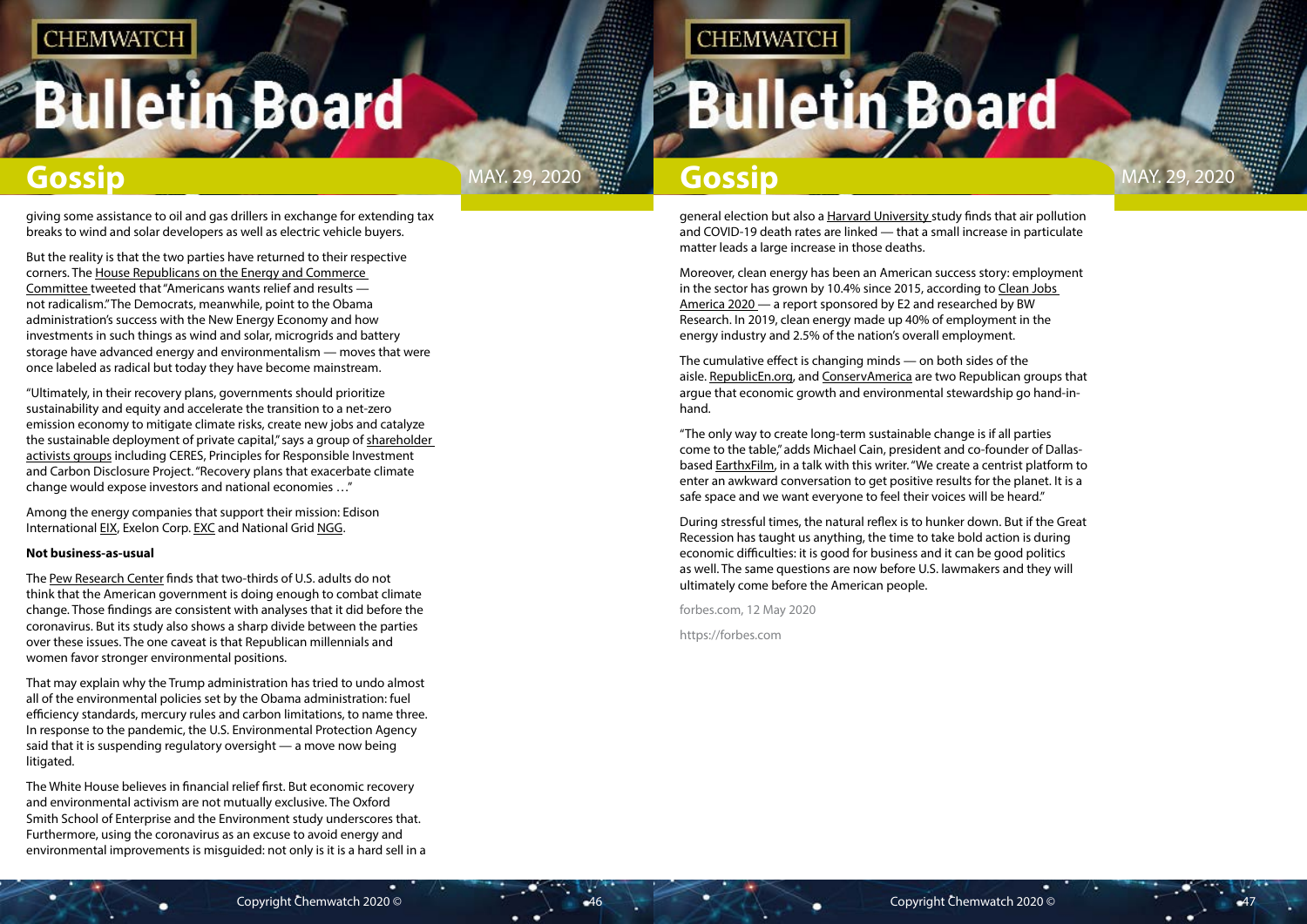# <span id="page-24-0"></span>**Bulletin Board**

**In total, they farm more than 30,000 acres of cropland,** 

**most of it planted in soy, corn, or cotton** 

**destined for the glob-**

**al commodity market.**

And yet they primarily sell the same short list of crops that blanket most U.S. farmland: soy, corn, wheat, and cotton. These commodities are turned into a vast array of products with only a fraction fed directly to humans. (The bulk of corn and soy is fed to animals, and a great deal of what's left gets turned into processed sweeteners and vegetable oils, hardly the mainstays of a healthy diet.)

In my talk, I did mention that the [U.S. produces](https://www.ers.usda.gov/data-products/ag-and-food-statistics-charting-the-essentials/food-availability-and-consumption/) enough corn sweetener each year to supply us each with 60 pounds of the stuff, while we barely grow enough lettuce and carrots needed for a five-pound annual allotment. But I did not go so far as to suggest that the no-till crowd had an obligation to fix this imbalance. After all, these farmers were used to moving big equipment over sweeping plots of land, not to tending delicate rows of peas and squash.

But COVID-19 has the potential to change everything.

Tom Cannon, for one, is planting six acres of vegetables. He calls it a "chaos garden" and it's essentially a cover crop, a crop that is planted in between cash crops. But while a standard cover crop may contain alfalfa, ryegrass, or sorghum that can be used for building soil organic matter or grazing, a chaos seed mixture might include peas, squash, radish, okra, melons, sweet corn, and other edible plants. In other words, it contains groceries.

It's the perfect way for a commodity farmer like Cannon to grow fruits and vegetables without changing farming practices. "I just load my drill [planter] with 50 plus species, and don't ever go back until it is time to harvest. Cannon plans to let community members pick their own produce. "After the people get everything they want, you turn out cattle onto the field." Whatever remains serves as "green manure" to fertilize the soil.

Cannon credits Jimmy Emmons, another no-till, regenerative farmer in the area, for popularizing chaos gardens in his region. Emmons, who farms in Leedey, Oklahoma, also happens to be a regional conservation coordinator for the USDA in the Southern Plains.

"Everyone thinks I am a nut because I am not afraid to try something new," Emmons explained recently over the phone. "The country is just full of corn and soybeans. Why would you want to grow more when there is such a surplus and revenue is so terrible? I just try to grow what people want."

Five springs ago, Emmons threw squash, edible beans, and a variety of brassica seeds in with his standard cover crop mixture and planted it on a couple of acres. The bounty was so impressive that chaos gardens are

# **Bulletin Board**

#### **Most farmers in the Great Plains don't grow fruits and vegetables. The pandemic is changing that.** *2020-05-12*

On a recent Thursday, a group of farmers from Oklahoma, Kansas, and Nebraska hosted a remote agriculture happy hour. There were a few dozen attendees, and nearly everyone was wearing a cowboy hat. In total, they farm more than 30,000 acres of cropland, most of it planted in soy, corn, or cotton destined for the global commodity market. The happy hour started with presentations about integrating livestock into cropping systems, but then things took a surprising turn: farmers began to discuss how they are feeding their families and communities.

"Normally, between me and the consumer there is a gigantic divide that is hard to cross, but now, people are hungry and I have to do something," Tom Cannon, one of the farmers on the virtual happy hour, told me several days before the gathering. Cannon, who farms and ranches 10,000 acres near Blackwell, Oklahoma, was already feeling the squeeze from the trade wars with China when the pandemic hit.

The situation has disrupted many parts of the supply chain and left Cannon unable to move his products off the farm. He was inspired to respond after seeing long lines outside the local food pantry and bare shelves in the nearby Walmart, scenes now familiar across the country. "Even farmers are dependent on our fragile food system—and a lot of us are four days away from hunger," said Cannon. As a result, he's decided to start growing a variety of fruits and vegetables for local consumption, and he's doing it in a most unusual way.

I met Cannon this past January at No-Till on the Plains, an [annual](https://civileats.com/2018/02/13/no-till-farmers-push-for-healthy-soils-ignites-a-movement-in-the-plains/)  [gathering in Kansas](https://civileats.com/2018/02/13/no-till-farmers-push-for-healthy-soils-ignites-a-movement-in-the-plains/) for medium to large-scale farmers somewhere along the continuum of adopting ecological methods to protect soil health. Most have reduced or eliminated tilling on their farms in an effort to use fewer pesticides and chemical fertilizers. Many also use livestock and offseason cover crops to control weeds, enrich the soil with organic matter, retain moisture, and add nutrients for plantingTop of FormBottom of Form

I attended the conference to speak about the public health effects of sustainable agriculture, a topic that has been a focus of my research and writing. But as I planned my remarks, I struggled with the message. On the one hand, most of the farmers at the meeting are doing a great deal more than their peers to safeguard public health by ensuring cleaner water and air, and by protecting wildlife and biodiversity.

# MAY. 29, 2020 **May. 29, 2020** Curiosities

**CHEMWATCH** 

# **Curiosities**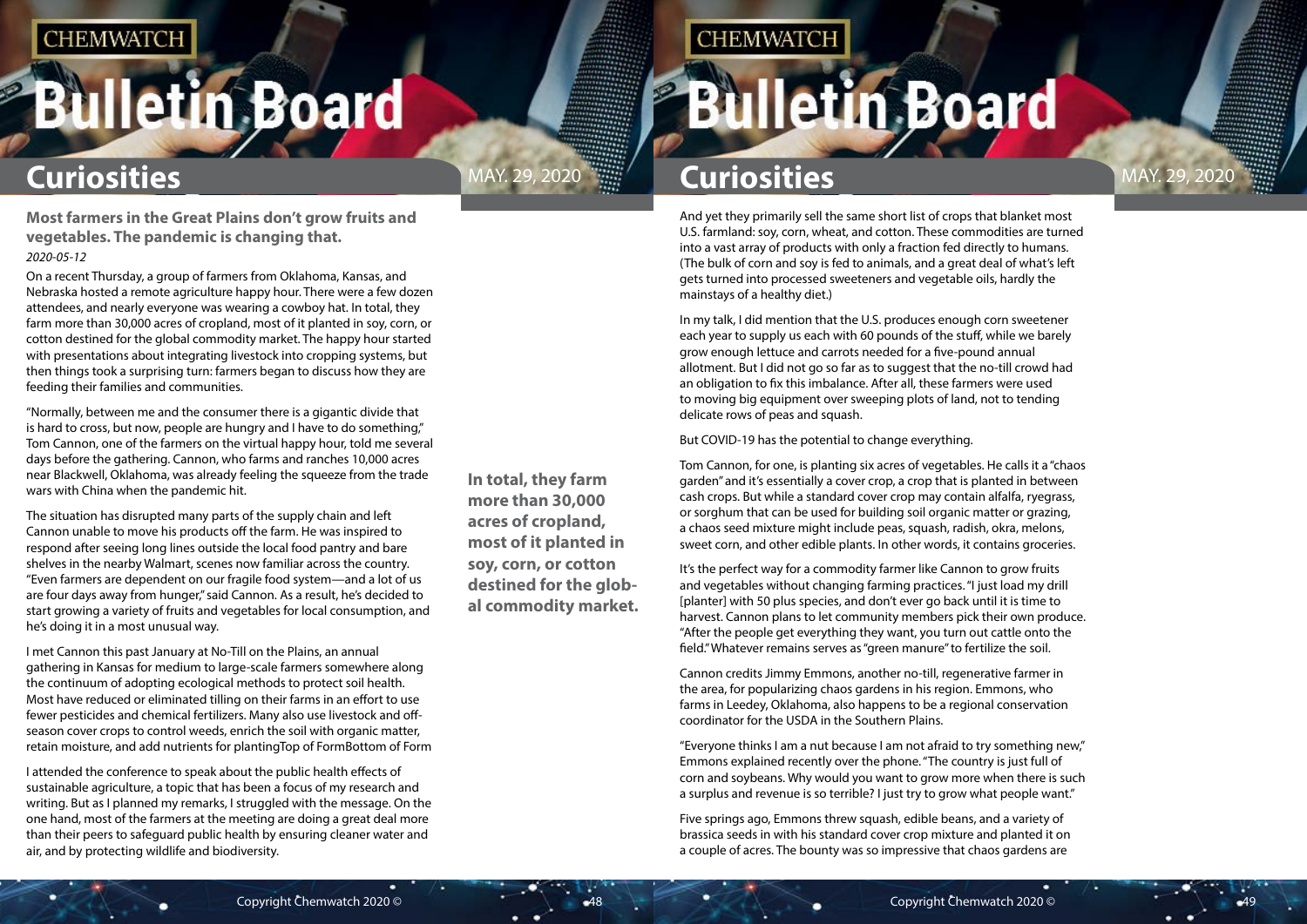# **Bulletin Board**



system traveled northward to the [Mandan](https://en.wikipedia.org/wiki/Mandan), [Iroquois](https://en.wikipedia.org/wiki/Iroquois), and other groups who used the produce for food and trade.

The seed mix, which includes combinations of legumes (beans and peas), nightshades (okra, tomatoes, and eggplants), cucurbits (squash and cucumbers), brassicas (radishes and turnips), and herbs, grains, and corn offers a perfect balance of nutrients for humans, livestock, and the soil and is still a central feature of many smaller farms in the global South. It also ensures self-sufficiency and protects the farmer from the vagaries of the markets. In recognition of its lineage, Berns renamed his mix "The Milpa," borrowing the word for "cultivated field" from the Nahuatl language spoken in central Mexico, where polycultural systems have been used for at least 3,000 years.

Since he started selling the Milpa mix, Berns has offered farmers an acre's worth of free seed (valued at \$100), provided the harvest goes to a food bank or another public food distribution service. "We donate the seed, the farmer donates the ground, and the community donates the labor to glean," he explained.

Over the past three years, the Milpa mix has been slowly gaining popularity, but this spring the number of orders suddenly doubled, and Berns has sent more than 20,000 pounds of the mix to 400 farmers across the country. He's unsure how much of the growth to attribute to COVID-19, but he noted that 40 percent of the seed was part of his "first acre" donation program and he assumes the rest was planted as a cash crop. Some farmers, according to Berns, are selling the vegetables using the U-pick system, as well as at road stands, farmers' markets, and local grocery stores.

Tom Cannon hopes to donate the food from one acre of his chaos gardens and sell the rest direct to consumers. He is working with his daughter Raegan on a long-term plan to grow 20-30 acres of chaos mix in a corn maze. "With some word of mouth, I expect that I'll be swamped with customers in no time," he said. Cannon will give his customers the option of foraging in the maze or simply driving up to the barn to collect their produce. But he worries that many of his new customers won't know how to use the fresh produce.

"Even though I live in a place that's just about as country as you can get, people don't know how to prepare and preserve their own food," he said. To address this, Cannon plans to offer cooking lessons, either in person or online, to "show people what to do with a squash."

now a regular part of his annual planting schedule. Some of the produce goes to his own kitchen but most of it gets donated to local community groups—the food bank, youth groups, and churches—with the agreement that they do the harvesting. Emmons estimates that each acre of chaos generates 4,500 pounds of produce.

In addition to ease of planting, Emmons described other benefits of a chaos approach: The blanket of plants crowds out most unwanted species, including weeds; the cucumbers and squash and other flowering species attract beneficial insects that keep pests like "squash bugs" at bay; the dense foliage increases soil moisture retention and reduces the need to water; and the plants tend to mature at different rates, allowing for several months of a diverse bounty rather than a monocrop that gets harvested all at once.

And while the lack of rows might seem like a drawback to any farmer who is used to straight lines and harvesting one type of plant, Emmons sees this as a plus. "It is more of a hunt and pick. You gather as you go and you have to navigate through the cover," he said, describing the sounds of delight that come from his fields, as children and adults discover a watermelon here, some okra there. Apparently, harvesting a chaos garden unleashes the inner forager in everyone.

In Oklahoma, Emmons was involved in Farm to Food Bank, which was started as a partnership between USDA-NRCS, the Oklahoma Conservation Commission, and the [Oklahoma Association of Conservation](https://www.okconservation.org/news/2018/6/20/farm-to-food-bank-a-fresh-approach-to-fighting-hunger)  [Districts](https://www.okconservation.org/news/2018/6/20/farm-to-food-bank-a-fresh-approach-to-fighting-hunger) (OACD). According to Sarah Blaney, executive director of OACD, the group helps farmers plant these alternative cover crops, identify potential volunteers to glean produce (for example, in one county, they work with the local 4-H group), identify where the produce can be donated, and then delivers it.

"It takes a lot of community organizing and education through the districts to achieve the ultimate goal of getting fresh produce where it is needed in the local community," says Blaney.

While these gardens may appear haphazard, looks are deceiving.

"I don't really like the term chaos garden," said Keith Berns, co-owner of [Green Cover Seed](https://www.greencoverseed.com/) in Bladen, Nebraska. Berns collaborated with Emmons to design the first chaos seed mixes, and contends that this is a carefully planned intercropping system that was [first developed](https://www.tandfonline.com/doi/full/10.1080/03066150903353876) centuries ago by Indigenous farmers across the Americas. Originating in [Mesoamerica,](https://en.wikipedia.org/wiki/Mesoamerica) this

## **CHEMWATCH**

# **Illetin Board**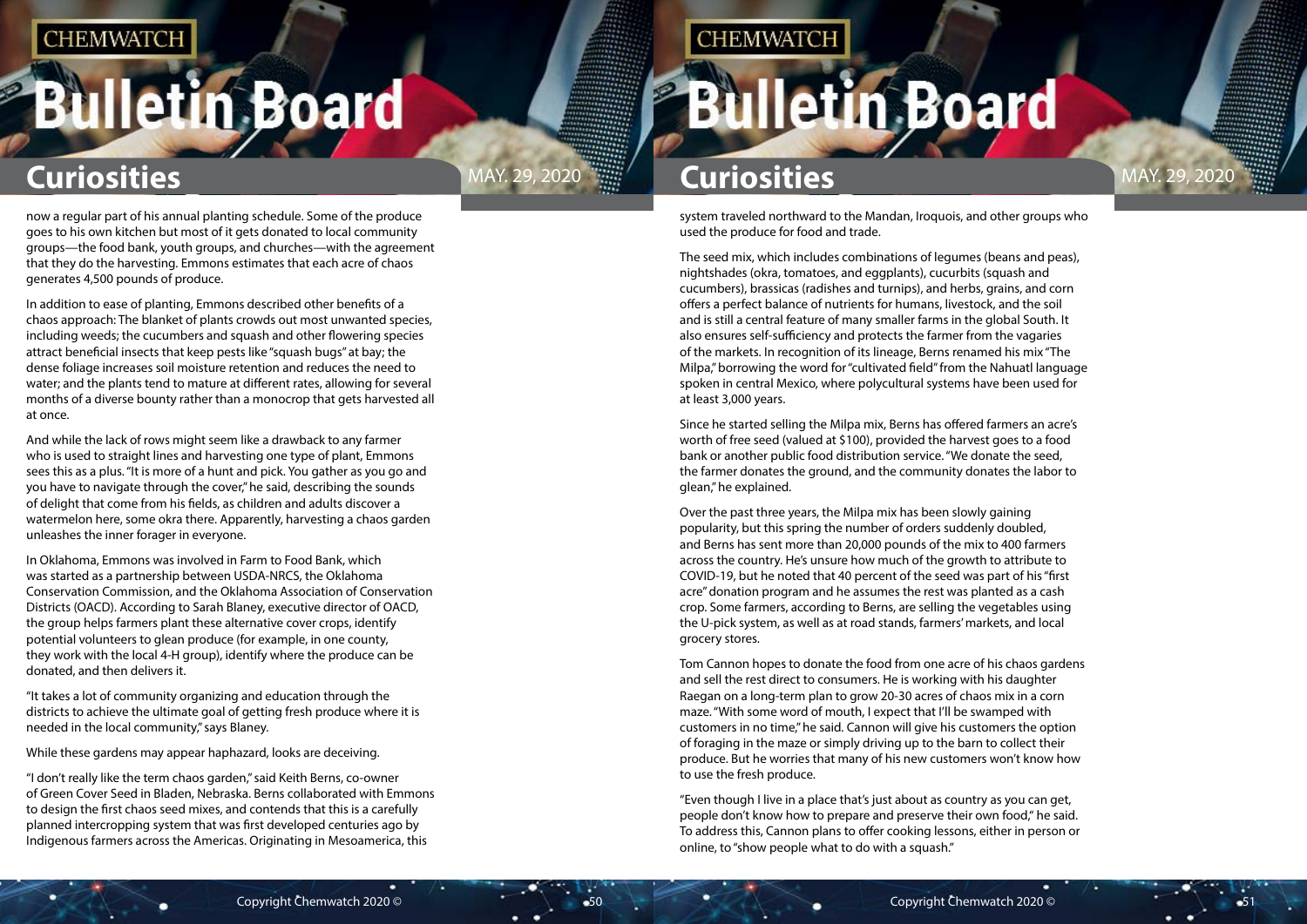# <span id="page-26-0"></span>**Bulletin Board**



**Beekeepers in western Europe have reported a fall in the number of bees and colony losses over the last 15 years, the European Food Safety Authority said.**

# **Curiosities Curiosities**

"It is not a regenerative mindset if I'm not directly providing food for other people," said Berns. "There is something very gratifying for us as farmers to remake that connection. To know that you are directly nourishing another."

Tom Cannon agreed. "For years, I was trying to grow bigger," he said. "Now the challenge is to grow smaller and more local."

civileats.com, 12 May 2020

https://www.civileats.com

### **EU to halve pesticides by 2030 to protect bees, biodiversity: draft**

#### *2020-05-14*

BRUSSELS (Reuters) - The European Commission is seeking to halve the use of chemical pesticides by 2030 to halt the decline of pollinators, in a plan likely to draw criticism both from those urging a phase-out of the substances and from farmers who say crop yields will suffer.

The Commission, the EU executive, wants to commit the European Union to a halving of the use of chemical and "high-risk" pesticides by 2030, a draft document seen by Reuters and set to be published on May 20 showed.

It did not explain what it meant by high-risk or how it would enforce the reduction.

The Commission declines to comment on unpublished drafts, which are working documents and are subject to change until they are adopted.

A Commission plan to make agriculture more sustainable, also due on 20 May, may add details.

Beekeepers in western Europe have reported a fall in the number of bees and colony losses over the last 15 years, the European Food Safety Authority said.

EU lawmakers say this trend endangers the 76% of food production in Europe that depends on pollination.

Already EU regulators banned outdoor use of neonicotinoid insecticides in 2018, meaning they can only be used in closed greenhouses.

Keith Berns is also thinking big. There are currently 200 million acres [planted](https://www.fb.org/market-intel/2020-prospective-plantings-corn-soars-soybeans-bounce-wheat-falls) with corn, soy, and wheat in the U.S. If every commodity farmer chose to dedicate 1 percent of their land to a Milpa garden, it could result in 2 million acres—providing a 50 percent increase in national vegetable production and distributing it more evenly throughout the country. Farming regions across the U.S. may be growing plenty of crops, but rural communities have long had [limited access](https://www.fresnobee.com/news/local/article235261127.html) to nutrient-rich fresh food.

Berns now has enough Milpa seeds to plant on 500 acres. But he thinks that a "1 percent for Milpa" nationwide food security initiative is achievable, citing conservation programs like [Ducks Unlimited](https://www.ducks.org/), [Trout](https://www.tu.org/)  [Unlimited](https://www.tu.org/), and [Pheasants Forever—](https://www.pheasantsforever.org/getdoc/5dee6cc7-d6ca-475c-aa05-6195cdcd1942/Unique-Model.aspx)public-private collaborations of farmers, ranchers, and naturalists that work together to conserve wildlife habitat—as models. He believes that such a program could quickly gain traction if it offered incentives to farmers. These might include exempting Milpa acres from property taxes, publicizing the farm's efforts, raising funds for local chapters, and underwriting the cost of the seed.

The effort could run into some red tape if it were scaled up. For example, federal agriculture policy makes it hard for commodity farmers to start growing vegetables on land that is enrolled in the [USDA's](https://www.fsa.usda.gov/programs-and-services/arcplc_program/index) crop insurance program. However the program does allow cover crops—and chaos gardens could easily fit under that category.

Despite these obstacles, Berns feels now is the time to push it forward. "Even if we couldn't get government agencies to pay for it, we can at least get them to say it's okay," he says.

Jimmy Emmons agrees, and within in his role at the USDA he's advocating for more opportunities for commodity growers to integrate edible crops. "The [pandemic] is terrible," he said. "The good side is that it's driving people to do something different."

At the happy hour, the consensus among the farmers was that it's time for change: Most of them had started out self-identifying as no-till farmers, but then had adopted the mantle of "regenerative" or "regenerative notill" as they added practices to improve their soil. But the conversation that I was hearing suggested that, once again, their identity was evolving to include a social mission. Mirroring the efforts of the Milpa farmers in Mexico, Guatemala, and elsewhere, many of these farmers now see their land as a way to preserve self-sufficiency while feeding farm families, neighbors, and building community.

## **CHEMWATCH**

# **Bulletin Board**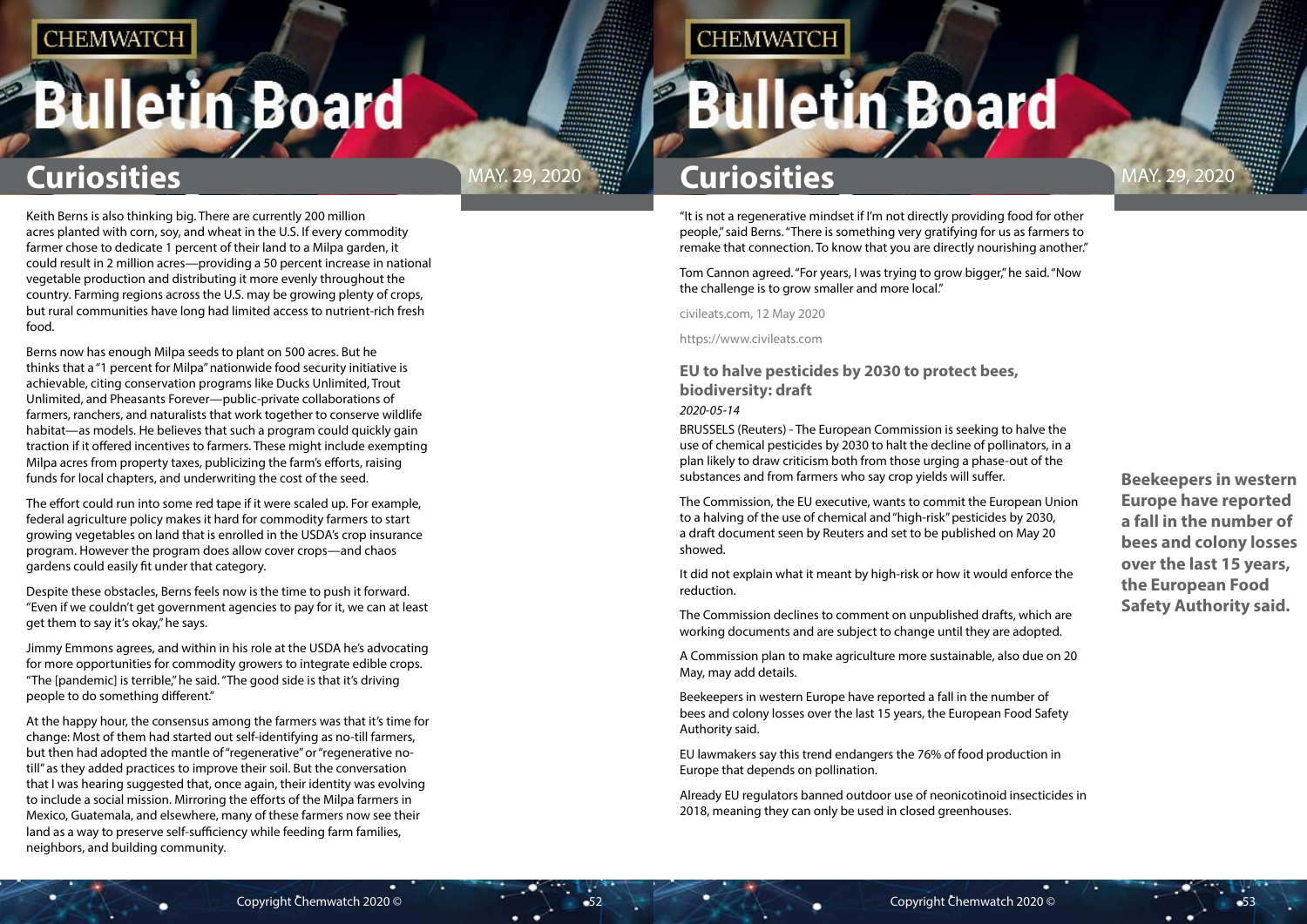# <span id="page-27-0"></span>**Bulletin Board**



### **This has prompted claims that self-testing will give even more false negatives and could raise the risk of infected people spreading the virus.**

**CHEMWATCH** 

# **Curiosities Curiosities**

Studies from early in the outbreak in China have suggested that swabs taken by healthcare professionals may give a 30 per cent "false negative" rate, where infected people are told they don't have the virus (*NEJM*, [doi.](http://dx.doi.org/ggmzsp) [org/ggmzsp;](http://dx.doi.org/ggmzsp) *medRxiv*, [doi.org/dvfr\)](http://dx.doi.org/dvfr). This has prompted claims that selftesting will give even more false negatives and could raise the risk of infected people spreading the virus.

No test is perfect – swabbing technique and analysis errors can lead to inaccurate results. There is no defined false negative level at which covid-19 tests become worthless. "It depends what question you're asking," says Graham Cooke at Imperial College London.

On a national level, false negatives matter less, as testing can still give a useful indication of the rates and levels of infection, providing the false negative rate isn't too high. False negatives are more of a concern at the individual level. In a hospital setting, if someone tests negative for coronavirus but is showing the symptoms, doctors will weigh up whether they think the person should still be placed in a covid-19 ward. "If you're confident someone's got covid, you would still ignore a negative," says Cooke.

However, false negatives in infected but symptomless people are more of an issue, as they may encourage changes in behaviour that spread the virus. If trained healthcare workers get a 30 per cent false negative rate when administering tests, how bad might self-testing be?

There is reason for optimism. Yi-Wei Tang at Cepheid, a diagnostics company in California, says the false negative rate of around 30 per cent recorded early in China's outbreak may have been higher than it is now. For instance, he says, throat swabs were initially recommended. We now know these aren't as effective as nasal swabs.

A more recent study in the US suggests self-swabbing is relatively effective. Researchers asked about 500 clinic patients with flu-like symptoms to self-swab their nostrils and their tongues. The results were compared with swabs taken by healthcare professionals from where the back of the nose meets the throat.

The professionals detected more positive results, but the self-swabbers were within 10 per cent of the professional positives (*medRxiv*, [doi.org/](http://dx.doi.org/ggr7f6) [ggr7f6](http://dx.doi.org/ggr7f6)). Other types of testing may be a better option. A study that asked participants to drip saliva into collection tubes found that this was a better source of viral material than samples from where the nose meets the throat (*medRxiv*, [doi.org/ggssqf\)](http://dx.doi.org/ggssqf). The false negative rate appears to

Some farming groups have said a wide ban on pesticides could cause crop yields to fall, and urged the Commission to assess the impact of the measures before fixing binding targets.

"We acknowledge calls for pesticide reductions and let's be clear - we are open to discuss targets," Geraldine Kutas, director general of the European Crop Protection Association, said. "Targets however have to be realistic and science-based."

The sugar industry in the Netherlands lost 2.3 million euros (\$2.48 million) in revenue in 2019 because of impacts associated with a lack of neonicotinoid use, the International Confederation of European Beet Growers said.

Bayer, among the top makers of crop chemicals, said in an emailed statement it aimed to cut the environmental impact of crop protection by 30 percent by 2030 as part of its own sustainability goals.

Referring to a wider environmental and economic stimulus programme proposed by the Commission last year, it said it mirrored "many of Bayer's sustainability commitments".

A spokeswoman for BASF, another major crop chemicals maker, said the company would not comment until the document was published.

European lawmakers have called for binding targets to cut pesticide use in the EU. Organic food and farming organisation IFOAM is also pushing for more ambitious targets than the draft proposal - an 80% reduction in synthetic pesticides by 2030 and a total phase-out by 2035.

The draft also includes a goal to plant three billion trees in the EU by 2030, to help absorb carbon dioxide from the atmosphere and make cities greener.

reuters.com, 14 May 2020

https://www.reuters.com

### **How accurate are the results from self-testing for covid-19 at home?**

#### *2020-05-13*

IN THE UK, essential workers are now among those being sent home testing kits for coronavirus. This involves swabbing the inside of your own nose and the back of your throat, but how useful are the results?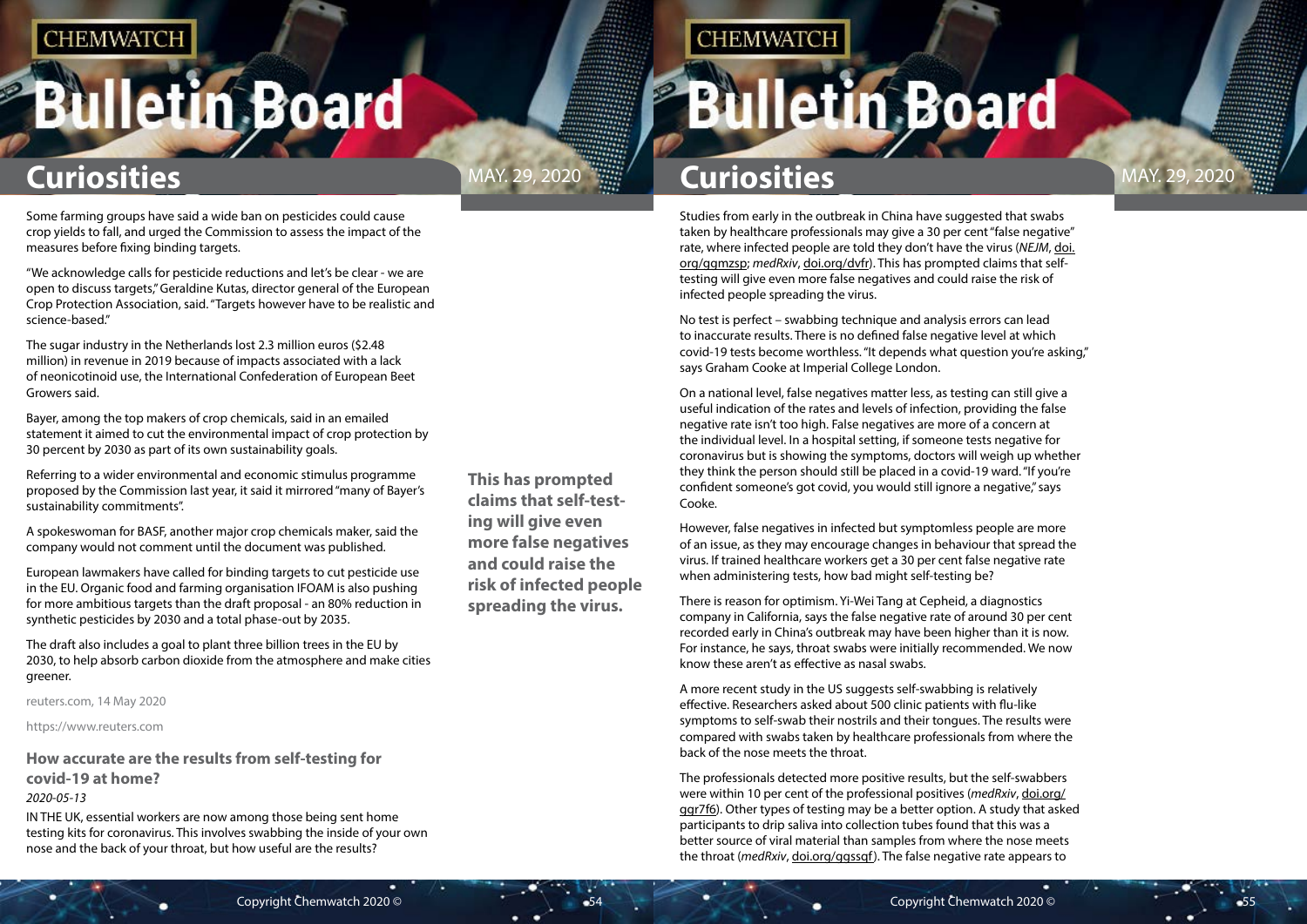# <span id="page-28-0"></span>**Bulletin Board**



**Others include the disease-causing entities that brought us SARS, Ebola, MERS and avian influenza.**

**CHEMWATCH** 

# **Curiosities Curiosities**

[pathogens](https://ensia.com/features/covid-19-coronavirus-biodiversity-planetary-health-zoonoses/) from the wild, bringing them [closer and into more frequent](https://royalsocietypublishing.org/doi/10.1098/rspb.2019.2736)  [contact](https://royalsocietypublishing.org/doi/10.1098/rspb.2019.2736) with humans, with sometimes far-reaching consequences.

The novel coronavirus that causes COVID-19 is a dramatic example. Others include the disease-causing entities that brought us SARS, Ebola, MERS and avian influenza. Together, they signal a growing threat from infectious disease outbreaks, including those caused by pathogens that jump the species barrier from non-human animals.

"Over 60% of the emerging infectious diseases we've seen over the last several decades have been from wildlife populations," says Sam Myers, director of the [Planetary Health Alliance,](https://www.planetaryhealthalliance.org/) a global consortium focusing on how disrupting nature can affect human health. "And we know that the emergence of those diseases has been intensifying."

[Research](https://www.nature.com/articles/s41467-020-14954-1) by Sallum and colleagues recently pinned down the link between malaria risk and global trade by pulling together two familiar links in a chain: clearing forest to grow crops like coffee or cocoa beans, a known risk factor for the disease, and consumer demand that [drives](https://phys.org/news/2014-10-global-consumption-increasingly-significant-driver.html)  [deforestation](https://phys.org/news/2014-10-global-consumption-increasingly-significant-driver.html) as well as carbon emissions. The researchers estimate that 20% of the risk of catching malaria in deforestation hot spots can be traced to exports that cater to rich countries' appetite for popular products such as coffee beans and timber.

Contact with forest animals centuries ago is even implicated in the origins of malaria, and the disease is still [fueled by forest disturbance.](https://www.nationalgeographic.com/science/2019/11/deforestation-leading-to-more-infectious-diseases-in-humans/) But this isn't about "someone else" doing the disrupting in a rainforest far away, or food preferences in unfamiliar cultures. The activities creating the right conditions for pathogens to spread are intimately connected to how people live and do business in both rich and poor countries.

#### **Vicious Circle**

Maria Anice Mureb Sallum, an epidemiologist at the University of São Paolo, believes that for malaria, control measures can never catch up as long as global trade keeps creating those conditions. "This is a vicious circle," she says. "We have to rethink the use of commodities."

The memory of animals slaughtered or crammed in stalls is not one she likes to recall. "It's not just the sight," she says. "It's also the smell."

> Grabbing a cup of coffee in rush hour might seem a world away from life in an African rainforest. But the study highlights how global systems connect them.

"Low-income countries pay for their cash crop export incomes with a burden from increased malaria risk," the authors write. If a new disease finds a way to travel, other countries might pay a price too.

be lower too – only 12 per cent, compared with 24 per cent for traditional swabbing, says Anne Wyllie at the Yale School of Public Health, who led the study.

Last week, the US Food and Drug Administration authorised testing of home-collected saliva, but studies of saliva testing have yet to appear in peer-reviewed academic journals.

The UK isn't yet turning to saliva testing. "We are aware of these tests and are awaiting peer-reviewed evidence," a UK Department of Health and Social Care spokesperson told *New Scientist*.

newscientist.com, 13 May 2020

https://www.newscientist.com

### **The surprising link between our consumer habits and deadly diseases ranging from Malaria to the Novel Coronavirus**

#### *2020-05-01*

Rebecca Wong knows a thing or two about scouting exotic animals. She'll root around in online forums, take tips from friends of friends, hang out at hotels and restaurants in a certain part of town. It takes time, and a bit of serendipity. "I go to a mixture of places," she says. "You never know who can tell you where you can find them."

Wong, who investigates China's illegal wildlife trade networks at the City University of Hong Kong, has spoken to dozens of people who sell and buy wild animals through years of [research.](http://www.cityu.edu.hk/stfprofile/wywon2.htm) When she's looking for species used for food, that fieldwork happens in restaurants and markets much like the one implicated in the spread of COVID-19 in Wuhan.

Places that trade in exotic fare [aren't the norm in China](https://news.cgtn.com/news/2020-02-09/Graphics-How-are-wild-animals-linked-to-an-epidemic--NUY0Dd6ehG/index.html). "Many are disgusted by how animals are treated," Wong says. Yet the domestic demand, combined with a booming international trade, is strong enough to drive an illegal industry worth up to US[\\$26 billion per year](https://www.wwf.sg/get_involved/illegal_wildlife_trade/) that's survived pandemics before.

The business of capturing an animal for sale has something in common with clearing forests for timber or to make way for farming, commercially or for local consumption. Both disturb nature in a way that can [unleash](https://ensia.com/features/covid-19-coronavirus-biodiversity-planetary-health-zoonoses/)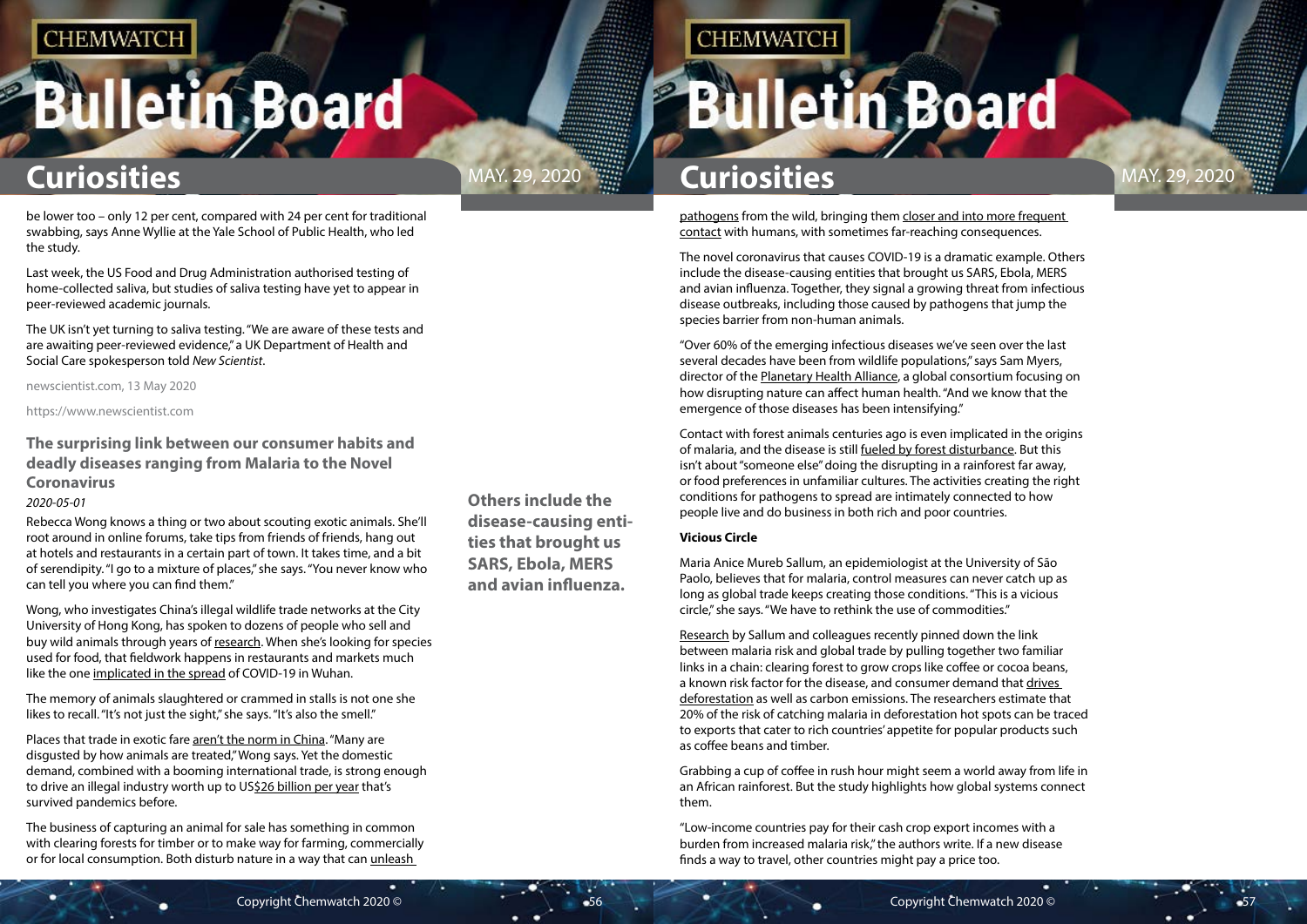# **Bulletin Board**

# **Curiosities** MAY. 29, 2020 **Curiosities** MAY. 29, 2020

The connection between that work on corporate accountability and human health has been much less visible. Adams says the pandemic will now "absolutely" increase the urgency of efforts that offer benefits to both the environment and human health. In signs of such a shift, Germany's environment minister, Svenja Schulze, [recently called for](https://www.bmu.de/en/pressrelease/minister-schulze-global-nature-conservation-can-reduce-risk-of-future-epidemics/)  [better communication of research into the link](https://www.bmu.de/en/pressrelease/minister-schulze-global-nature-conservation-can-reduce-risk-of-future-epidemics/) between environmental degradation and human health. And some investors [foresee moves away](https://www.bloomberg.com/news/articles/2020-04-01/preventing-disease-may-start-with-supply-chains-green-insight)  [from companies](https://www.bloomberg.com/news/articles/2020-04-01/preventing-disease-may-start-with-supply-chains-green-insight) that trade in products linked to zoonotic disease and deforestation.

#### **Preventing Future Pandemics**

Myers says there's a strong argument for changing our relationship with wildlife to prevent future outbreaks, and that means tackling the wild animal trade, bushmeat hunting and agricultural incursions into forested land. "From a public health standpoint, rethinking those practices makes a lot of sense," he says.

Adams focuses on the complexities of how nature protection intersects with food supplies and health, and says links between them should be strengthened through existing mechanisms like the U.N. Convention on Biological Diversity, [highlighted earlier this year at the World Economic](https://www.weforum.org/reports/nature-risk-rising-why-the-crisis-engulfing-nature-matters-for-business-and-the-economy)  [Forum.](https://www.weforum.org/reports/nature-risk-rising-why-the-crisis-engulfing-nature-matters-for-business-and-the-economy) "I hope it [the pandemic] creates more fertile ground for a deeper discussion about what and how we can transform these systems, because it's the systems that are broken."

Different solutions will come up depending on how one looks at the problem, according to Myers, and strategies will work best in different places. In places that are distant from emergence hot spots, the right response might be to stop pathogens spreading across borders. But where the risk of emergence is high, more [focused surveillance](https://www.ncbi.nlm.nih.gov/pmc/articles/PMC4507309/) is a good idea, he says. The non-profit [EcoHealth Alliance](https://www.ecohealthalliance.org/), for example, runs a [USAID](https://www.ecohealthalliance.org/program/predict)[funded program](https://www.ecohealthalliance.org/program/predict) to look for new zoonoses in several developing countries. It's also working with Malaysia to [put a price](https://www.ecohealthalliance.org/2019/09/putting-a-price-tag-on-deforestation) on disease prevention by incorporating the cost of disease into land use planning in Borneo, making the case for leaving some forests intact.

Other interventions could catch early signs of trouble. Reports that the novel coronavirus was spotted in water [before](https://www.bloomberg.com/news/articles/2020-03-31/coronavirus-in-sewage-portended-covid-19-outbreak-in-dutch-city) or [just after](https://www.nature.com/articles/d41586-020-00973-x) clinical cases emerged in the Netherlands suggest monitoring water supplies could play a part in early warning. And some scientists [argue](https://www.thelancet.com/journals/lanplh/article/PIIS2542-5196(20)30032-2/fulltext) for better monitoring in places where zoonotic diseases are likely to appear first.

In the case of malaria, the risk is linked to deforestation among [other](https://www.pnas.org/content/111/9/3286)  [factors including climate change.](https://www.pnas.org/content/111/9/3286) For the novel coronavirus, the evidence so far points to the wildlife trade. In the case of Ebola, the jump to humans is linked to [hunting wild animals for food.](https://www.washingtonpost.com/news/morning-mix/wp/2014/08/05/why-west-africans-keep-hunting-and-eating-bush-meat-despite-ebola-concerns/) In each case, there's a connection between what we consume and the right conditions for a pathogen to escape the wild.

#### **Supply Chains Under Scrutiny**

Sallum and her colleagues conclude that malaria control should include policies targeting international supply chains that destroy forests. Take people making a living by logging in the Amazon, she says, making 250 reals (about US\$50) for each tree they sell to Brazilian companies. "[That's for] a huge tree, several hundred years old. And they [companies] sell the wood on the global market for a huge amount of money." If policies brought more of the proceeds back to the loggers, she argues, they may need to harvest fewer trees — and so cause less of the ecosystem disruption that exacerbates malaria.

Justin Adams is executive director of the [Tropical Forest Alliance](https://www.tropicalforestalliance.org/), which forges partnerships with companies trading in commodities implicated in deforestation to reduce their adverse impact. He cautions against drawing a direct link between habitat destruction and every disease, noting that details of how the new coronavirus emerged are still unclear. In the short term, when the humanitarian crisis caused by the pandemic is still unfolding, he says, it's dangerous to target companies or demonize markets that are a vital source of food.

For one, Adams says, the commodities highlighted in the malaria research aren't the ones responsible for the highest amounts of deforestation seen since 2000 — cattle, palm oil and soy.

"There's a tendency to lump everything together and say, 'well, of course, this all ends up as Unilever or Nestle supply chains — and that's increasingly too simplistic," he says. "There's a far broader system that needs to be looked at, as opposed to simply saying, 'It's demand for products in the West that is driving it.'"

Western demand is already in the spotlight in the name of mitigating carbon emissions. Though [progress is slow](https://news.trust.org/item/20200212192459-snqu2/), companies have made commitments to change how they do business and become [accountable](https://www.theguardian.com/sustainable-business/2017/sep/29/companies-zero-deforestation-pledges-agriculture-palm-oil-environment)  [for supply chains](https://www.theguardian.com/sustainable-business/2017/sep/29/companies-zero-deforestation-pledges-agriculture-palm-oil-environment) that destroy tropical forests.

## **CHEMWATCH**

# **Bulletin Board**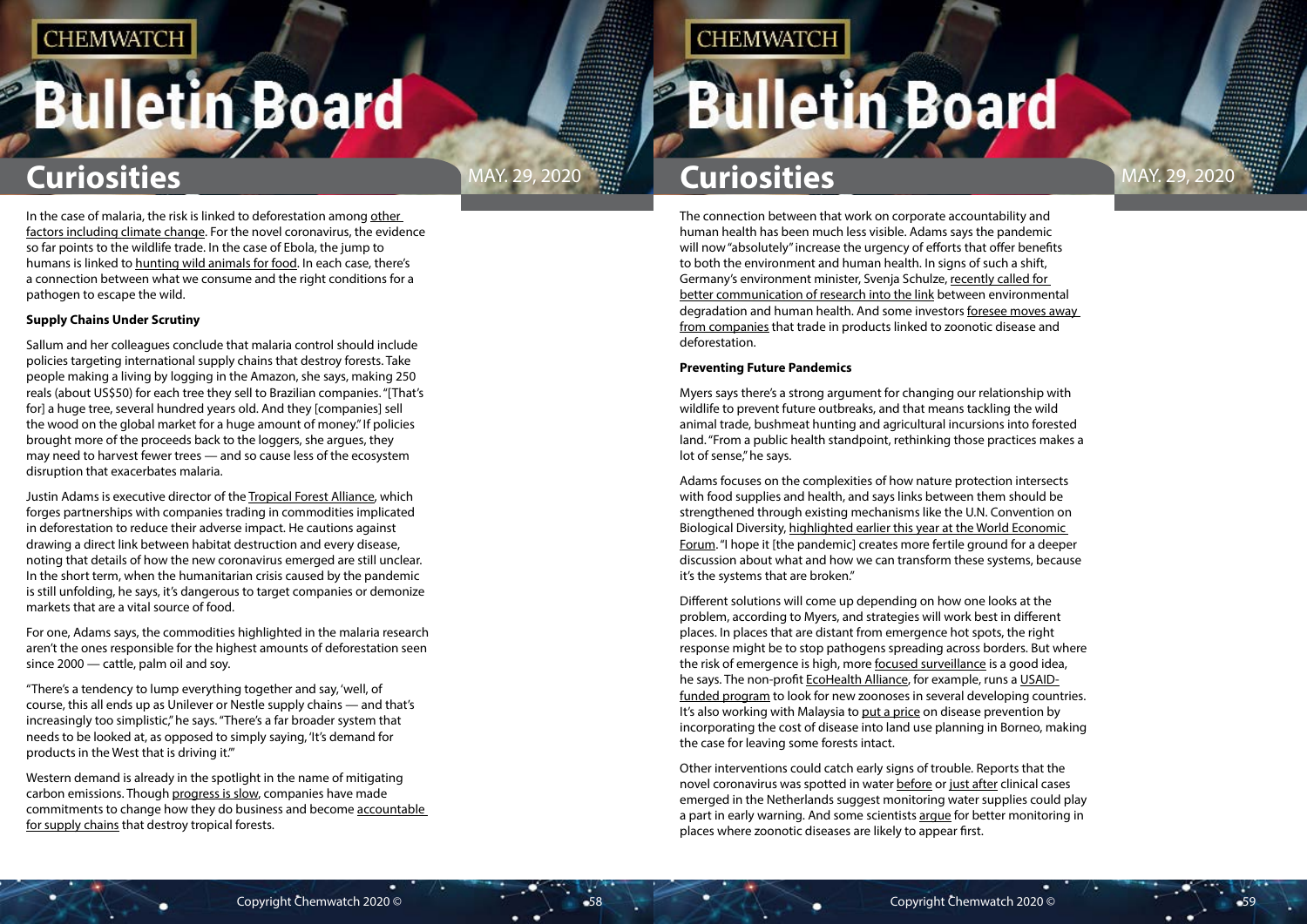# <span id="page-30-0"></span>**Bulletin Board**



**Some 14.5% of human-produced global greenhouse gases come from the meat production industry**

## **CHEMWATCH**

# **Bulletin Board**

# **Curiosities Curiosities**

But meat consumption is increasing worldwide — even in developing countries. And the losses in nutrients are alarming. For example, 11 kilograms (24 pounds) of plant protein are required to feed an animal to get 1 kilogram of protein in the form of meat.

There are many [alternatives to steak and sausages from animals](https://www.dw.com/en/vegan-meat-the-future-of-planet-saving-plant-based-eating/a-51054861) — and most of them are lower in calories, contain no cholesterol, and keep you full for longer.

#### **1. Soy products: Schnitzel, tofu, tempeh**

The typical meat substitute in supermarkets in Europe, North America and Australia comes from soya. From burgers and goulash to sliced meat, sausages and cold cuts — a variety of products are seasoned and shaped to resemble animal products. In its native Asia, soya is mostly consumed as the fresh bean, edamame, or as tofu and tempeh.

The protein content of dried soybeans is significant — about 35-40%. On top of that, the bean contains several essential amino acids that the body needs to absorb protein. But it's also important to point out that the beans' protein content drops to about 12% after cooking. Tofu contains 7-15 grams, while tempeh and soya strips contain 18-20%. Besides protein, soybeans also contain many unsaturated fatty acids and fat-soluble vitamins. By comparison, 100 grams of raw pork has about 18% protein, according to the GU nutrition table.

Given that 80% of the world's soybean cultivation [comes from the United](https://www.worldwildlife.org/industries/soy)  [States, Argentina and Brazil](https://www.worldwildlife.org/industries/soy), the bean usually travels some distance before it's consumed. But the argument that the rainforest is being cut down [for tofu makes little sense,](https://www.dw.com/en/protecting-paraguays-forests-from-cows-and-soy-farms/a-16700031) because 80% of the world's soya production is actually used as animal feed.

[Farmers in Europe are now also growing soya](https://www.dw.com/en/eu-reaps-healthy-yield-from-us-china-soybean-spat/a-44923688), although the conditions aren't ideal — the beans come from the subtropics, and so need a warm, humid environment to thrive. Soybeans require less water than meat production, but don't score as well on that front compared to some other legumes.

#### **2. Lupins**

[Meat alternatives made from sweet lupins](https://www.dw.com/en/6-of-the-most-sustainable-meat-alternatives/a-53425695?ct=t(RSS_EMAIL_CAMPAIGN)) are becoming more popular in Germany, with shredded lupin or lupin steak no longer a rarity on supermarket shelves. Lupins are most commonly used, however, as a substitute for milk, yoghurt or eggs. They're also used in gluten-free baking products because they contain no gluten.

When it comes to the wildlife trade, Wong says policies that reduce consumer demand should be part of future public health efforts, too. "You have to have tougher enforcement, tougher laws. You also have to have behavioral change… and that has to be done by educational campaigns."

Commercial pressure for the trade [partly depends on the species.](https://www.motherjones.com/food/2020/03/the-surprising-history-of-the-wildlife-trade-that-may-have-sparked-the-coronavirus/) In the case of the pangolin, a suspected intermediate host for the novel coronavirus, the scales are prized for traditional medicine, a large industry in China. For items like ivory, there's a global market. For salamanders, the appeal comes from cultural beliefs about their potency — "one guy told me he eats it because it makes him a better swimmer," says Wong. Expense also makes it a status symbol, a prized item to show off on social media. And with a rising middle class, more people have the spending power to afford it. "It's like having the latest sports car."

There's much yet to be learned about how COVID-19 emerged. But probing the connection with our daily lives and with systems that promote consumption could pave the way to a "new normal" where human interactions with nature carry less risk.

ensia.com, 1 May 2020

https://www.ensia.com

#### **6 of the most sustainable meat alternatives** *2020-05-13*

After the coronavirus [spread through a number of slaughterhouses in](https://www.dw.com/en/coronavirus-breaks-out-in-third-german-slaughterhouse/a-53389860)  [Germany](https://www.dw.com/en/coronavirus-breaks-out-in-third-german-slaughterhouse/a-53389860) and the United States, some people might be asking themselves how they can replace meat in their diets. Perhaps they're worried that meat production could collapse if facilities are in lockdown. Or maybe ethical reasons are their main concern. The recent revelation that more than 200 workers at an abattoir in western Germany were infected with COVID-19 has [shed light on the catastrophic working conditions](https://www.dw.com/en/coronavirus-modern-slavery-at-the-heart-of-german-slaughterhouse-outbreak/a-53396228) in industrial meat production. But it›s no secret that the sector harms people, [the environment and the climate,](https://www.dw.com/en/do-vegans-help-prevent-climate-change/a-49992593) not to mention the suffering of animals.

Some 14.5% of human-produced global greenhouse gases [come from](http://www.fao.org/ag/againfo/resources/en/publications/tackling_climate_change/index.htm)  [the meat production industry](http://www.fao.org/ag/againfo/resources/en/publications/tackling_climate_change/index.htm). Farm animals and their waste also cause significant environmental damage: cattle produce methane gas that negatively impacts the climate, while enormous quantities of liquid manure put groundwater at risk.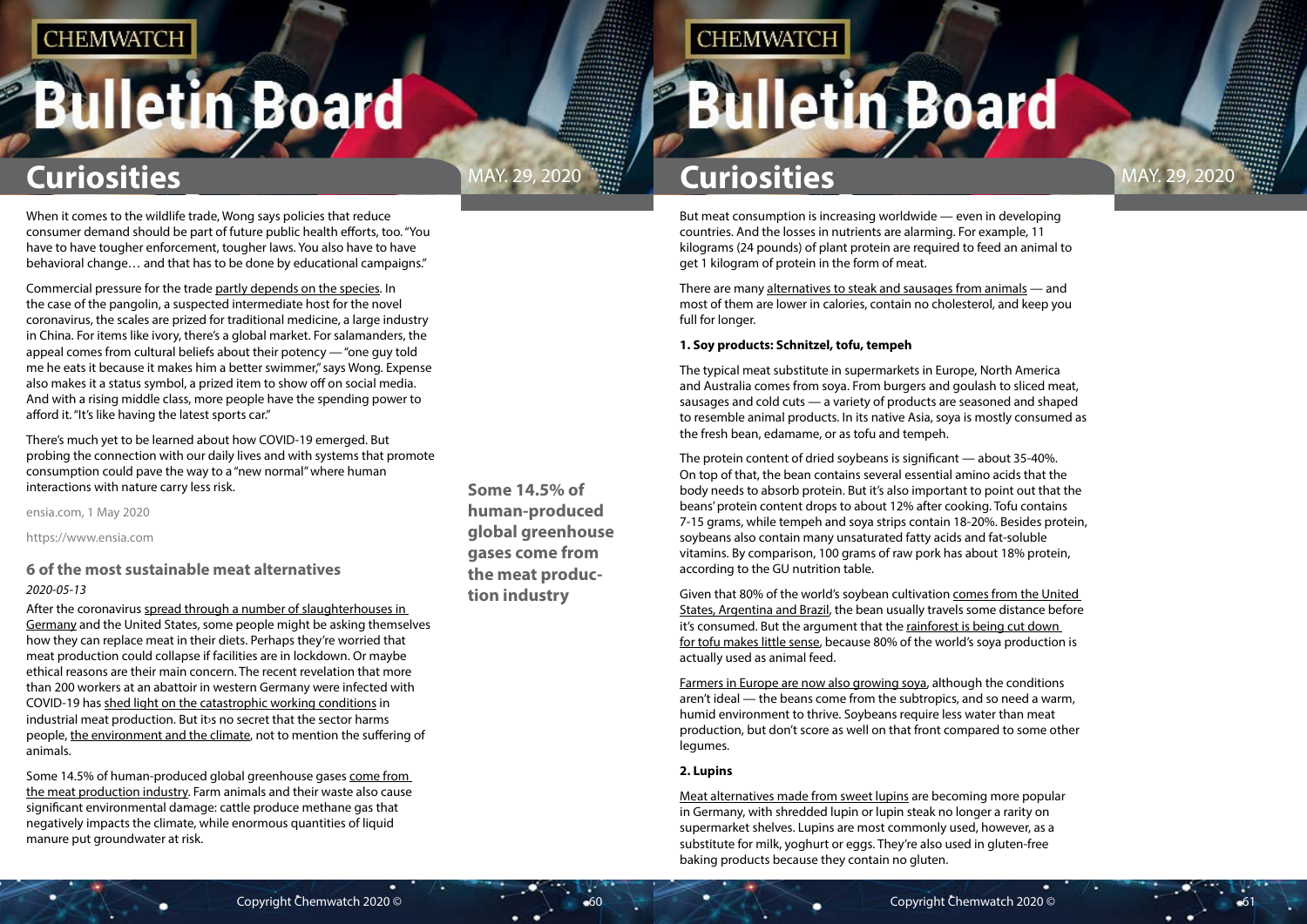# <span id="page-31-0"></span>**Bulletin Board**



### **A third of all Americans say they avoid products with gluten in them, and grocery store shelves are overflowing with gluten-free products that didn't exist a decade ago.**

# **Curiosities Curiosities**

#### **6. Fungus over chicken**

This meat substitute, known as Quorn, is made from fermented mold fungus, with added vitamins and egg protein. Vegetarians can enjoy it fried, for example, but for vegans this highly processed product isn't an option. Still, its climate footprint is likely smaller than that of a steak, if only because the production of eggs doesn't consume as many resources as that of meat.

#### **The B12 problem**

Despite all the advantages that come with plant-based meat substitutes, one essential nutrient is missing: vitamin B12. Only animal products can provide sufficient bioavailable levels of it. The [German Nutrition](https://www.dge.de/en/)  [Society](https://www.dge.de/en/) recommends an intake of 3 micrograms per day. That›s the equivalent of about 100 grams of beef or salmon, 150 grams of cheese, or half a liter of whole milk. That means those who don›t eat animal products have to resort to food supplements to get their daily B12 dose.

For roughly [1 percent of the planet's population,](https://www.ncbi.nlm.nih.gov/pmc/articles/PMC3264942/) eating gluten triggers a genetic immune response called celiac disease that has wide-ranging consequences. The disease's symptoms range from mild, like diarrhea, fatigue, gas, to severe. Think nausea and vomiting, osteoporosis, infertility, neurological problems, and even the development of other autoimmune diseases.

dw.com, 13 May 2020

https://www.dw.com

### **Can't eat gluten? Pesticides and nonstick pans might have something to do with it, study says** *2020-05-13*

It seems like everyone knows someone with a sensitivity to gluten — a protein mixture found in cereal grains, like wheat and barley. A third of [all Americans](https://www.healthline.com/nutrition/gluten-sensitivity-is-real) say they avoid products with gluten in them, and grocery store shelves are overflowing with gluten-free products that didn't exist a decade ago.

The root causes of celiac disease have largely stumped epidemiologists. But a [study](https://www.eurekalert.org/pub_releases/2020-05/nlh-cdl050620.php) out Tuesday by researchers from New York University establishes a link between the disease and two groups of manmade chemicals: pesticides and a compound known as PFAS, which is often found in products around the house. It might help explain why some

Lupins have an impressively high amount of protein: the plant's dried beans contain at least 40%, as well as various vitamins and minerals. Unlike soybeans, lupins can cope with a dry climate and grow well in lime and sandy soils. That means conditions in Europe are better suited to lupins than soybeans.

#### **3. Beans and beyond**

[Beans, lentils and peas also have protein in spades.](https://www.dw.com/en/can-pulses-conquer-palates-and-save-the-planet/a-19277439) In their dry form, green peas contain around 23%, but that amount shrinks to 8% during cooking. Most types of beans contain 8-10% protein after cooking more than half that of pork. These legumes aren't available as sausages or cutlets — at least not yet anyway. Still, a bean-based chili sin carne promises a decent amount of protein, as does a spread made from brown lentils instead of Leberwurst, or liver pate. Add green spelt grain, spelt or oat-flakes (17% protein) to this spread, and it becomes even healthier, as well as tasty. That's because these cereals, nuts and seeds are ideal for the absorption of protein. All legumes, including soybeans and lupins, have a positive effect on the soil they grow in. They hardly need any fertilizer, since they draw nitrogen from the air with the help of nodule bacteria. They also enrich the earth with humus.

#### **4. Seitan – wheat protein**

This meat substitute consists of wheat gluten. Its slightly fibrous texture means it is mainly used for ready-made meat alternatives. It's produced by mixing flour and water into a dough, followed by repeated rinsing to remove starch until only the protein mass remains. As with tofu, a large amount of the vitamins and minerals are lost during this process. And then there are the many flavorings and thickeners that often get added. One advantage Seitan has over soya, though, is that the wheat or spelt it comes from can be grown in many parts of the world.

#### **5. Sunflower seeds**

This type of "ground meat" comes from the remnants of sunflower seeds after they've been pressed to extract oil. It contains large amounts of protein, all the essential amino acids and many B vitamins. All nuts and seeds generally have a very high protein content. Hemp seeds top the list with more than 31%, closely followed by pumpkin seeds, peanuts (26%), almonds (21%) and sunflower seeds (19%). Nuts and seeds also contain valuable unsaturated fatty acids. This also makes them a good source of energy, in their unpressed form.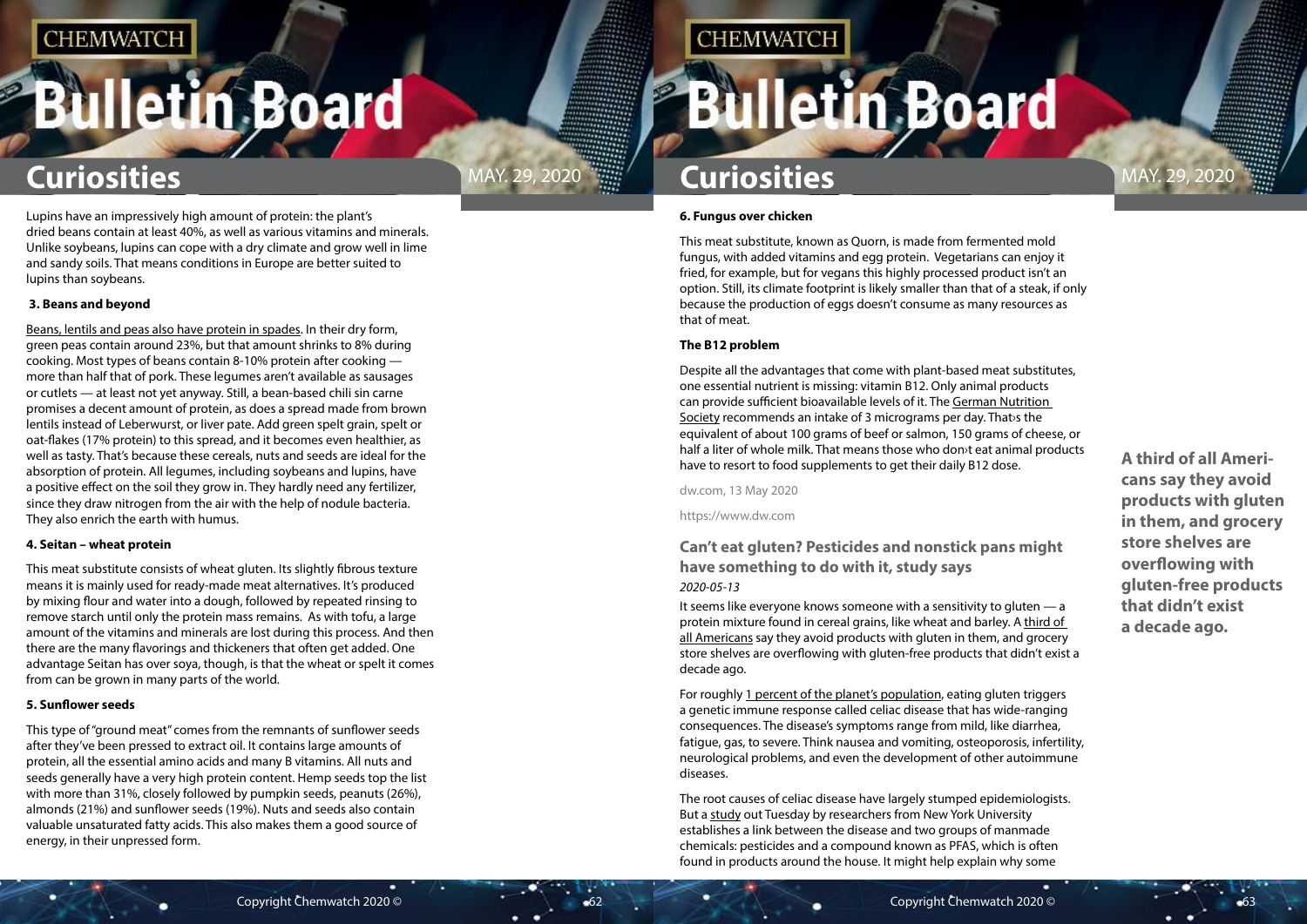# <span id="page-32-0"></span>**Bulletin Board**



**According to the Environmental Protection Agency, less than 10 percent of the plastic produced in the past four decades has been recycled; the rest has wound up in landfills or been incinerated.**

# **Curiosities Curiosities**

told Grist. "That speaks to the fact that we have legacy effects of synthetic chemicals that were used decades ago."

Trasande said more research and a larger sample size is needed to determine whether those chemicals directly *cause* the disease and whether they're linked to other autoimmune disorders. But the study lends more support to those calling for stricter regulation of toxic chemicals and [pesticides](https://grist.org/article/pfas-fda-chocolate-cake-chemical-food-safety/).

"We do need a more rigorous structure for regulating these chemicals in the first place," Trasande said.

In the meantime, he suggests a few steps to help reduce exposure at home: Open the windows and use a wet mop to collect organic pollutant dust from furniture and electronics that might still carry flame retardants. Avoid using non-stick pots and pans. Trasande suggests replacing them with cast iron or steel. And finally, avoid athletic wear that's over-treated with chemicals. "You don't really need oil-resistance in athletic materials," he said, "you just need to repel sweat."

grist.org, 13 May 2020

https://www.grist.org

### **Plastic recycling is broken. Why does Big Plastic want cities to get \$1 billion to fix it?**

#### *2020-05-11*

As the coronavirus pandemic cripples the U.S. economy, corporate giants are turning to Congress for help. Polluting industries have been among the first in line: Congress has already [bailed out airlines](https://www.nytimes.com/2020/04/14/business/coronavirus-airlines-bailout-treasury-department.html), and coal companies have snagged [over \\$30 million](https://www.washingtonpost.com/business/on-small-business/coal-snags-31-million-in-us-stimulus-loans-for-small-business/2020/05/05/a2921b98-8ee2-11ea-9322-a29e75effc93_story.html) in federal small-business loans. Big Plastic is next in line with what might seem a surprising request: \$1 billion to help fix the country's recycling.

A group of plastic industry and trade groups sent a [letter](https://www.documentcloud.org/documents/6877535-RECOVER-Coalition-Letter.html) to House Speaker Nancy Pelosi on April 16, asking Congress to allocate \$1 billion to municipal and state recycling infrastructure in the next pandemic stimulus bill. It would be part of legislation known as the [RECOVER Act,](https://www.congress.gov/bill/116th-congress/house-bill/5115/text?r=18&s=1) first introduced in Congress [last November.](https://www.politico.com/story/2019/06/06/the-big-government-solution-to-the-recycling-crisis-1356577) Recycling sounds great, and has long been an environmental policy that almost everyone — Republicans and Democrats both — can get behind. To some environmentalists and advocates, however, the latest push is simply the plastic industry trying to

people who are susceptible to celiac disease end up developing it when others don't. The researchers analyzed the levels of toxic chemicals in the blood of 90 children, 30 of whom had recently been diagnosed celiac. They found that those with high levels of pesticides in their blood were twice as likely to develop the disease.

"Our study establishes the first measurable tie-in between environmental exposure to toxic chemicals and celiac disease," Jeremiah Levine, a coauthor and a professor of pediatrics at NYU Langone Medical Center, said.

Ben Lebwohl, director of clinical research at Columbia University's Celiac Disease Center, said the results should be treated with caution. "There are a number of limitations that prevent us from drawing sweeping conclusions," he said in an email to colleagues on Tuesday. He pointed out that the study only looked at children who had already been diagnosed with celiac. "Children who get diagnosed are likely different in important ways related to health care utilization and socioeconomics, which may be associated with these pollutant levels."

But Lebwohl said the research added to a growing body of work that suggest that environmental factors increase the risk of gluten intolerance. The study, he said, "mandates follow-up work."

Levine and the other researchers also tested for toxic chemicals called per- and polyfluoroalkyl substances found in nonstick cookware and fire retardant and have been [linked to multiple types of cancer and other](https://www.nrdc.org/experts/anna-reade/epa-finds-replacements-toxic-teflon-chemicals-are-also)  [harmful diseases](https://www.nrdc.org/experts/anna-reade/epa-finds-replacements-toxic-teflon-chemicals-are-also). The study was conducted on subjects under the age of 21 because children and young adults are uniquely vulnerable to chemicals that may disrupt immune function.

They uncovered some surprising results. Young females exposed to higher-than-normal levels of non-stick chemicals like PFAs were five to 9 times more likely to have the disease than children exposed to lower concentrations of those chemicals (women make up a [majority of celiac](https://www.beyondceliac.org/living-with-celiac-disease/womens-health/prevalence/)  [cases worldwide\)](https://www.beyondceliac.org/living-with-celiac-disease/womens-health/prevalence/). Young males with elevated blood levels of fire-retardant chemicals were twice as likely to be diagnosed with celiac compared to children with lower levels of fire retardants in their blood.

Some of the chemicals have been out of commission for years. "We found that kids were susceptible across the board to a particular pesticide that had already been phased out of most uses," Leonardo Trasande, a coauthor of the study and a professor of environmental medicine at NYU,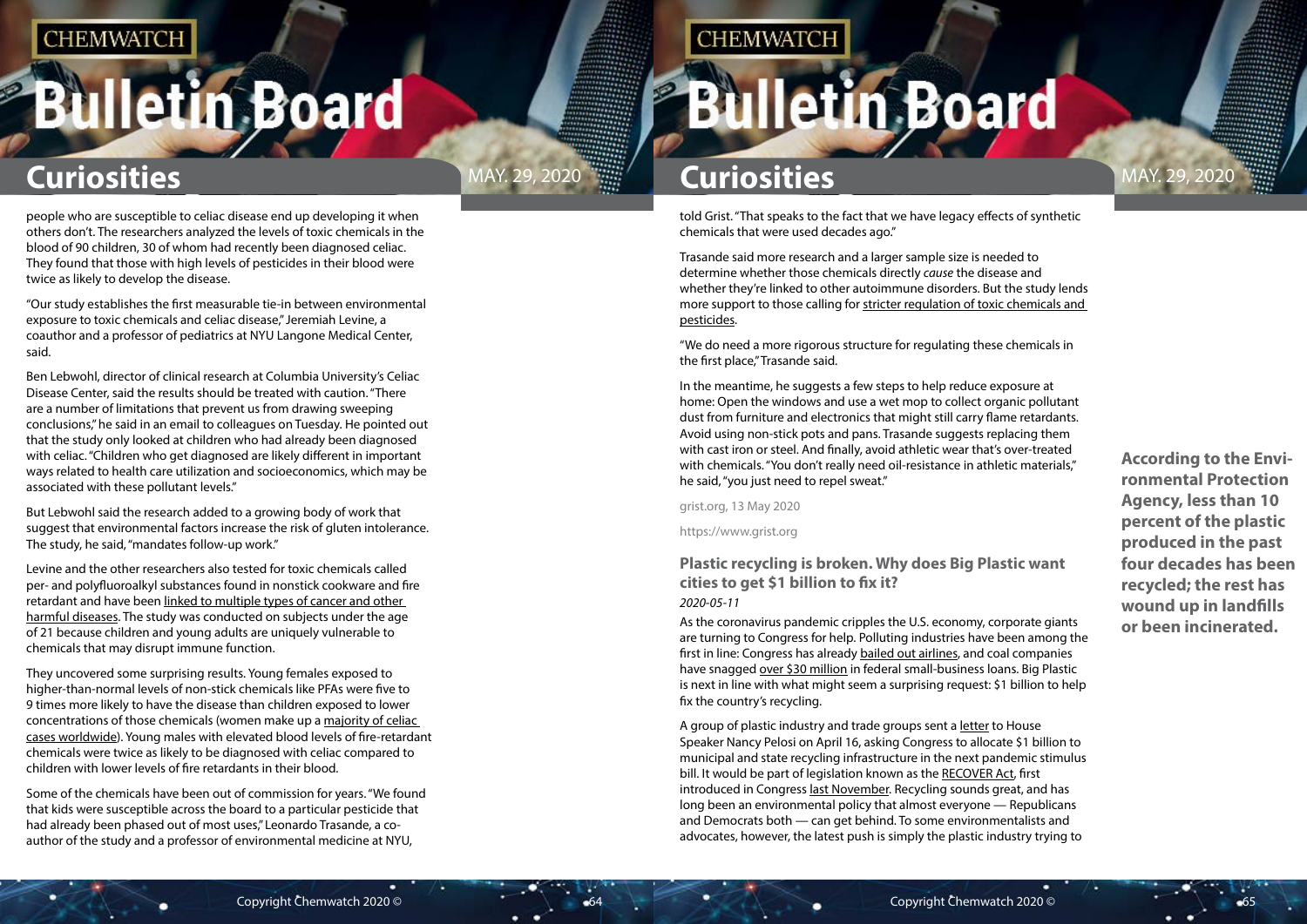# **Bulletin Board**



But Jonathan Krones, a professor of environmental studies at Boston College, said the real problem isn't at the curb. It's that "there aren't robust, long-term resilient end markets for recycled material." Even if cities manage to collect and sort more recycling, without markets all those perfectly processed plastics have nowhere to go.

For decades the U.S. solved part of the problem by selling hundreds of [thousands of tons](https://www.npr.org/sections/goatsandsoda/2019/03/13/702501726/where-will-your-plastic-trash-go-now-that-china-doesnt-want-it) of used plastics to China. Then, in 2018, the Chinese government implemented its "National Sword" policy, [forbidding the](https://www.nytimes.com/2018/01/11/world/china-recyclables-ban.html)  [import of 24 types of waste](https://www.nytimes.com/2018/01/11/world/china-recyclables-ban.html) in a campaign against foreign trash. The U.S. suddenly had lost the biggest market for its used plastics, and cities across the U.S. began [burning recyclables](https://www.nytimes.com/2019/03/16/business/local-recycling-costs.html) or sending them to landfills. Some cities have stopped recycling plastic and paper altogether.

So why is Big Plastic pushing the RECOVER Act? [Some argue](https://theintercept.com/2019/07/20/plastics-industry-plastic-recycling/) that petroleum companies are trying to paper over the failures of plastic recycling. If consumers realized that only 10 percent of their plastics are ultimately recycled, they might push for bans on plastic bags and other single-use items, or more stringent restrictions on packaging. Keeping the focus on recycling can distract public attention from the piles of plastic waste clogging up our landfills and oceans. And a recent [investigation](https://www.npr.org/2020/03/31/822597631/plastic-wars-three-takeaways-from-the-fight-over-the-future-of-plastics) by NPR and Frontline revealed that since the 1970s the plastics industry has backed recycling programs to buttress its public image.

"Had this bill been proposed 10 years ago, I think I would have said it was a good idea," Krones said, referring to the RECOVER Act. "But what has been revealed after National Sword is that this is not, by any stretch of the imagination, a technology problem. It's a consumption problem and a manufacturing problem." He argues that any attempt to fix plastic recycling should come with constraints on the production of new materials — only manufacturing plastics that can be easily broken down and reused, for example, or mandating that companies include a certain percentage of recycled materials in their products.

There are other ways to deal with the plastic problem. In February, Senator Tom Udall of New Mexico, a Democrat, introduced the [Break](https://www.congress.gov/bill/116th-congress/house-bill/5845)  [Free from Plastic Pollution Act](https://www.congress.gov/bill/116th-congress/house-bill/5845), which would phase out many single-use plastic items like utensils and straws and require big companies to pay for recycling and composting products — what's known as "extended producer responsibility." Other countries have similar laws on the books: Germany has required companies to take responsibility for their own packaging [since 1991,](https://www.vox.com/2016/2/13/10972986/recycling) and it's been credited with dramatically reducing waste.

get the federal government to clean up mountains of plastic waste in an attempt to burnish Big Plastic's image.

"Plastic recycling has been a failure," said Judith Enck, a former regional director for the Environmental Protection Agency and the founder of the organization Beyond Plastics. "And there's no reason to try to spend federal tax dollars to try to prop up plastic recycling when it really hasn't worked for the last 30 years anyway."

Put simply, very little of your plastic recycling actually gets recycled. According to the Environmental Protection Agency, [less than 10 percent](https://www.epa.gov/facts-and-figures-about-materials-waste-and-recycling/plastics-material-specific-data) of the plastic produced in the past four decades has been recycled; the rest has wound up in landfills or been incinerated. In 2017, the U.S. produced over 35 million tons of plastic, yet less than 3 million tons was made into new products.

Part of the problem is that some items are composed of different types of plastic and chemicals, making them difficult to melt down and process. Only plastics with a "1" or "2" symbol are commonly recycled, and even then, they are more often "downcycled" into different types of products. A container of laundry detergent or a plastic soda bottle might be used for a new carpet or outdoor decking, but rarely into a new bottle. And downcycling is one step closer to the landfill. "The logo of recycling is the arrow that goes around and around — but that's never been the case with plastic," said Enck.

Big plastic-producing companies also have little incentive to use recycled materials rather than virgin materials. Plastics are made from petroleum, and when the price of crude oil is as low [as it is now,](https://www.cnn.com/2020/04/28/investing/premarket-stocks-trading/index.html) it costs more to manufacture goods from recycled polymers than from crude.

Some analysts say that the RECOVER Act doesn't take on these larger issues. The act is aimed at the "curbside" aspect of recycling: funding city and state recycling collection, improving sorting at processing plants, and encouraging consumer education — teaching people what can (and cannot) go into recycling bins. (The legislation is also backed by the American Chemistry Council, which represents Dow Chemical and ExxonMobil, and has long fought [against municipal plastic bag bans.](https://www.nytimes.com/2010/06/03/science/earth/03bags.html))

There are some curbside problems with recycling. If plastic bags or containers covered with food waste [get into recycling bins](https://www.motherjones.com/environment/2019/08/recycling-wishcycling-china-plastics-zero-waste-bags-straws/), they can contaminate other items and make sorting and reuse more difficult.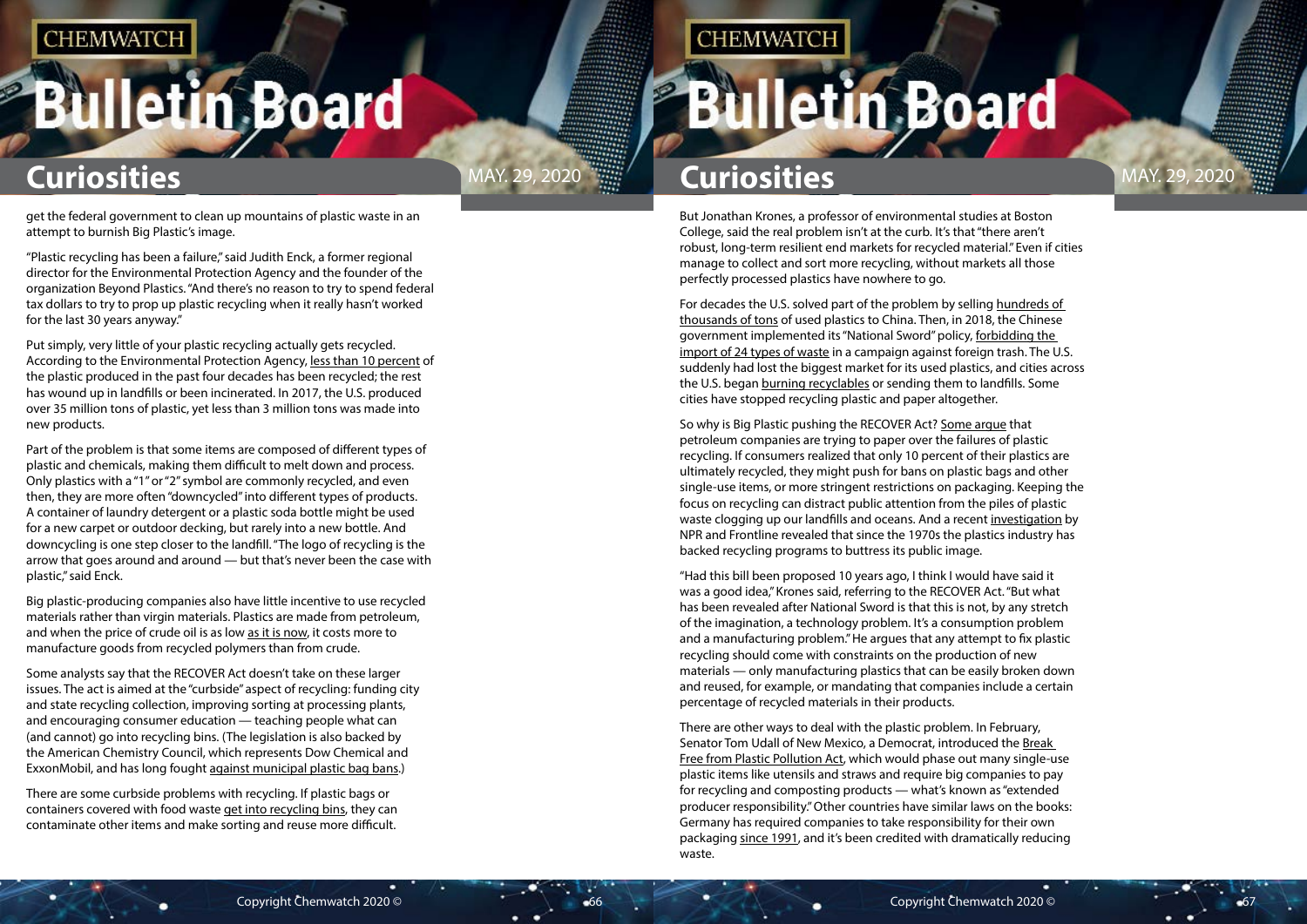# <span id="page-34-0"></span>**Bulletin Board**



### **Native Americans are especially vulnerable to COVID-19 due to underlying health issues such as diabetes and heart disease, as well as crowded multigenerational homes.**

**CHEMWATCH** 

# **Curiosities Curiosities**

this pandemic. She is not alone. With an emphasis on community, resilience, and a holistic relationship with nature, spiritual leaders from different tribes express guarded optimism that people of all backgrounds will learn from the lessons coronavirus has to teach.

#### **'Blood memory'**

For indigenous people, history plays an unavoidable role in interpreting the pandemic. One elder from Michigan called Joseph to talk about how difficult it's been for her to care for herself and her family. After some reflection, the woman realized why: She was weighed down by thoughts of the [smallpox epidemic](https://www.nationalgeographic.com/science/health-and-human-body/human-diseases/smallpox/) that had [killed so many Native Americans.](https://www.nationalgeographic.com/news/2011/12/111205-native-americans-europeans-population-dna-genetics-science/) She felt she needed to forgive the U.S. government for intentionally giving her people the illness.

While documentary evidence that Europeans or Americans purposely spread smallpox is scarce, there's little doubt that colonizers brought infectious diseases that killed [an estimated 90 percent](https://www.pri.org/stories/2019-01-31/european-colonization-americas-killed-10-percent-world-population-and-caused)—some 20 million people or more—of the indigenous population in the Americas. "Even though we may not have been alive in the time of the smallpox epidemic, that's in our blood memory," says Joseph, "just as historical resiliency is also in our blood memory."

Those deeply rooted experiences can lead to acceptance, especially among elders. "They have been through so much and experienced so much that there's no need to fear or even panic," says Tiokasin Ghosthorse, the Stoneridge, New York-based host of **First Voices Radio** and a member of the Cheyenne River Lakota Nation from South Dakota. "It's almost like this [pandemic] is familiar."

As such, indigenous communities aren't dwelling on the pandemic's backstory. "Indigenous peoples don't always need to go and explain what happened, why it happened," says the Reverend David Wilson, a Methodist minister in Oklahoma City and member of the Choctaw Nation. "We just know it's there."

"We're taught not to think of nature as separate," explains Ghosthorse, and that includes COVID-19. "The coronavirus is a being," he says. "And we have to respect that being in an 'awe state' and a 'wonder state' because it has come to us as a medicine" to treat spiritual ills.

#### **Reconnecting with culture**

At a time when people around the world are sheltering in place, maintaining meaningful connections is vital. Native American leaders are

For now, plastic use is on the rise. According to Rachel Meidl, a fellow in energy and environment at Rice University, the pandemic is bringing piles of takeout boxes and plastic bags to landfills, as cities [ban reusable](https://www.politico.com/states/new-jersey/story/2020/03/24/plastics-industry-goes-after-bag-bans-during-pandemic-1268843)  [bags](https://www.politico.com/states/new-jersey/story/2020/03/24/plastics-industry-goes-after-bag-bans-during-pandemic-1268843) and enforce social distancing. She thinks that the RECOVER Act could be helpful, but that it needs to be coupled with other interventions.

"No matter how much government funding is allocated towards recycling efforts, there first needs to be a significant paradigm in human behavior," she said. "Where plastic is viewed as a resource, not a waste."

grist.org, 11 May 2020

https://website

### **Traditional indigenous beliefs are a powerful tool for understanding the pandemic**

#### *2020-05-12*

"What are we going to do?" Jillene Joseph asked the board of the [Native](https://www.nativewellness.com/)  [Wellness Institute.](https://www.nativewellness.com/) It wasn't a rhetorical question.

It was mid-March, and the board was holding an emergency meeting as schools and businesses began shutting down due to the novel coronavirus. The Oregon-based institute addresses trauma in indigenous communities, usually through in-person trainings that are rooted in ancestral teachings and traditions. Joseph, the executive director, knew she had to find a new way to help community members who were adjusting to stay-at-home orders.

[Native Americans are especially vulnerable to COVID-19](https://www.vox.com/2020/3/25/21192669/coronavirus-native-americans-indians) due to underlying health issues such as diabetes and heart disease, as well as crowded multigenerational homes. On reservations, where roughly half of Native Americans live, not everyone has indoor plumbing or electricity, making it difficult to follow the guidelines to wash hands regularly in hot water. As a result, Navajo Nation, the largest reservation in the United States, has an infection rate nearly as high as that of New York and New Jersey. As of May 11 there have been 102 [confirmed deaths](https://www.ndoh.navajo-nsn.gov/COVID-19).

"An already traumatized people are being retraumatized," says Joseph, a member of the Gros Ventre or Aaniiih people who are from Fort Belknap, Montana. Managing the pandemic's psychological and spiritual toll has become her focus.

As a community health practitioner, Joseph sees traditional cultural beliefs and practices as powerful tools for helping indigenous people understand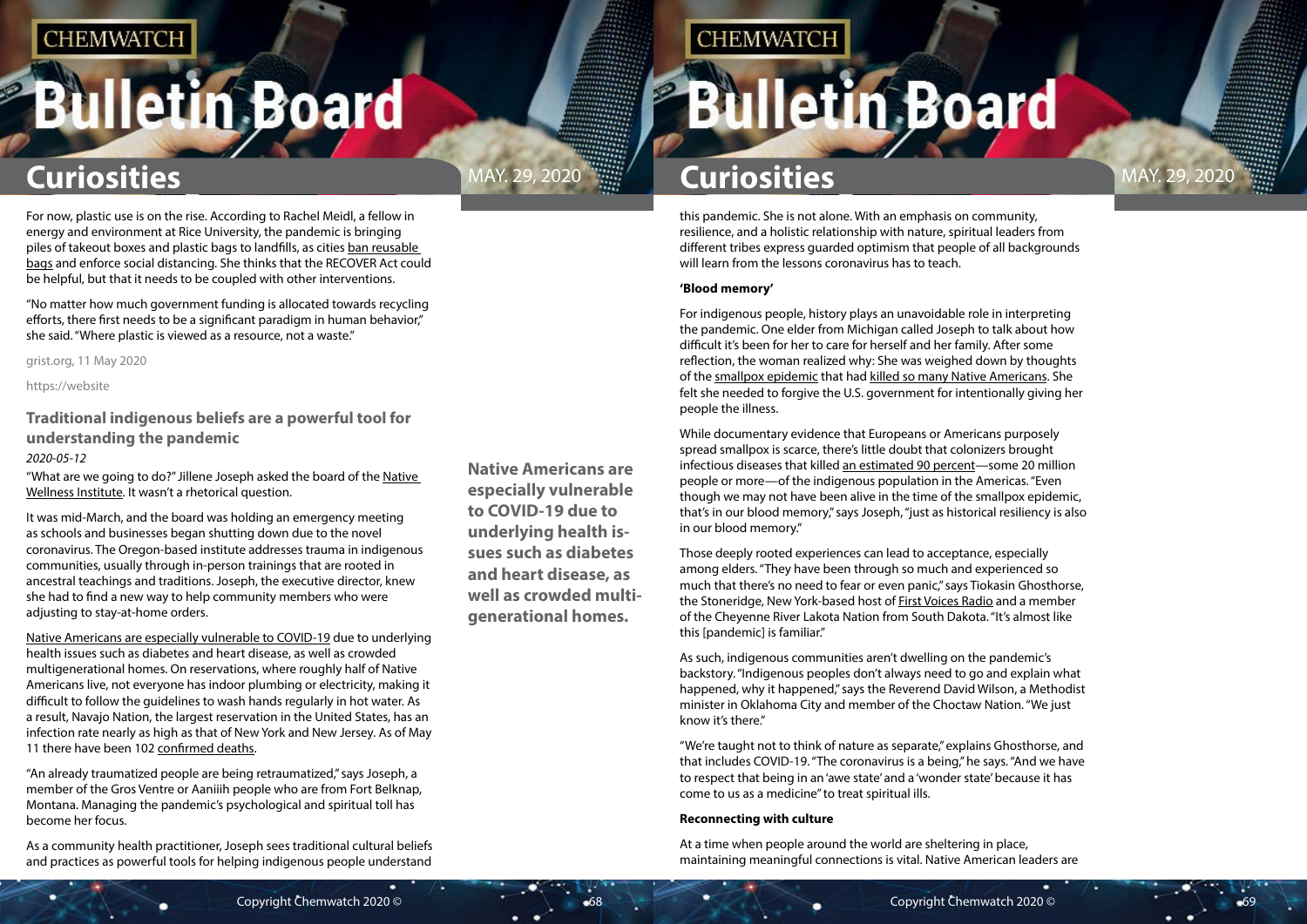# <span id="page-35-0"></span>**Bulletin Board**



**Now, the virusinduced economic shock is likely to slow the expansion of wind, solar, and other clean power sources, at least temporarily, experts say.**

# **Curiosities Curiosities**

Perhaps the biggest lesson that indigenous spiritual leaders hope people will take from the pandemic is that it's a time to be still, to reflect, and to listen to elders. Both Joseph and Wilson likened this period of stay-athome orders to a long winter, when people would traditionally stay inside and listen to stories. According to Joseph, it's like Earth is saying "not today, humans, you need some more reflection."

nationalgeographic.com, 12 May 2020

https://www.nationalgeographic.com

### **How renewable energy could emerge on top after the pandemic**

#### *2020-05-12*

Before the Covid-19 pandemic hit, renewable energy was growing steadily — but still not fast enough to meet the Paris Agreement's carbon reduction goals, let alone to make the further strides needed to keep climate change from spiraling out of control.

Now, the virus-induced economic shock is likely to [slow the expansion](https://www.iea.org/commentaries/the-coronavirus-pandemic-could-derail-renewable-energy-s-progress-governments-can-help) of wind, solar, and other clean power sources, at least temporarily, experts say. But while lockdowns, social distancing requirements, and financial uncertainties have put some new projects on ice, the underlying strengths of renewables remain strong, and analysts expect their economic advantage over volatile fossil fuels will only increase in the long term.

Whether the pandemic ultimately puts clean energy on a faster track than before, though, depends to a large extent on the choices political leaders make now, analysts say. Which means 2020 is shaping up to be a pivotal moment for renewables — and the world's hopes of checking warming.

Leaders must seize the opportunity to design economic recovery packages so they accelerate a shift toward wind and solar power, rather than propping up the fossil fuel economy, said Francesco La Camera, director-general of the International Renewable Energy Agency, an intergovernmental body.

"The only thing we have to be afraid of," he said, "is that governments can be pushed by lobbyists to bail out sectors that belong to the past. And this is the real danger."

As shutdowns aimed at stemming the viral spread have caused global energy demand to plummet, renewable sources have accounted for an increased share of power generation. That is in part because the low

finding creative ways to reach out. In an effort to bring positivity, calm, and reassurance to indigenous people, Joseph and her colleagues tapped into the community of Native American storytellers, musicians, healers, and even comedians to create the Native Wellness Power Hour.

Since it launched on March 21, thousands have clicked into the [institute's](https://www.facebook.com/NativeWellnessInstitute/)  [Facebook page](https://www.facebook.com/NativeWellnessInstitute/) to listen to prayer songs, lectures on navigating healing associated with PTSD, especially related to the ongoing epidemic of [missing and murdered indigenous women,](https://www.theguardian.com/us-news/2020/jan/13/a-well-of-grief-the-relatives-of-murdered-native-women-speak-out) or just to dance along with others tuning in from around the country.

In Oklahoma, Native American Methodists sent videos of themselves singing tribal hymns to the [Oklahoma Indian Missionary Conference,](http://www.umc-oimc.org/) which incorporated them into virtual church services. "We work hard to keep people connected to our culture and our language," says Wilson, who is the conference's superintendent. "Most of the people who have texted me or called me say, man, we love that—especially the hymns."

#### **Lessons for the future**

While this pandemic is presenting an opportunity to find meaningful ways to connect, it's also a wake-up call with important lessons for the future. "If we don't learn from now," warns Mindahi Bastida Muñoz, general coordinator of the Otomi-Toltec Regional Council in Mexico, "then another thing, more powerful, is going to come."

Bastida, who is also the director of the Original Caretakers program at the [Center for Earth Ethics](https://centerforearthethics.org/) in New York City, says the world is out of balance and that anthropocentrism—our human-centric outlook—is the cause. "We think that we are the ones who can decide everything," he says, "but we are killing ourselves."

"Mother Earth is saying, 'please listen,'" adds Joyce Bryant, known as Grandmother Sasa, the Abenaki founder of [a healing center](https://theroseandtheswan.com/) in New Hampshire. "We have to care about others. You know, the grass, the trees, the plants, the air, the water—all are extensions of ourselves. And they teach us."

"Living in harmony with Mother Earth is a lot of work," says Bastida, but it can be done by reviving the indigenous idea that humans serve as caregivers of nature. He's working with spiritual leaders across the world to return to the old ways—producing food by hand, finding medicine in plants, animals, and minerals, and performing rituals and ceremonies that send prayers to Mother Earth.

## **CHEMWATCH**

# **Bulletin Board**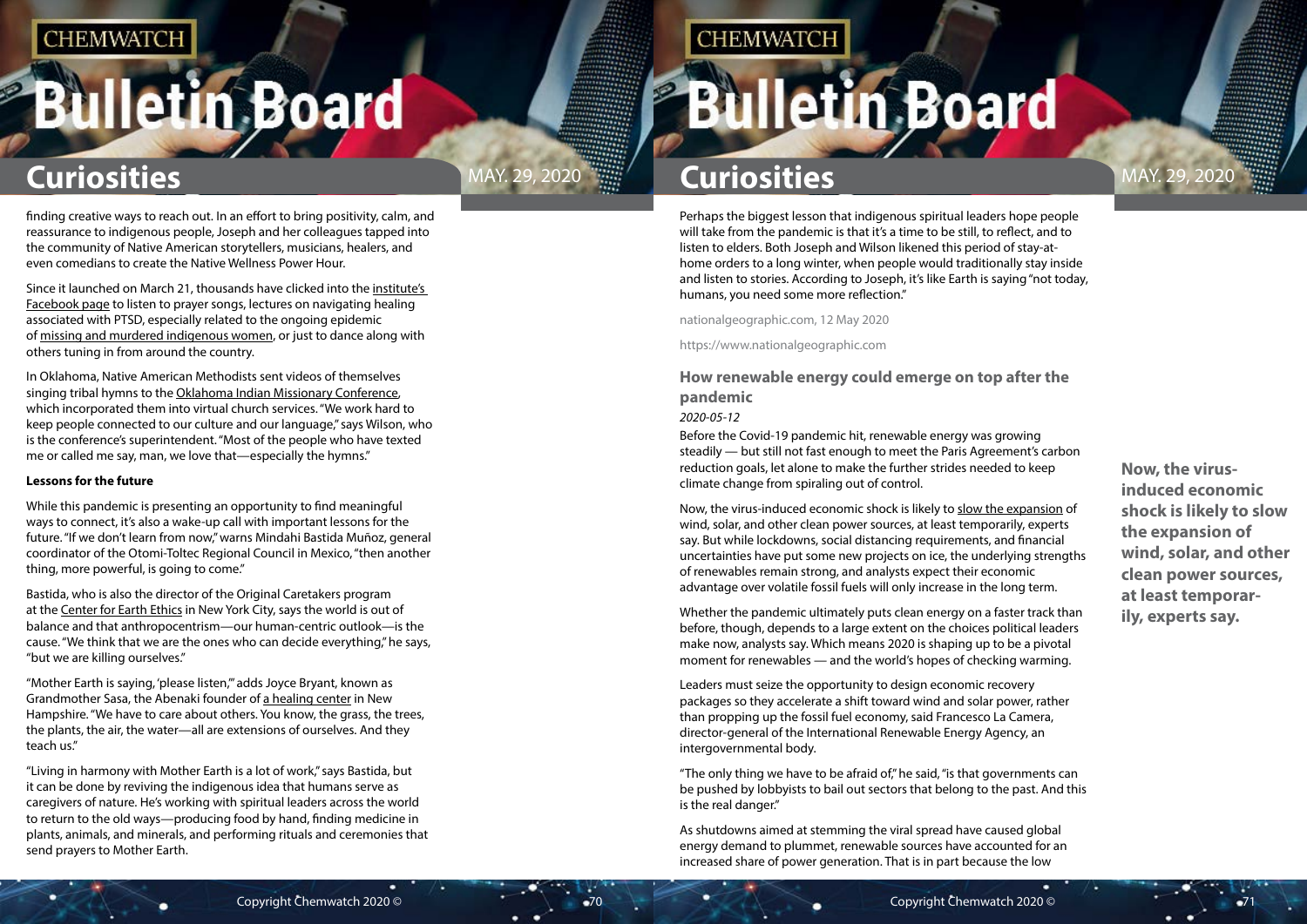# **Bulletin Board**



small businesses to restrict spending on big-ticket items like solar arrays, even if, in the long run, they generate substantial savings.

Still, analysts agree the renewable energy sector's fundamentals are strong. A lot has changed since the last global meltdown, the financial crisis of 2007-08. Technologies have matured and prices dropped, to the point where renewables in most cases provide cheaper energy than fossil fuels. Battery storage, key to making clean power steady and reliable, is improving rapidly.

"Renewable generation sources have become extraordinarily competitive from an economic standpoint," said Dan Shreve, head of global wind energy research at consulting firm Wood Mackenzie. "It's a terrific story. Do we expect any of that to change in the near term? No, I don't think so."

Indeed, with oil companies in a tailspin, clean energy's steadiness also increases its appeal to investors, in Shreve's view. "Folks looking for a safe haven in a very turbulent market may continue to turn to this sector," he said.

Even the breathtaking drops in oil and gas prices may not be enough to undermine wind and solar. While oil is central to transportation, it doesn't play a direct role in power generation. And its low price will mean drilling is scaled back. Since natural gas — which does go up against wind and solar in electricity markets — often flows from the ground along with oil, its supply is likely to decline too, bringing its price back up.

"Which means it won't be competitive with renewables," said Amy Myers Jaffe, director of the Program on Energy Security and Climate Change at the Council on Foreign Relations.

Indeed, Shreve said nuclear and coal-fired power plants faced far stiffer headwinds than renewables. "That's been the case for the last five years. It was expected to be the case for the next five years, regardless of the Covid crisis," he said. Early retirements of such plants, particularly the ones for which finances were already in trouble, could pick up pace, he said.

"We were expecting a [boom year](https://www.iea.org/reports/renewables-2019)" in 2020, said Heymi Bahar, the IEA's senior renewables analyst. "So this becomes very bad timing."

> Another sector likely to take a hit is electric cars. That has less to do with low oil prices than with unemployment slowing sales for all cars, Jaffe said. "If you believe that people were going to have the next car they buy be an electric vehicle, if you delay by two or three years the next time they're going to buy a new car," that will slow the transition, she said.

> Fewer electric cars means less power demand, which hurts the renewables outlook. But Jaffe said the pandemic could hasten the economy's

cost of solar and wind power means they are often dispatched to grids before other sources such as coal and nuclear power. The huge drop-off in demand, for both electricity and transportation fuels, has also pushed oil and gas prices to historic lows, and left fossil fuel companies struggling to find storage space for huge gluts of product.

In the short term, however, analysts say that the global economic fallout from the pandemic will almost certainly also be a drag on the growth of renewables. Stay-at-home orders halted production at factories making solar panels and wind turbine parts, and shipping delays have exacerbated supply problems. Construction on some big arrays stopped, and social distancing requirements have forced home solar companies to postpone rooftop installations and sales visits.

"The industry needed installations to be speeding up rather than slowing down at this point" for countries to bring carbon-cutting realities into line with their promises under the Paris Agreement, said Logan Goldie-Scot, head of clean power research at analysis firm BloombergNEF (BNEF). "Anything that makes that gap bigger is hugely problematic from an emissions perspective."

BNEF has scaled back its projections for 2020 installations by 12 percent for wind and 8 percent for solar, compared to what it anticipated before the pandemic. Renewables growth has been steady in recent years, and last fall, the International Energy Agency (IEA) [predicted](https://www.iea.org/reports/renewables-2019) the world's renewable power supply would grow by 50 percent over the next five years, adding new power generation equivalent to the entire existing electricity capacity of the United States.

The bigger question, experts say, is what happens as countries reopen. With cash tight, and economic troubles expected to keep energy demand below pre-Covid-19 levels, new wind and solar projects may find financing hard to come by.

Auctions in which companies bid to build such projects have been postponed. Altogether, more than 40 percent of wind and solar capacity that was scheduled to be commissioned from April to the end of this year has been delayed, said Goldie-Scot. "That's an immediate setback."

Home solar took a bigger hit than utility-scale projects. Those rooftop sales are likely to continue struggling, as the slowdown forces homeowners and

## **CHEMWATCH**

# **Illetin Board**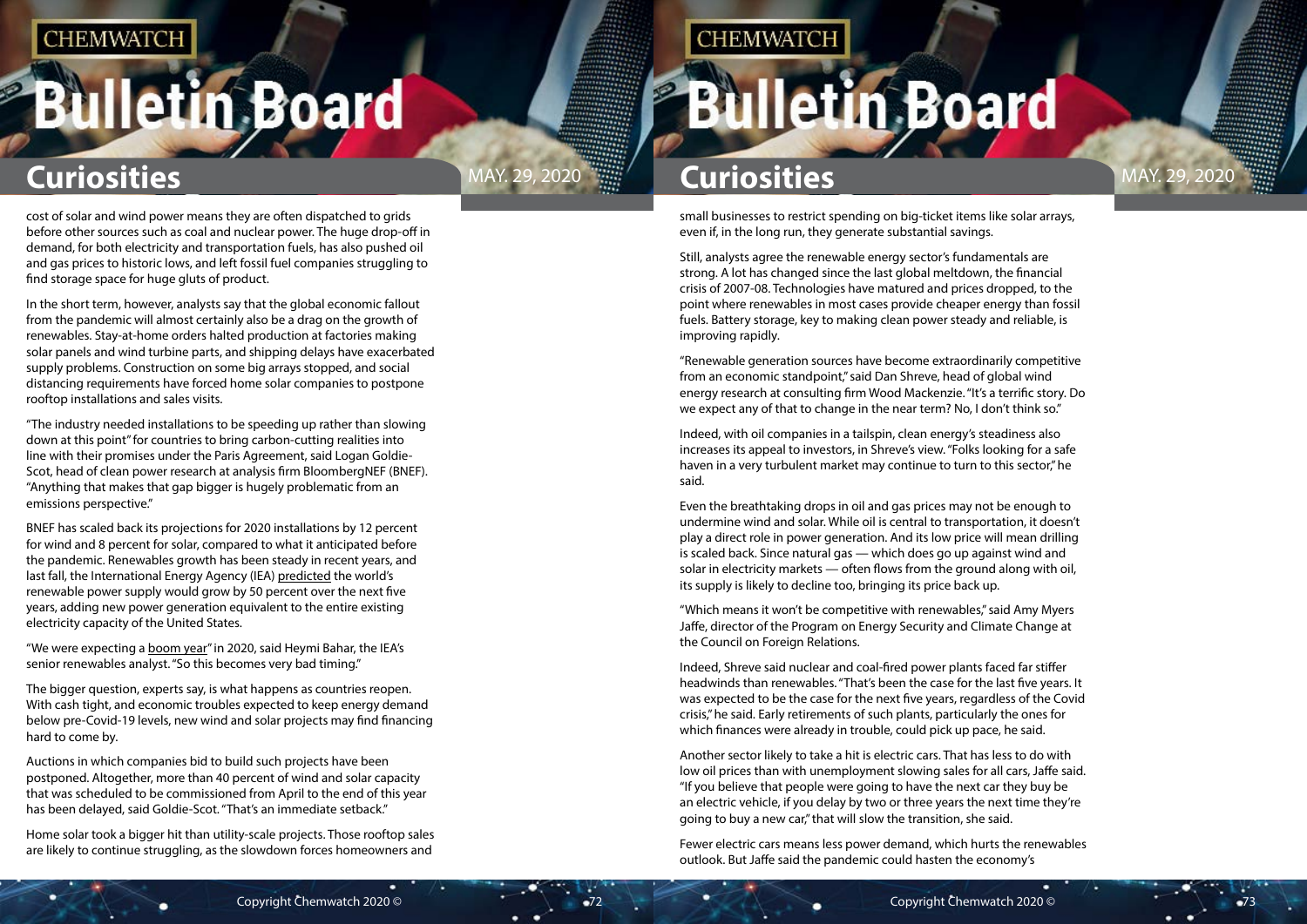# **Bulletin Board**



**They were between 41 million and 54 million years old, and both shared a peculiar feature: a single saber tooth on the upper jaw.**

# **Curiosities Curiosities**

experts say. They would benefit from upgrades that make power grids smarter and more flexible, and therefore better able to utilize renewables. Spending to expand electric vehicle charging networks is essential, too, the analysts say.

Access to credit will also be crucial, Bahar said. While it easily competes with fossil fuels on cost, "the renewables industry just doesn't have as deep pockets," added Kammen.

Policy changes matter, as well. National, long-term carbon-cutting commitments would provide some certainty in frightening times. In the shorter term, the U.S. and China both have year-end deadlines when important tax and price incentives expire; extending those would help projects delayed by the pandemic, analysts say.

[Green stimulus](https://www.theguardian.com/commentisfree/2020/apr/20/climate-crisis-will-deepen-the-pandemic-a-green-stimulus-plan-can-tackle-both) advocates say climate action is well-suited to creating jobs, and if done right can also help remedy the stark economic, social, and racial inequalities the virus has exposed so vividly, particularly in the U.S.

A shift to cleaner energy promises health gains too. Many have taken note of the better air quality lockdowns have brought, and Shreve said that could help people see the benefits of finding lasting ways to reduce fossil fuel use.

"The one bright spot in this crazy crisis is to have been able to walk outside in places that have been notorious for air pollution, and seeing clean skies, and having a dose of what could be," he said.

Kammen said he is hopeful the pandemic would ultimately speed the move to a cleaner economy.

"Covid gives an opportunity for governments and companies to make that switch more strongly," said Kammen. "I don't think this is going to be an easy goodbye, but I would definitely say we're in the long goodbye to fossil fuels."

e360.yale.edu, 12 May 2020

https://wee.e360.yale.edu

electrification in other ways, including a long-term increase in remote working, which would likely shift energy demand away from oil-based transportation needs, and toward residential use, which is more heavily electric.

In the bigger picture, what comes next depends on the virus, the economy, and the path governments decide to chart. With vast amounts of stimulus money likely to be poured into economies around the world, clean power advocates say it's a historic opportunity to speed the growth of a sector whose fortunes are central to hopes of stemming climate change. La Camera said the renewable energy sector's big-picture strengths, and its resilience through the crisis so far, make him hopeful.

"My impression is that we are going to have a future that will be more decarbonized than we could have imagined three months ago," he said. "And in the end, this health and economic crisis will push us to a cleaner path forward." Risks in the other direction include not just direct government support to oil firms, but also regulatory loosening like the Trump administration's decision to essentially [suspend enforcement](https://www.nytimes.com/2020/03/26/climate/epa-coronavirus-pollution-rules.html) of air and water pollution rules, or to [relax limits](https://www.washingtonpost.com/climate-environment/2020/04/16/epa-overhauls-mercury-pollution-rule-despite-opposition-industry-activists-alike/) on mercury and other toxic power plant emissions. Such moves save the industry vast sums it would otherwise have to spend reducing pollution, said Daniel Kammen, professor of energy at the University of California, Berkeley.

Even without a push to help fossil fuel companies, Covid-19 could bump climate change down the list of leaders' priorities.

For now, most governments are still focused on immediate response to the health and jobs crisis. Longer-term measures will come next, and countries including South Korea and New Zealand are already talking about incorporating climate action into recovery plans. The European Union [may combine](https://www.climatechangenews.com/2020/04/20/four-eu-nations-back-green-post-coronavirus-recovery/) parts of its [Green Deal](https://www.theguardian.com/world/2020/mar/09/what-is-the-european-green-deal-and-will-it-really-cost-1tn) — a plan for transforming nearly every sector of its economy to cut carbon and improve quality of life — with efforts to repair the pandemic's damage. In the U.S., the fate of any ambitious renewables plan depends largely on whether President Trump is reelected in November.

For the most part, countries' interest in green stimulus plans aligns with their pre-coronavirus stance on climate action. "We think they are more likely in countries where there was already broad-based support," such as China and much of Europe, Goldie-Scot said.

What might green recovery efforts entail? Given clean power's competitiveness, companies don't really need direct subsidies anymore,